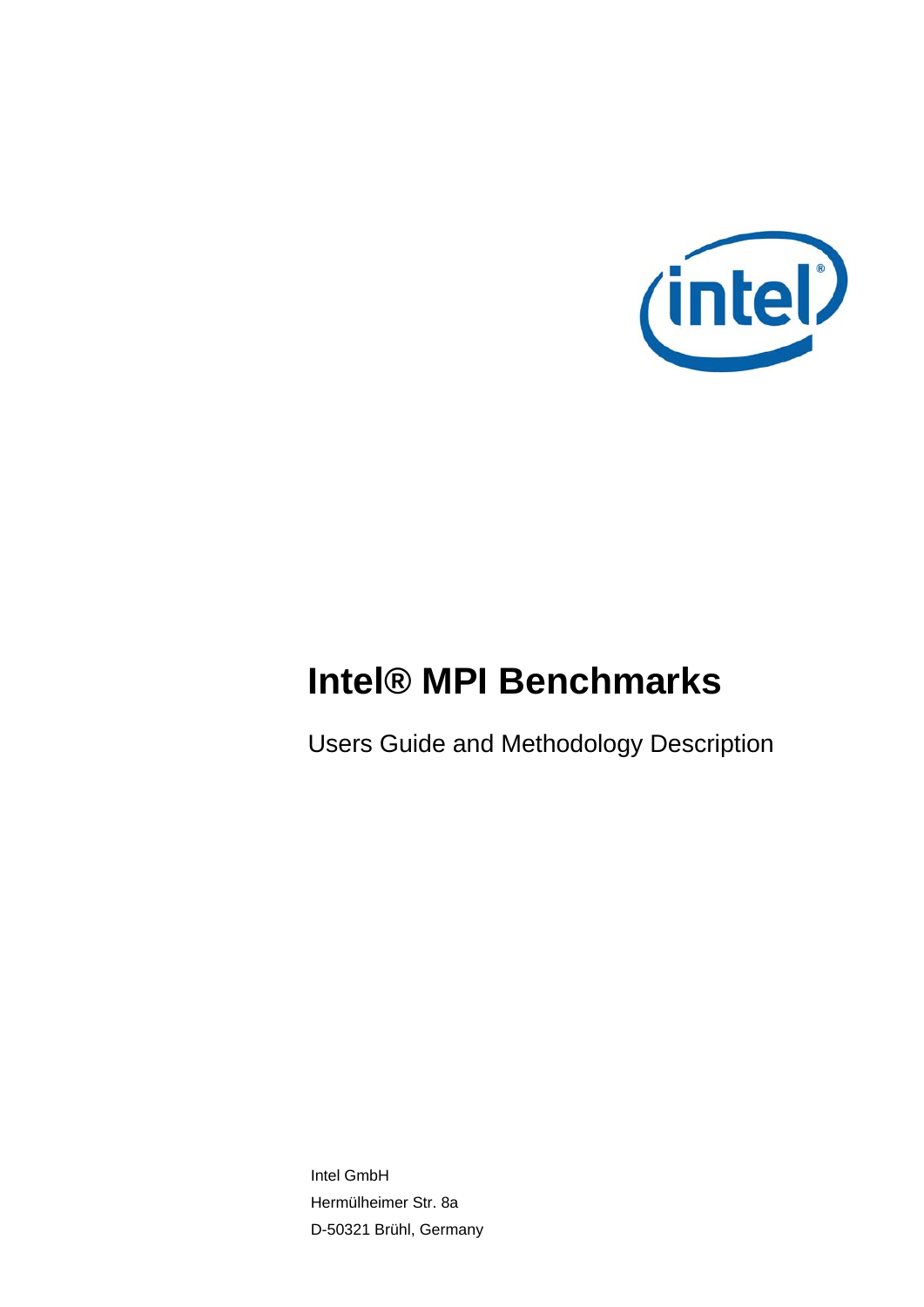| 1            |                                                        |  |
|--------------|--------------------------------------------------------|--|
| 1.1          |                                                        |  |
|              |                                                        |  |
| $\mathbf{2}$ | <b>INSTALLATION AND QUICK START OF IMB6</b>            |  |
| 2.1          |                                                        |  |
|              |                                                        |  |
| 3            |                                                        |  |
|              |                                                        |  |
| 3.1          |                                                        |  |
| 3.2          |                                                        |  |
| 3.3          |                                                        |  |
| 3.3.1        |                                                        |  |
| 3.3.1.1      |                                                        |  |
| 3.3.1.2      |                                                        |  |
| 3.3.1.3      |                                                        |  |
| 3.3.2        |                                                        |  |
| 3.3.2.1      |                                                        |  |
| 3.3.2.2      | PingPing Error! Bookmark not defined.                  |  |
| 3.3.3        |                                                        |  |
| 3.3.3.1      |                                                        |  |
| 3.3.3.2      |                                                        |  |
| 3.3.4        |                                                        |  |
| 3.3.4.1      |                                                        |  |
| 3.3.4.2      |                                                        |  |
| 3.3.4.3      |                                                        |  |
| 3.3.4.4      |                                                        |  |
| 3.3.4.5      |                                                        |  |
| 3.3.4.6      |                                                        |  |
| 3.3.4.7      |                                                        |  |
| 3.3.4.8      |                                                        |  |
| 3.3.4.9      |                                                        |  |
|              |                                                        |  |
| 4            |                                                        |  |
| 4.1          |                                                        |  |
| 4.2          |                                                        |  |
| 4.2.1        |                                                        |  |
| 4.2.1.1      |                                                        |  |
| 4.2.1.2      |                                                        |  |
| 4.2.1.3      |                                                        |  |
| 4.2.2        |                                                        |  |
| 4.2.2.1      | Blocking / non-blocking mode (only IMB-IO)  20         |  |
| 4.2.2.2      |                                                        |  |
| 4.2.3        |                                                        |  |
| 4.2.3.1      |                                                        |  |
| 4.2.3.2      |                                                        |  |
| 4.2.3.3      |                                                        |  |
| 4.2.3.4      |                                                        |  |
| 4.2.3.5      |                                                        |  |
| 4.2.3.6      |                                                        |  |
| 4.2.4        | Definition of the IMB-IO benchmarks (blocking case) 27 |  |
| 4.2.4.1      |                                                        |  |
| 4.2.4.2      |                                                        |  |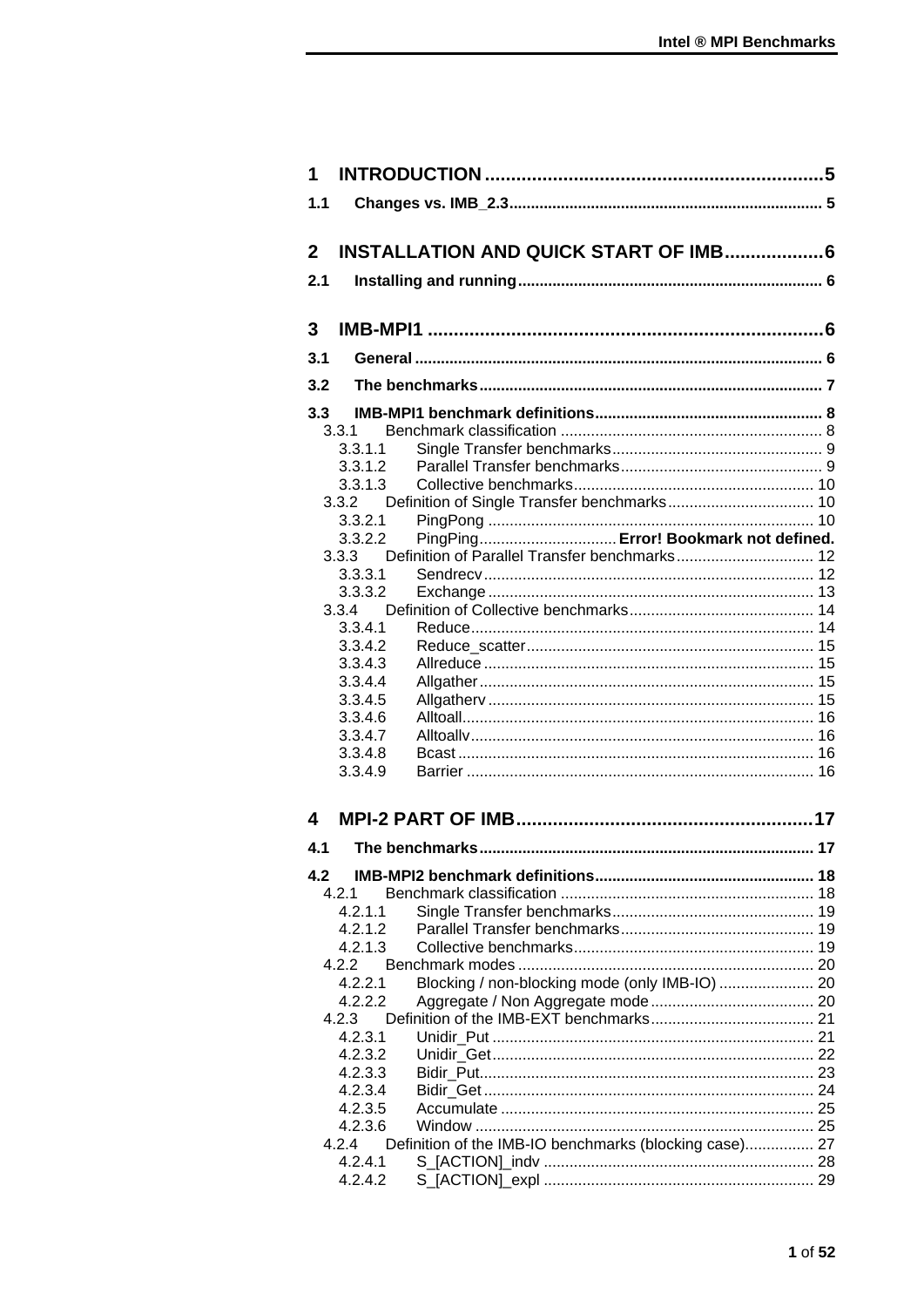|                | 4.2.4.3  |  |
|----------------|----------|--|
|                | 4.2.4.4  |  |
|                | 4.2.4.5  |  |
|                | 4.2.4.6  |  |
|                | 4.2.4.7  |  |
|                | 4.2.4.8  |  |
|                | 4.2.4.9  |  |
|                | 4.2.4.10 |  |
|                | 4.2.5    |  |
|                | 4.2.5.1  |  |
|                | 4.2.5.2  |  |
|                | 4.2.6    |  |
|                |          |  |
| 5              |          |  |
| 5.1            |          |  |
|                | 5.1.1    |  |
|                | 5.1.2    |  |
|                | 5.1.2.1  |  |
|                | 5.1.2.2  |  |
|                | 5.1.2.3  |  |
|                | 5.1.2.4  |  |
|                | 5.1.2.5  |  |
|                | 5.1.2.6  |  |
| 5.2            |          |  |
|                | 5.2.1    |  |
|                | 5.2.2    |  |
|                | 5.2.3    |  |
|                | 5.2.3.1  |  |
|                | 5.2.3.2  |  |
|                | 5.2.3.3  |  |
|                | 5.2.3.4  |  |
|                | 5.2.4    |  |
|                | 5.2.4.1  |  |
|                | 5.2.4.2  |  |
|                | 5.2.5    |  |
|                | 5.2.6    |  |
|                | 5.2.7    |  |
|                | 5.2.8    |  |
|                | 5.2.8.1  |  |
|                | 5.2.8.2  |  |
|                | 5.2.8.3  |  |
|                |          |  |
| 6              |          |  |
| 6.1            |          |  |
| 6.2            |          |  |
|                |          |  |
| 6.3            |          |  |
| $\overline{7}$ |          |  |
| 7.1            |          |  |
|                |          |  |
| 7.2            |          |  |
| 8              |          |  |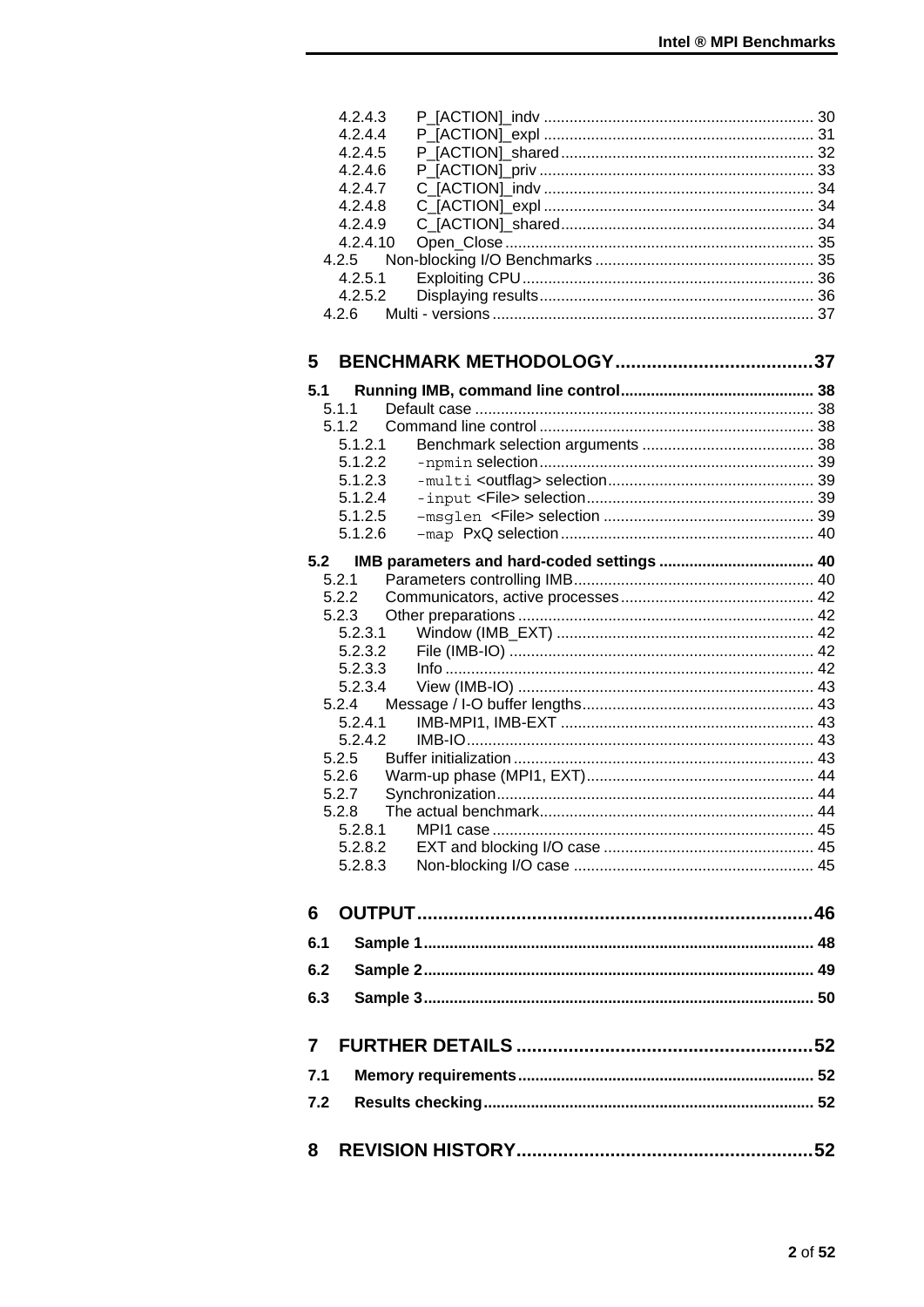# **Disclaimer and Legal Information**

INFORMATION IN THIS DOCUMENT IS PROVIDED IN CONNECTION WITH INTEL® PRODUCTS. NO LICENSE, EXPRESS OR IMPLIED, BY ESTOPPEL OR OTHERWISE, TO ANY INTELLECTUAL PROPERTY RIGHTS IS GRANTED BY THIS DOCUMENT. EXCEPT AS PROVIDED IN INTEL'S TERMS AND CONDITIONS OF SALE FOR SUCH PRODUCTS, INTEL ASSUMES NO LIABILITY WHATSOEVER, AND INTEL DISCLAIMS ANY EXPRESS OR IMPLIED WARRANTY, RELATING TO SALE AND/OR USE OF INTEL PRODUCTS INCLUDING LIABILITY OR WARRANTIES RELATING TO FITNESS FOR A PARTICULAR PURPOSE, MERCHANTABILITY, OR INFRINGEMENT OF ANY PATENT, COPYRIGHT OR OTHER INTELLECTUAL PROPERTY RIGHT. Intel products are not intended for use in medical, life saving, life sustaining, critical control or safety systems, or in nuclear facility applications. Intel may make changes to specifications and product descriptions at any time, without notice.

Designers must not rely on the absence or characteristics of any features or instructions marked "reserved" or "undefined." Intel reserves these for future definition and shall have no responsibility whatsoever for conflicts or incompatibilities arising from future changes to them.

MPEG is an international standard for video compression/decompression promoted by ISO. Implementations of MPEG CODECs, or MPEG enabled platforms may require licenses from various entities, including Intel Corporation.

The software described in this document may contain software defects which may cause the product to deviate from published specifications. Current characterized software defects are available on request.

This document as well as the software described in it is furnished under license and may only be used or copied in accordance with the terms of the license. The information in this manual is furnished for informational use only, is subject to change without notice, and should not be construed as a commitment by Intel Corporation. Intel Corporation assumes no responsibility or liability for any errors or inaccuracies that may appear in this document or any software that may be provided in association with this document.

Except as permitted by such license, no part of this document may be reproduced, stored in a retrieval system, or transmitted in any form or by any means without the express written consent of Intel Corporation.

Developers must not rely on the absence or characteristics of any features or instructions marked "reserved" or "undefined." Improper use of reserved or undefined features or instructions may cause unpredictable behavior or failure in developer's software code when running on an Intel processor. Intel reserves these features or instructions for future definition and shall have no responsibility whatsoever for conflicts or incompatibilities arising from their unauthorized use.

BunnyPeople, Celeron, Celeron Inside, Centrino, Centrino logo, Chips, Core Inside, Dialogic, EtherExpress, ETOX, FlashFile, i386, i486, i960, iCOMP, InstantIP, Intel, Intel logo, Intel386, Intel486, Intel740, IntelDX2, IntelDX4, IntelSX2, Intel Core, Intel Inside, Intel Inside logo, Intel. Leap ahead., Intel. Leap ahead. logo, Intel NetBurst, Intel NetMerge, Intel Net-Structure, Intel SingleDriver, Intel SpeedStep, Intel StrataFlash, Intel Viiv, Intel vPro, Intel XScale, IPLink, Itanium, Itanium Inside, MCS, MMX, MMX logo, Optimizer logo, OverDrive, Paragon, PDCharm, Pentium, Pentium II Xeon, Pentium III Xeon, Performance at Your Command, Pentium Inside, skoool, Sound Mark, The Computer Inside., The Journey Inside, VTune, Xeon, Xeon Inside and Xircom are trademarks or registered trademarks of Intel Corporation or its subsidiaries in the United States and other countries.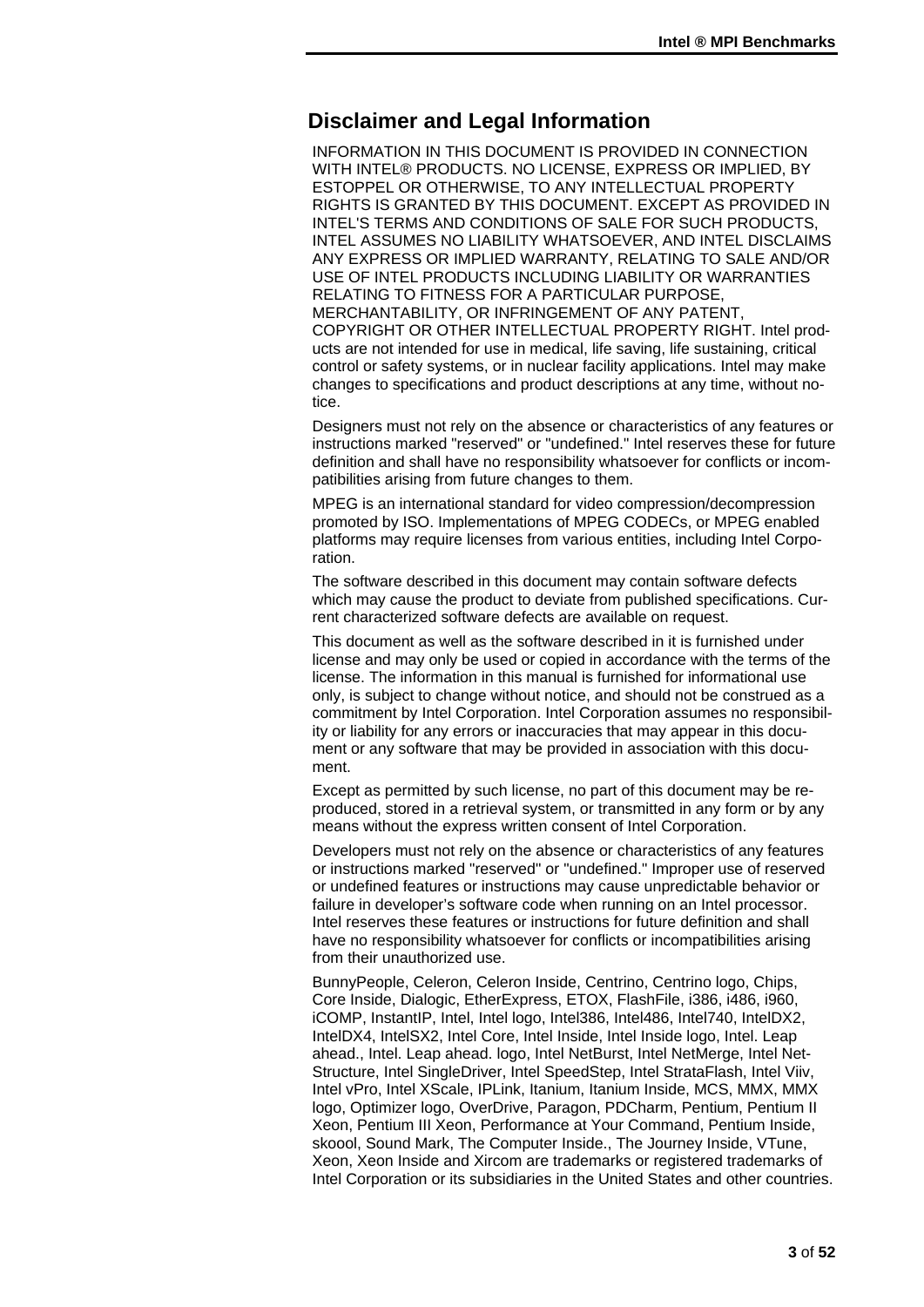\* Other names and brands may be claimed as the property of others. All trademarks and registered trademarks referenced in this Intel® MPI Benchmarks Users Guide and Methodology Description document are the property of their respective holders.

Copyright © Intel Corporation 1996 - 2006.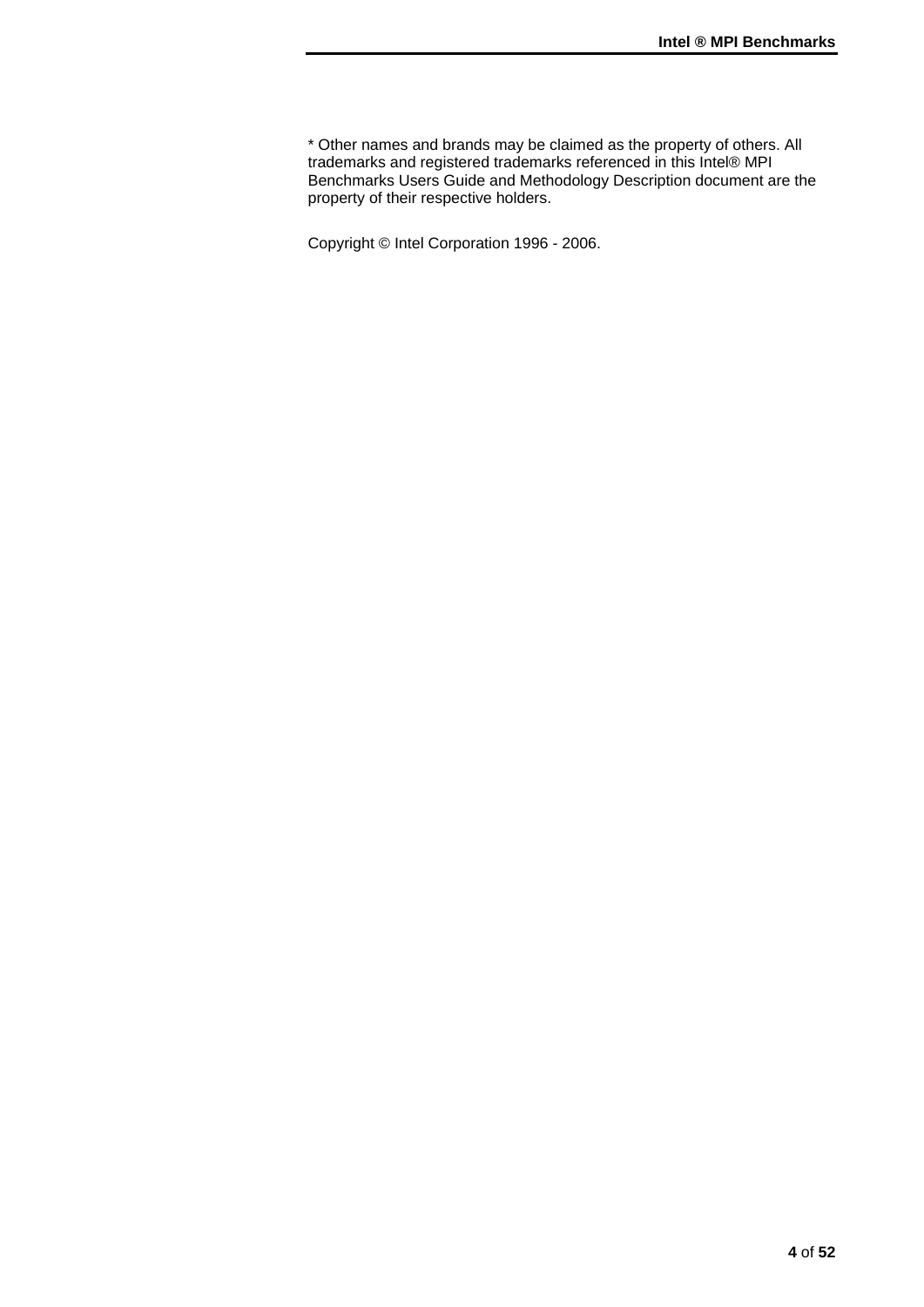# <span id="page-5-0"></span>**1 Introduction**

This document presents the Intel® MPI Benchmarks (IMB) suite. Its objectives are:

- provide a concise set of benchmarks targeted at measuring the most important MPI functions.
- set forth a precise benchmark methodology.
- don't impose much of an interpretation on the measured results: report bare timings instead. Show throughput values, if and only if these are well defined.

The package is the successor of the quite well known package PMB (Version 2.2) from Pallas GmbH and the Intel MPI Benchmarks (IMB) 2.3.

This document accompanies version 3.0 of IMB. The code is written in *ANSI C plus standard MPI* (about 10,000 lines of code, 108 functions in 37 source files).

The IMB 3.0 package consists of 3 parts:

- IMB-MPI1
- 2 MPI-2 functionality parts IMB-EXT (One-sided Communications benchmarks), IMB-IO (I/O benchmarks).

For each part, a separate executable can be built. Users, who do not have the MPI-2 extensions available, can install and use just IMB-MPI1. Only standard MPI-1 functions are used, no dummy library is needed.

Section [2](#page-6-1) is a brief installation guide.

Section [3](#page-6-2) is dedicated to IMB-MPI1. Section [3.3](#page-8-1) defines the single benchmarks in detail. IMB introduces a classification of its benchmarks. *Single Transfer, Parallel Transfer, and Collective* are the classes. Roughly speaking, single transfers run *dedicated*, without obstructions from other transfers, undisturbed results are to be expected (PingPong being the most well known example). Parallel transfers test the system under global load, with concurrent actions going on. Finally, collective is a proper MPI classification, where these benchmarks test the quality of the implementation for the higher level collective functions.

Chapter [4](#page-17-1) is dedicated to the MPI-2 functionality of IMB.

Section [5](#page-37-1) defines the methodology and rules of IMB, section [6](#page-46-1) shows templates of output tables. In section [7](#page-52-1), further important details are explained, in particular a results checking mode for IMB.

# **1.1 Changes vs. IMB\_2.3**

The changes vs. the previous version, 2.3, are:

- added a call to the function "MPI\_Init\_thread" to determine the MPI threading environment. The MPI threading environment is reported to the user each time an Intel MPI Benchmark application is executed.
- added a call to the function "MPI\_Get\_version" to report the version of the MPI library implementation that the three benchmark applications are linking to.
- added the "Alltoallv" benchmark.
- added a command-line flag "-h[elp]" to display the calling sequence for each benchmark application.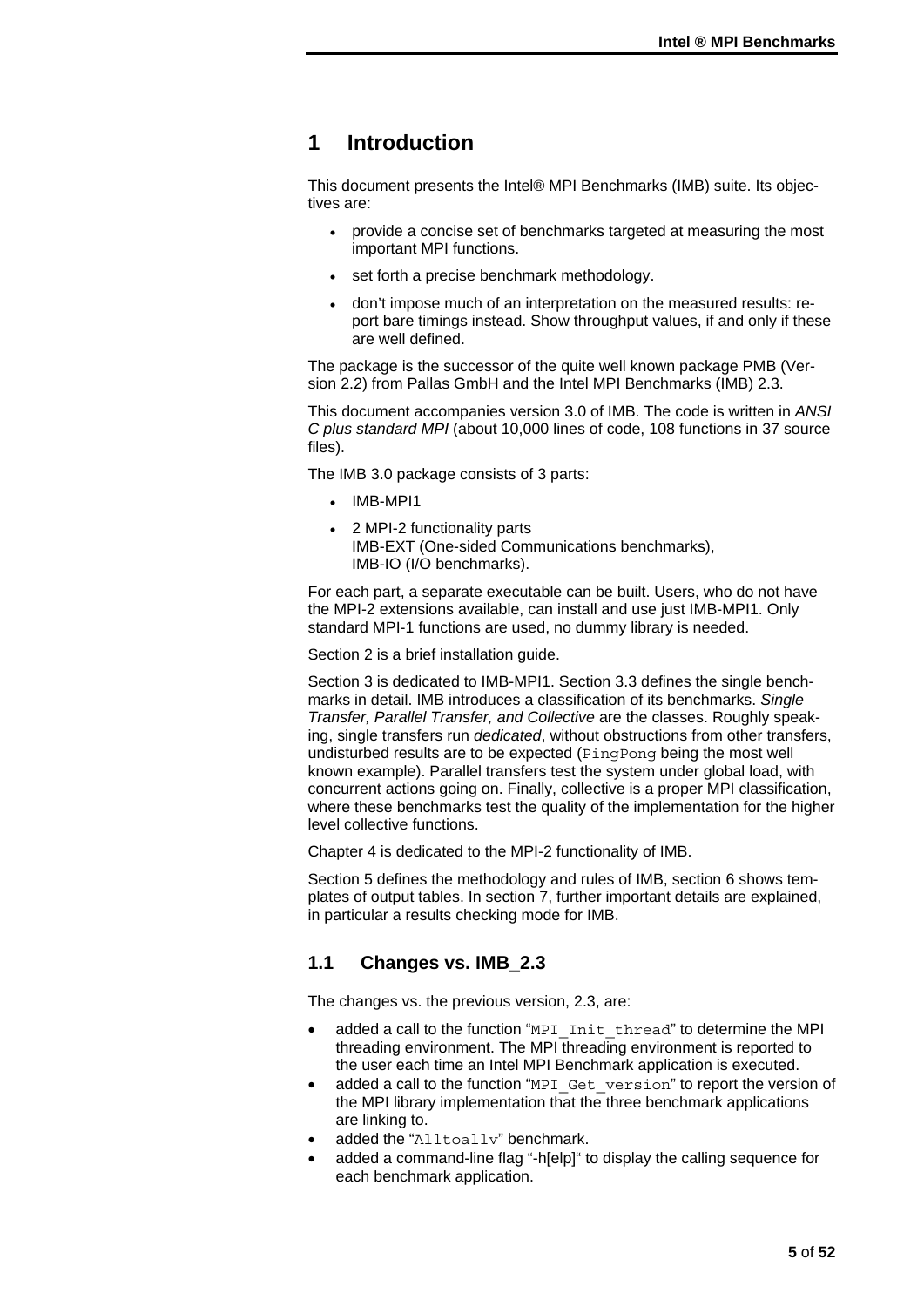- <span id="page-6-0"></span>• removed outdated Makefile templates. Now there are three complete makefiles called Makefile, make ict, and make mpich.
- better user argument checking, clean message and break on most invalid user arguments.

# <span id="page-6-1"></span>**2 Installation and Quick Start of IMB**

In order to run IMB-MPI1, one needs:

- cpp, ANSI C compiler, make.
- MPI installation, including startup mechanism for parallel MPI programs.

See [7.1](#page-52-2) for the memory requirements of IMB.

# **2.1 Installing and running**

After unpacking, the directory contains

File ReadMe\_first

and 5 subdirectories

./doc (ReadMe IMB.txt; IMB ug-3.0.pdf, this file)

./src (program source- and Make-files)

./license (license agreements text)

./versions\_news (version history and news)

*Please read the license agreements first:* 

- *license.txt specifies the source code license granted to you*
- *use-of-trademark-license.txt specifies the license for using the name and/or trademark "Intel® MPI Benchmarks"*

To get a quick start, see ./doc/ReadMe\_IMB.txt.

# <span id="page-6-2"></span>**3 IMB-MPI1**

This section is dedicated to the part of IMB measuring the 'classical' message passing functionality of MPI-1.

# **3.1 General**

The idea of IMB is to provide a concise set of elementary MPI benchmark kernels. With one executable, all of the supported benchmarks, or a subset specified by the command line, can be run. The rules, such as time measurement (including a repetitive call of the kernels for better clock synchronization), message lengths, selection of communicators to run a particular benchmark (inside the group of all started processes) are program parameters.

IMB has a *standard* and an *optional* configuration (see [5.2.1](#page-40-1)). In the standard case, all parameters mentioned above are fixed and must not be changed.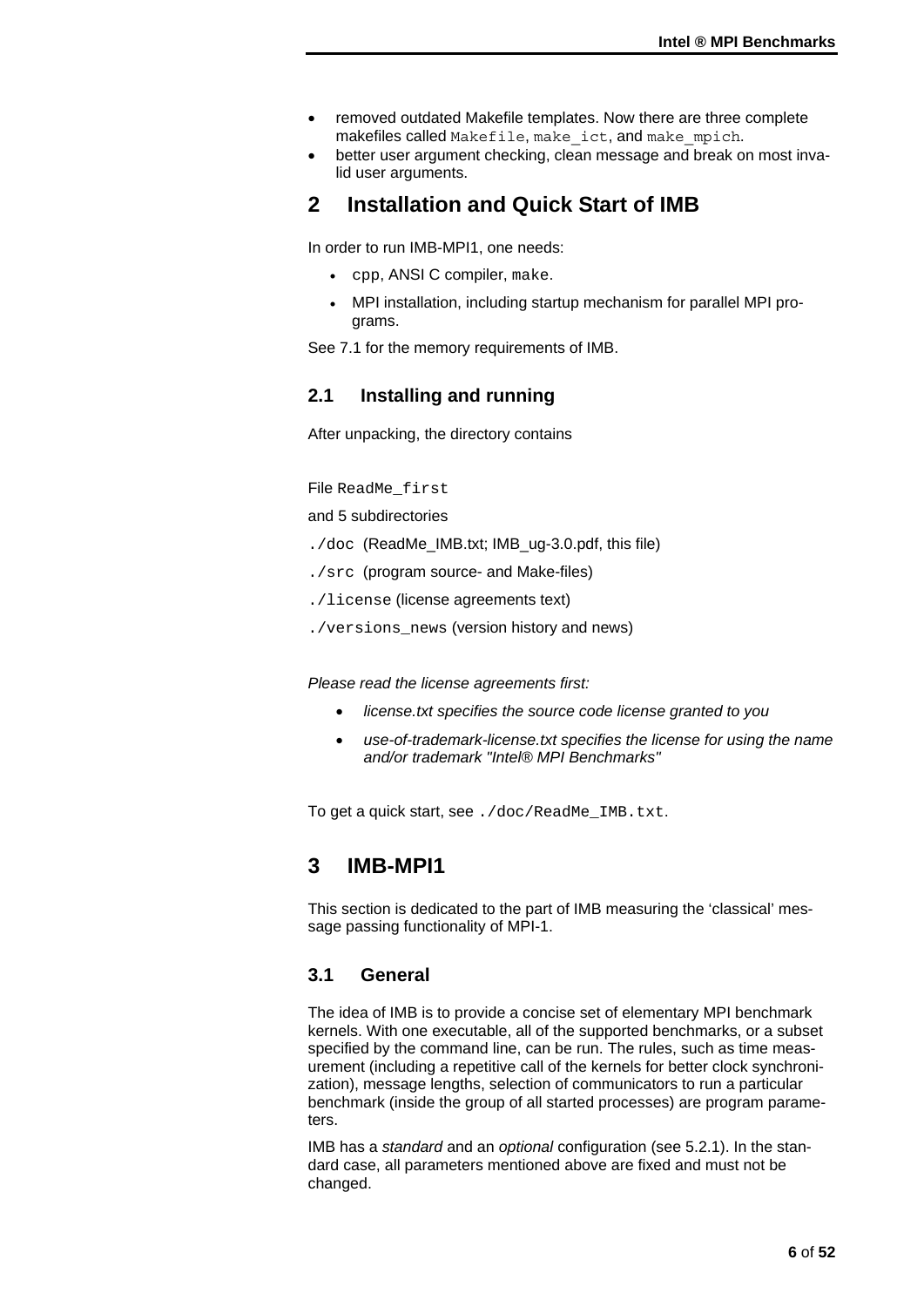<span id="page-7-0"></span>In standard mode, message lengths are varied from 0,1,2,4,8,16 … to 4194304 bytes. Through a command line flag, an arbitrary set of message lengths can be input by a file (flag -msglen, see [5.1.2.5](#page-39-1)).

The minimum  $P_{min}$  and maximum number  $P$  of processes can be selected by the user via command line, the benchmarks run on  $P_{min}$ ,  $2P_{min}$ , 4P  $min, \ldots$   $2^{x}P \text{ min} < P$  and P processes. See chapter [5.1.2.2](#page-39-2) for the details.

The user has some choice for the mapping of processes. E.g., when running on a clustered system, a benchmark such as PingPong, can be run intra node and inter node, without changing a mapping file (-map flag, see [5.1.2.6\)](#page-40-2)

# **3.2 The benchmarks**

The current version of IMB-MPI1 contains the benchmarks

- PingPong
- PingPing
- Sendrecv
- Exchange
- Bcast
- Allgather
- Allgatherv
- Alltoall
- Alltoallv
- Reduce
- Reduce scatter
- Allreduce
- Barrier

The exact definitions will be given in section [3.3](#page-8-1). Section [5](#page-37-1) describes the benchmark methodology.

IMB-MPI1 allows for running all benchmarks in more than one process group. E.g., when running PingPong on N≥4 processes, on user request (see  $5.1.2.3$ )  $N/2$  disjoint groups of 2 processes each will be formed, all and simultaneously running PingPong.

Note that these multiple versions have to be carefully distinguished from their standard equivalents. They will be called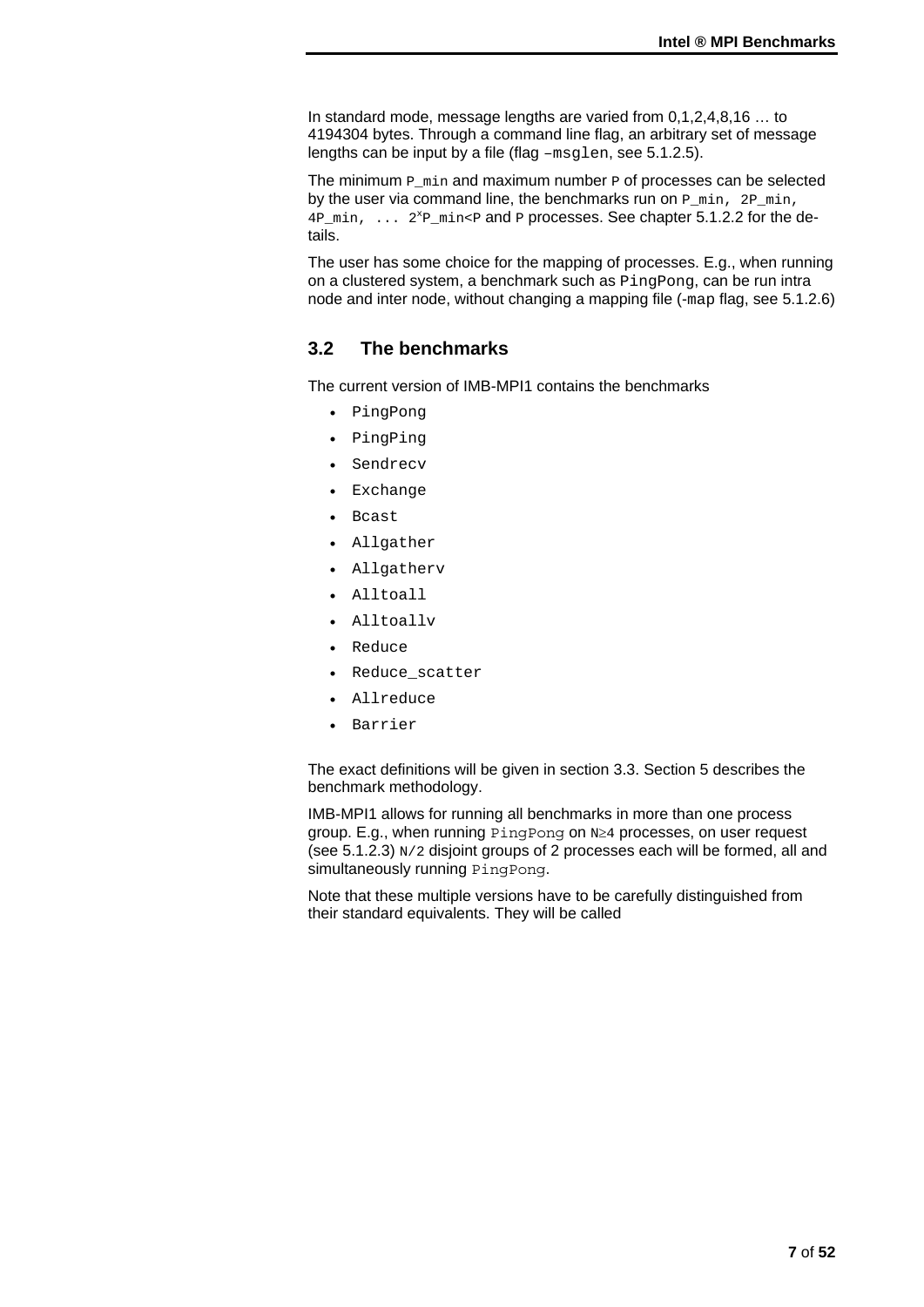- <span id="page-8-0"></span>• Multi-PingPong
- Multi-PingPing
- Multi-Sendrecv
- Multi-Exchange
- Multi-Bcast
- Multi-Allgather
- Multi-Allgatherv
- Multi-Alltoall
- Multi-Alltoallv
- Multi-Reduce
- Multi-Reduce scatter
- Multi-Allreduce
- Multi-Barrier

For a distinction, sometimes we will refer to the standard (non Multi) benchmarks as *primary* benchmarks.

The way of interpreting the timings of the Multi-benchmarks is quite easy, given a definition for the primary cases: per group, this is as in the standard case. Finally, the max timing (min throughput) over all groups is displayed. On request, all per group information can be reported, see [5.1.2.3.](#page-39-3)

# <span id="page-8-1"></span>**3.3 IMB-MPI1 benchmark definitions**

In this chapter, the single benchmarks are described. Here we focus on the elementary *patterns* of the benchmarks. The methodology of measuring these patterns (message lengths, sample repetition counts, timer, synchronization, number of processes and communicator management, display of results) are defined in chapters [5](#page-37-1) and [6](#page-46-1).

#### <span id="page-8-2"></span>**3.3.1 Benchmark classification**

For a clear structuring of the set of benchmarks, IMB introduces classes of benchmarks: *Single Transfer, Parallel Transfer, and Collective*. This classification refers to different ways of interpreting results, and to a structuring of the code itself. It does not actually influence the way of using IMB. Also holds this classification hold for IMB-MPI2 (see [4.2.1](#page-18-1)).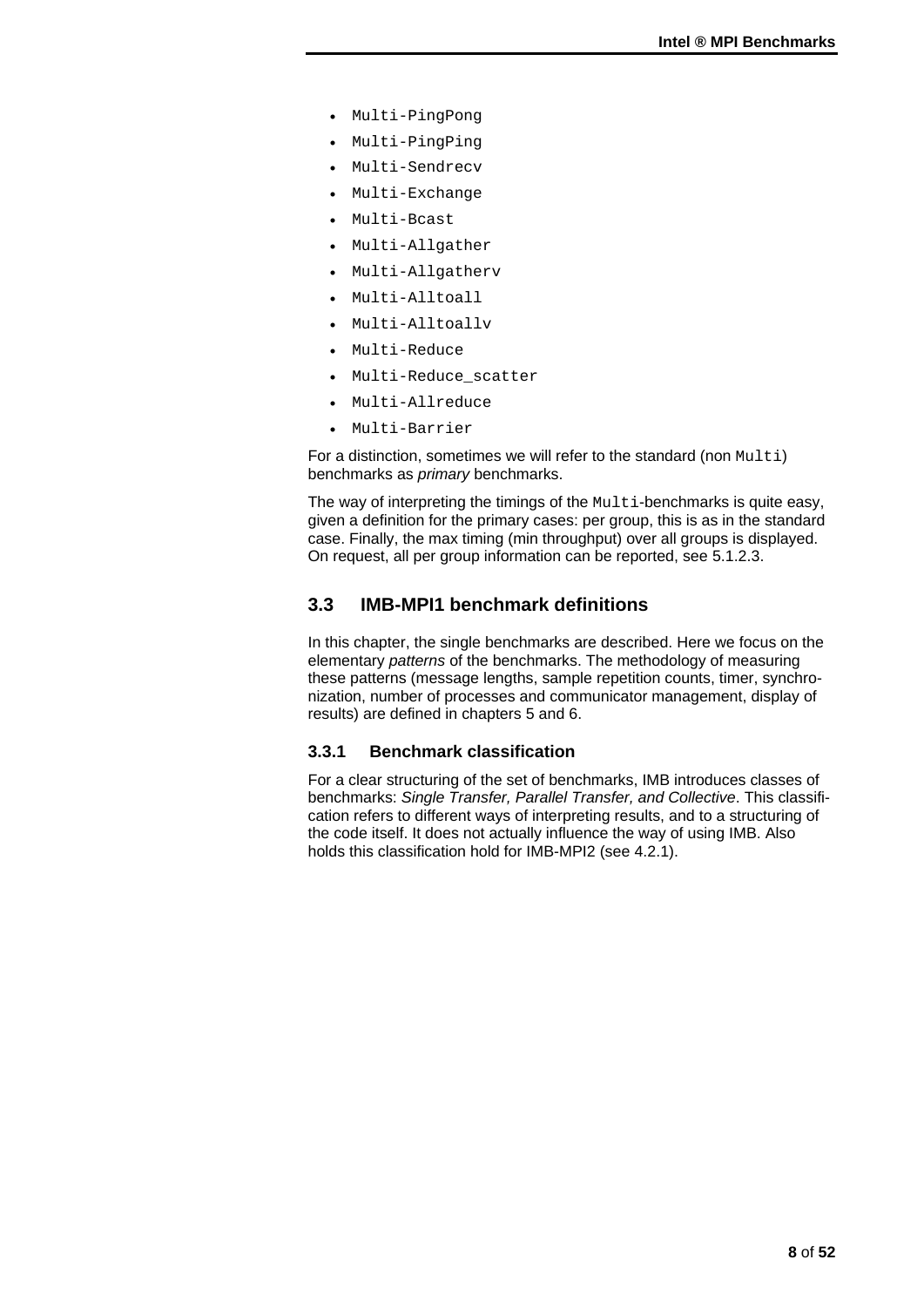<span id="page-9-0"></span>

| IMB-MPI1        |                          |                         |
|-----------------|--------------------------|-------------------------|
| Single Transfer | <b>Parallel Transfer</b> | Collective              |
| PingPong        | Sendrecy                 | <b>B</b> cast           |
| PingPing        | Exchange                 | Allgather               |
|                 |                          | Allgatherv              |
|                 | Multi-PingPong           | Alltoall                |
|                 | Multi-PingPing           | Alltoally               |
|                 | Multi-Sendrecy           | Reduce                  |
|                 | Multi-Exchange           | Reduce scatter          |
|                 |                          | Allreduce               |
|                 |                          | Barrier                 |
|                 |                          | Multi-versions of these |

### **3.3.1.1 Single Transfer benchmarks**

The benchmarks in this class are to focus on a *single* message transferred between two processes. As to PingPong, this is the usual way of looking at. In IMB interpretation, PingPing measures the same as PingPong, under the particular circumstance that a message is obstructed by an oncoming one (sent simultaneously by the same process that receives the own one).

*Single transfer benchmarks only run with 2 active processes* (see [5.2.2](#page-42-1) for the definition of *active*).

For PingPing, pure timings will be reported, and the throughput is related to a *single* message. Expected numbers, very likely, are between half and full PingPong throughput. With this, PingPing determines the throughput of messages under non optimal conditions (namely, oncoming traffic).

See [3.3.2.1](#page-10-1) and 0 for exact definitions.

#### **3.3.1.2 Parallel Transfer benchmarks**

Benchmarks focusing on *global mode*, say, patterns. The activity at a certain process is in concurrency with other processes, the benchmark measures message passing efficiency under global load.

For the interpretation of Sendrecv and Exchange, more than 1 message (per sample) counts. As to the throughput numbers, the *total turnover* (the number of *sent plus the number of received bytes*) at a certain process is taken into account. E.g., for the case of 2 processes, Sendrecv becomes the *bi-directional* test: perfectly bi-directional systems are rewarded by a double PingPong throughput here.

Thus, the throughputs are scaled by certain factors. See [3.3.3.1](#page-12-1) and [3.3.3.2](#page-13-1) for exact definitions. As to the timings, raw results without scaling will be reported.

The Multi mode secondarily introduces into this class

- Multi-PingPong
- Multi-PingPing
- Multi-Sendrecv
- Multi-Exchange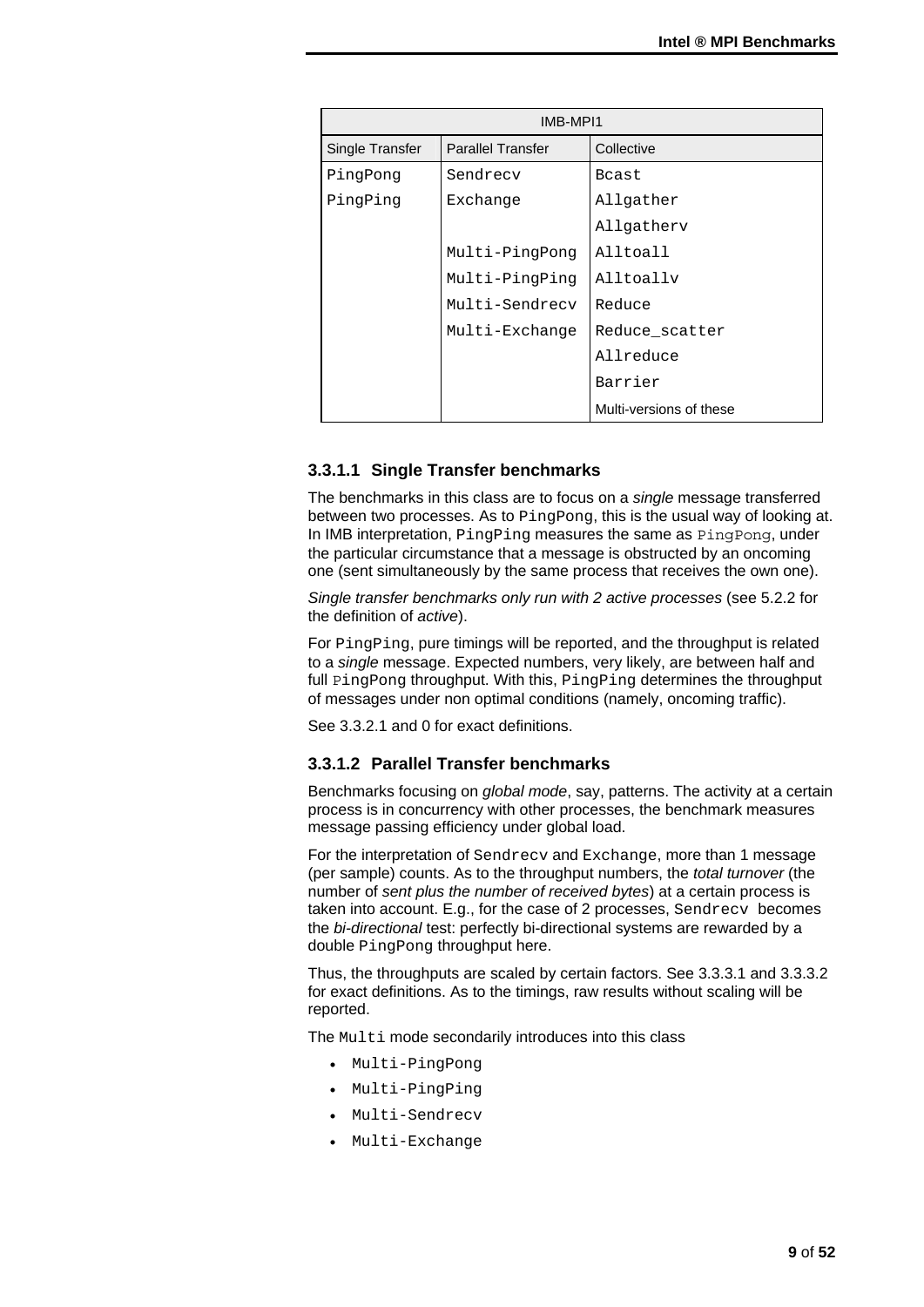### <span id="page-10-0"></span>**3.3.1.3 Collective benchmarks**

This class contains all benchmarks that are collective in proper MPI convention. Not only is the message passing power of the system relevant here, but also the quality of the implementation.

For simplicity, we also include the Multi versions of these benchmarks into this class.

Raw timings and no throughput are reported.

Note that certain collective benchmarks (namely the reductions) play a particular role as they are not pure message passing tests, but also depend on an efficient implementation of certain numerical operations.

### **3.3.2 Definition of Single Transfer benchmarks**

This section describes the single transfer benchmarks in detail. Each benchmark is run with varying message lengths  $x$  bytes, and timings are averaged over multiple samples. See [5.2.4](#page-43-1) for the description of the methodology. Here we describe the view of one single sample, with a fixed message length x bytes. Basic MPI data-type for all messages is MPI\_BYTE.

Throughput values are defined in MBytes / sec =  $2^{20}$  bytes / sec scale (i.e. throughput =  $X / 2^{20}$  \* 10<sup>6</sup> / time =  $X / 1.048576$  / time, when time is in usec).

# <span id="page-10-1"></span>**3.3.2.1 PingPong**

PingPong is the classical pattern used for measuring startup and throughput of a single message sent between two processes.

<span id="page-10-2"></span>

| Measured pattern    | <br>As symbolized between <------------- in Figure 1; two active<br>processes only ( $Q=2$ , see 5.2.2) |
|---------------------|---------------------------------------------------------------------------------------------------------|
| based on            | MPI Send, MPI Recv                                                                                      |
| MPI Datatype        | MPI BYTE                                                                                                |
| reported timings    | time = $\Delta t/2$ (in $\mu$ sec) as indicated in Figure 1                                             |
| reported throughput | X/1.048576/time                                                                                         |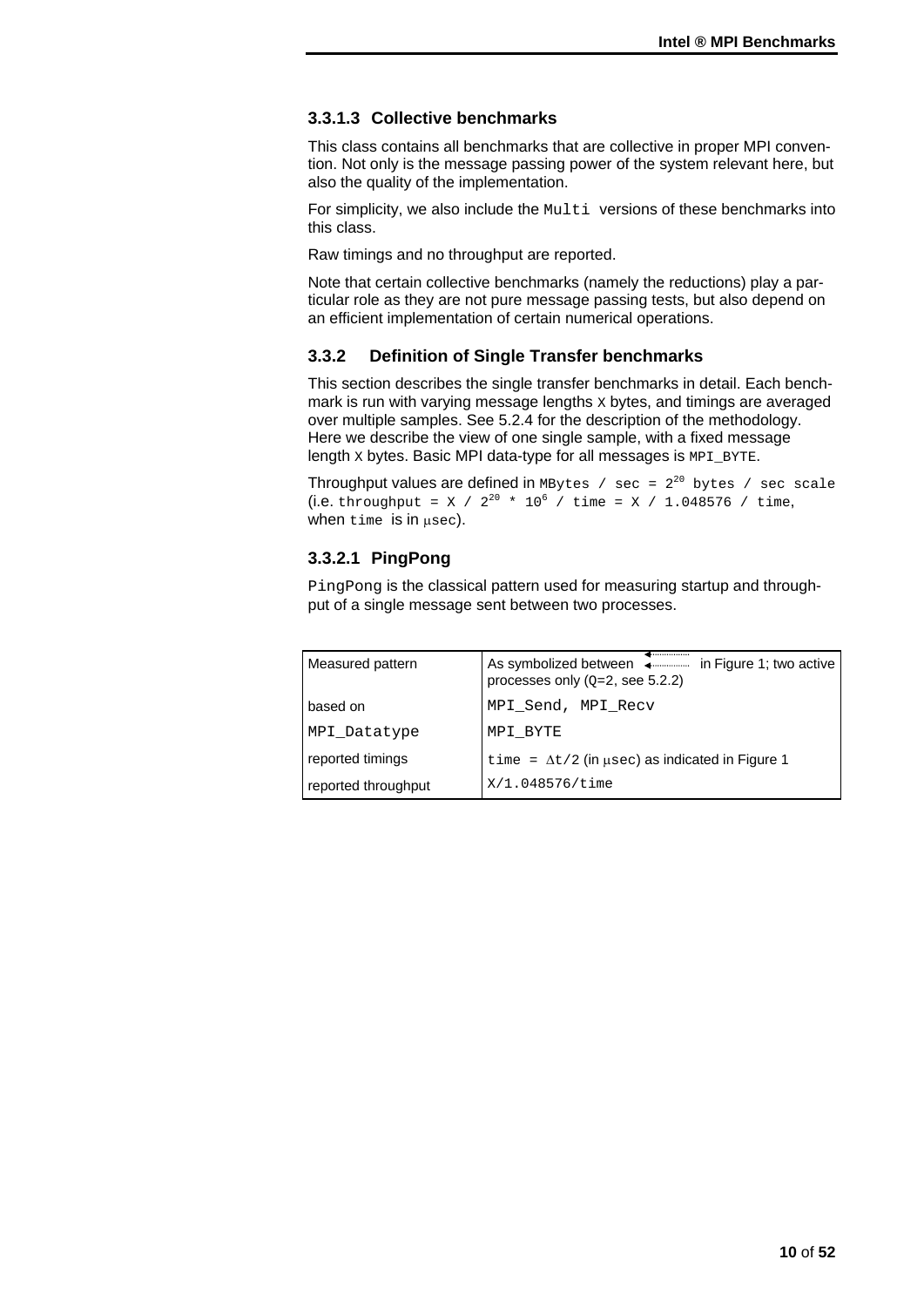

Figure 1:PingPong pattern

# **3.3.2.2 PingPing**

As PingPong, PingPing measures startup and throughput of single messages, with the crucial difference that messages are obstructed by oncoming messages. For this, two processes communicate

(MPI\_Isend/MPI\_Recv/MPI\_Wait) with each other, with the MPI\_Isend's issued simultaneously.

| Measured pattern    | As symbolized between<br>ın                               |
|---------------------|-----------------------------------------------------------|
|                     | Figure 2; two active processes only $(Q=2, 5.2.2)$        |
| based on            | MPI_Isend/MPI_Wait, MPI_Recv                              |
| MPI Datatype        | MPI BYTE                                                  |
| reported timings    | time = $\Delta t$ (in $\mu$ sec) as indicated in Figure 2 |
| reported throughput | X/1.048576/time                                           |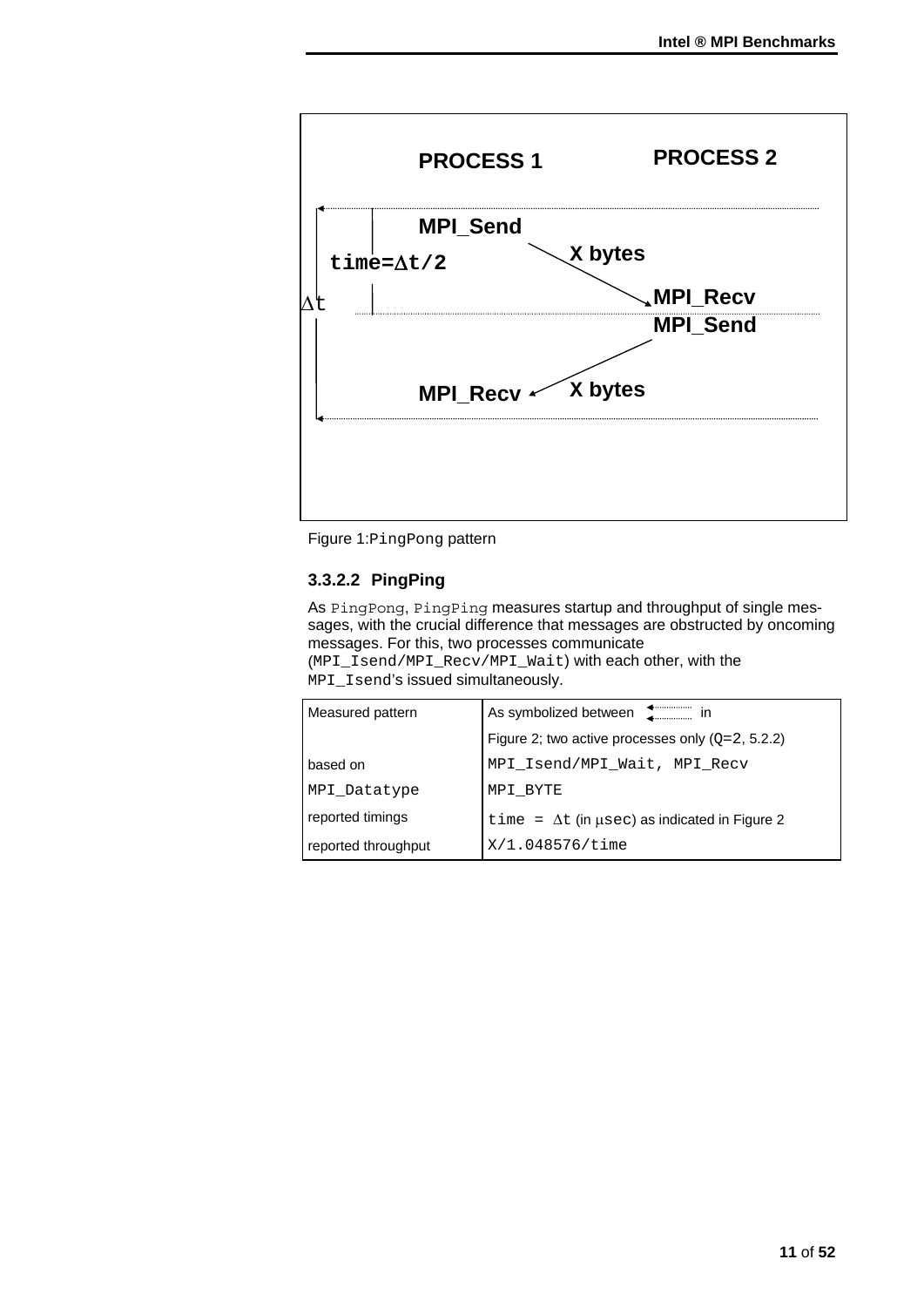<span id="page-12-2"></span><span id="page-12-0"></span>



#### **3.3.3 Definition of Parallel Transfer benchmarks**

This section describes the parallel transfer benchmarks in detail. Each benchmark is run with varying message lengths x bytes, and timings are averaged over multiple samples. See 5 for the description of the methodology. Here we describe the view of one single sample, with a fixed message length x bytes. Basic MPI data-type for all messages is MPI\_BYTE.

The throughput calculations of the benchmarks described here take into account the (per sample) multiplicity nmsg of messages outgoing from or incoming at a particular process. In the Sendrecv benchmark, a particular process sends and receives x bytes, the turnover is 2x bytes, nmsg=2. In the Exchange case, we have  $4x$  bytes turnover,  $nmsq=4$ .

Throughput values are defined in MBytes/sec =  $2^{20}$  bytes / sec Scale  $(i.e.$ 

throughput =  $nmsq*X/2^{20} * 10^{6}/time$  =  $nmsq*X / 1.048576 / time$ . when time is in  $usec)$ .

#### <span id="page-12-1"></span>**3.3.3.1 Sendrecv**

Based on MPI\_Sendrecy, the processes form a periodic communication chain. Each process sends to the right and receives from the left neighbor in the chain.

The turnover count is 2 messages per sample (1 in, 1 out) for each process.

Sendrecv is equivalent with the Cshift benchmark and, in case of 2 processes, the PingPing benchmark of IMB1.x. For 2 processes, it will report the bi-directional bandwidth of the system, as obtained by the (optimized) MPI Sendrecy function.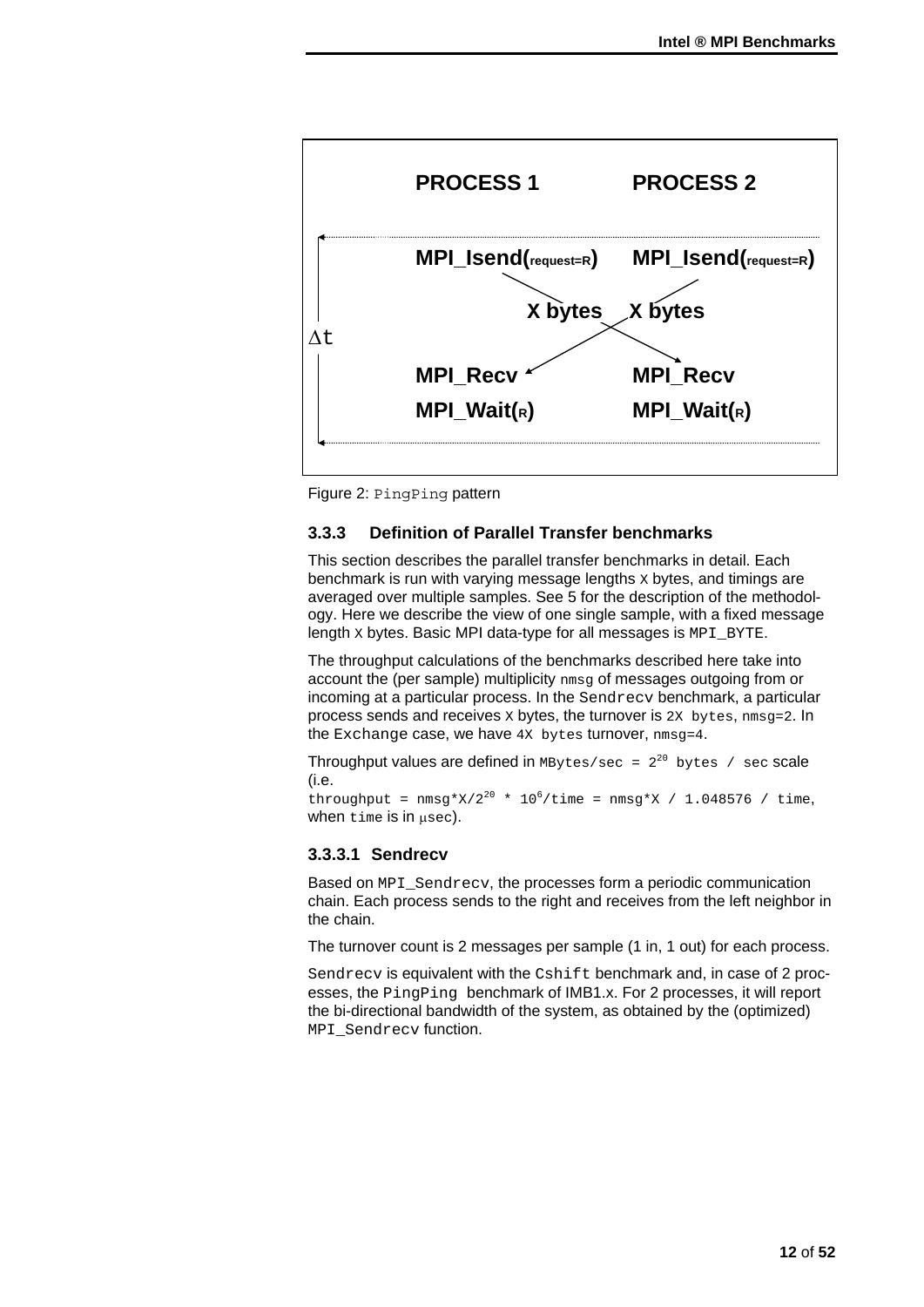<span id="page-13-0"></span>

| Measured pattern    | As symbolized between                                     | in Figure 3 |
|---------------------|-----------------------------------------------------------|-------------|
| based on            | MPI_Sendrecv                                              |             |
| MPI_Datatype        | MPI BYTE                                                  |             |
| reported timings    | time = $\Delta t$ (in $\mu$ sec) as indicated in Figure 3 |             |
| reported throughput | 2X/1.048576/time                                          |             |



Figure 3: Sendrecv pattern

#### <span id="page-13-1"></span>**3.3.3.2 Exchange**

Exchange is a communications pattern that often occurs in grid splitting algorithms (boundary exchanges). The group of processes is seen as a periodic chain, and each process exchanges data with both left and right neighbor in the chain.

The turnover count is 4 messages per sample (2 in, 2 out) for each process.

| Measured pattern    | As symbolized between <b>the set of the Symbolized between</b> |
|---------------------|----------------------------------------------------------------|
| based on            | MPI_Isend/MPI_Waitall, MPI_Recv                                |
| MPI Datatype        | MPI BYTE                                                       |
| reported timings    | time = $\Delta t$ (in $\mu$ sec) as indicated in Figure 4      |
| reported throughput | 4X/1.048576/time                                               |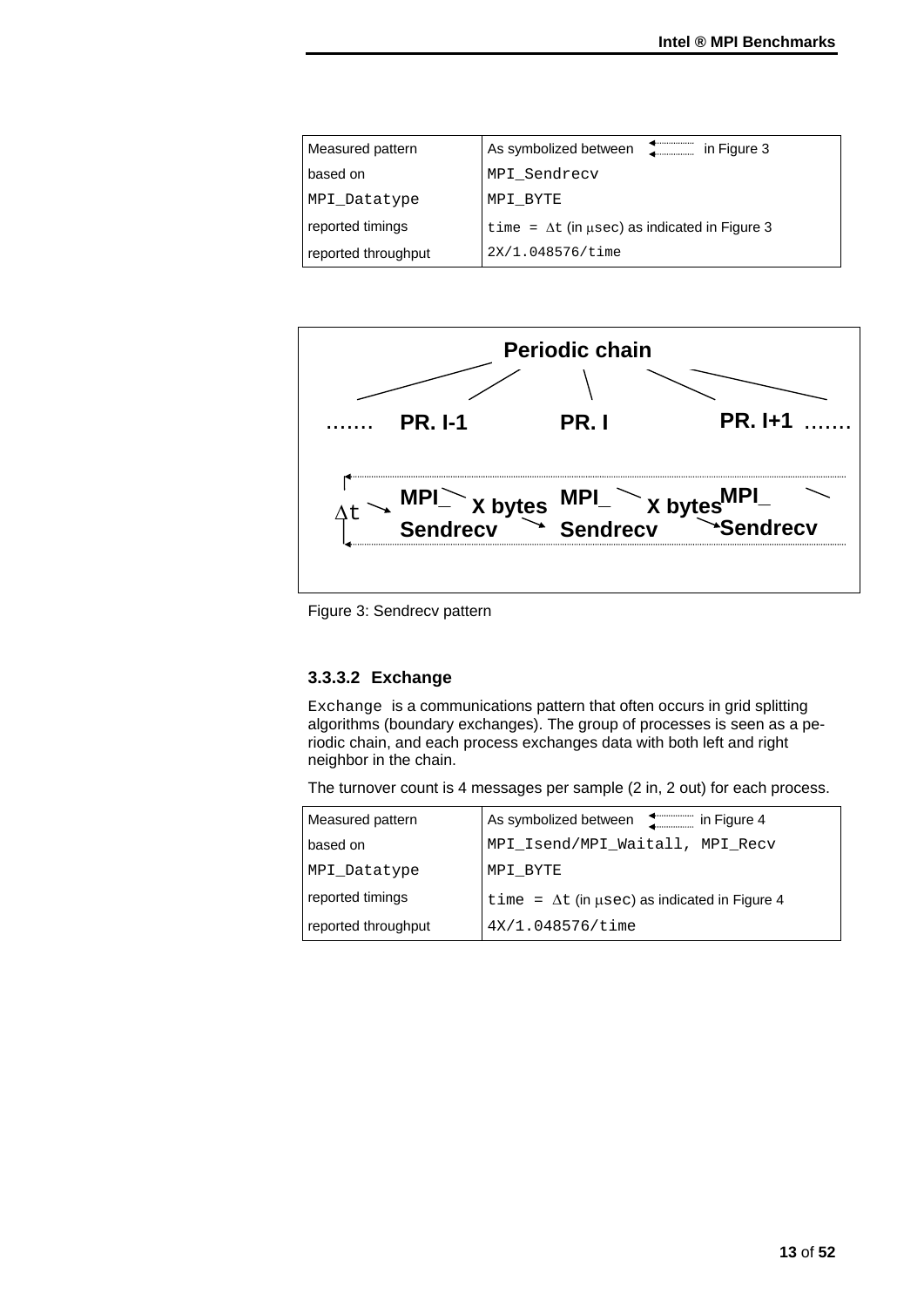<span id="page-14-0"></span>

Figure 4: Exchange pattern

# **3.3.4 Definition of Collective benchmarks**

This section describes the Collective benchmarks in detail. Each benchmark is run with varying message lengths x bytes, and timings are averaged over multiple samples. See 5 for the description of the methodology. Here we describe the view of one single sample, with a fixed message length X bytes. Basic MPI data-type for all messages is MPI\_BYTE for the pure data movement functions, and MPI\_FLOAT for the reductions.

For all Collective benchmarks, only bare timings and no throughput data is displayed.

# **3.3.4.1 Reduce**

Benchmark for the MPI\_Reduce function. Reduces a vector of length  $L = X/sizeof(float)$  float items. The MPI data-type is MPI\_FLOAT, the MPI operation is MPI\_SUM.

The root of the operation is changed cyclically.

| measured pattern    | MPI Reduce |
|---------------------|------------|
| MPI Datatype        | MPI FLOAT  |
| MPI Op              | MPI SUM    |
| root                | changing   |
| reported timings    | bare time  |
| reported throughput | none       |

See also the remark in the end of 3.3.1.3.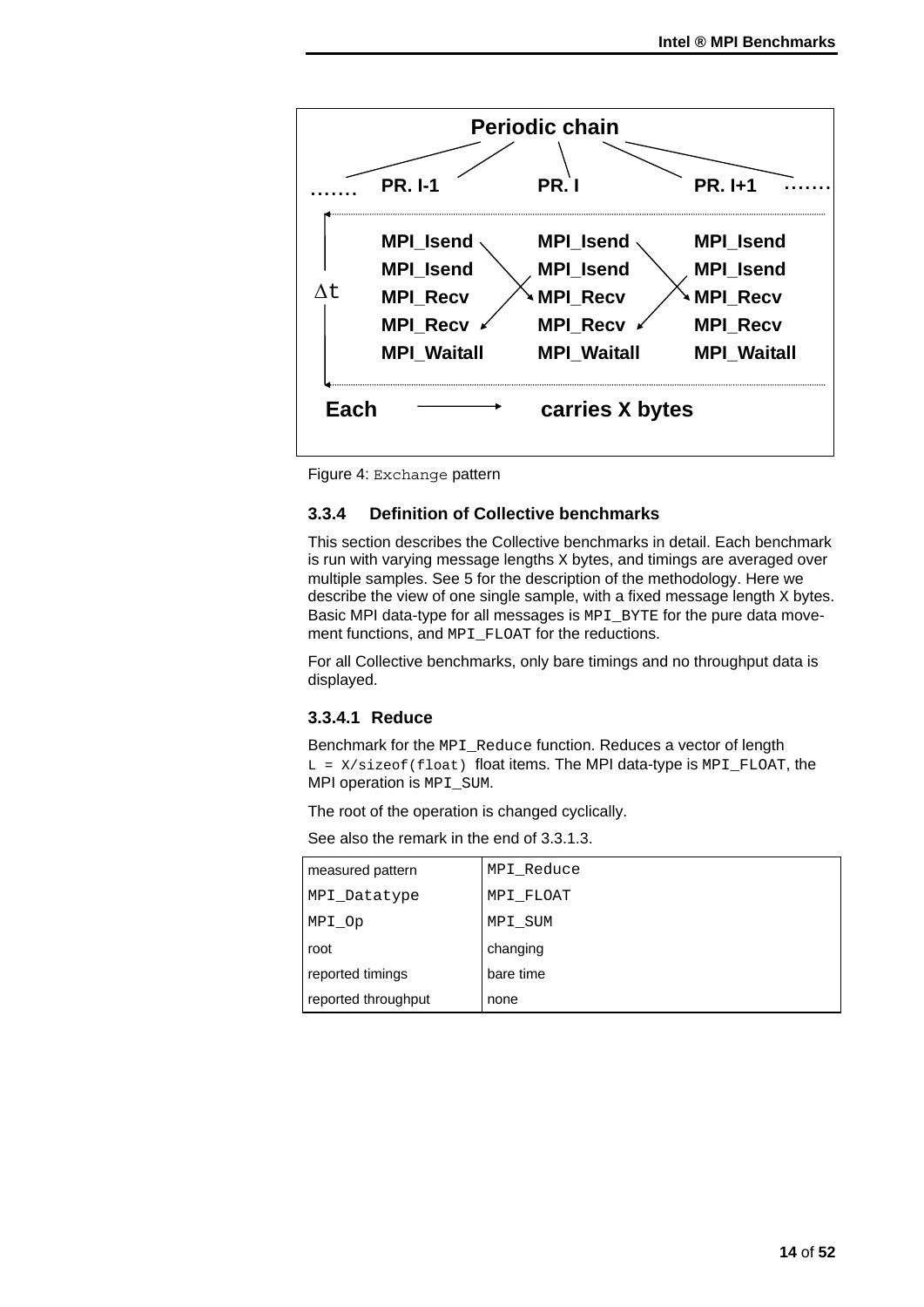#### <span id="page-15-0"></span>**3.3.4.2 Reduce\_scatter**

Benchmark for the MPI\_Reduce\_scatter function. Reduces a vector of length

 $L = X/sizeof(float)$  float items. The MPI data-type is MPI\_FLOAT, the MPI operation is MPI\_SUM. In the scatter phase, the L items are split as evenly as possible. Exactly, when

 $np = #processes, L = r * np + s (s = L mod np),$ 

then process with rank i gets  $r+1$  items when  $i\leq s$ , and r items when  $i\geq s$ .

See also the remark in the end of 3.3.1.3.

| measured pattern    | MPI Reduce scatter |
|---------------------|--------------------|
| MPI Datatype        | MPI FLOAT          |
| MPI Op              | MPI SUM            |
| reported timings    | bare time          |
| reported throughput | none               |

# **3.3.4.3 Allreduce**

Benchmark for the MPI\_Allreduce function. Reduces a vector of length  $L = X/sizeof(float)$  float items. The MPI data-type is  $MPI\_FLOAT$ , the MPI operation is MPI\_SUM.

See also the remark in the end of 3.3.1.3.

| measured pattern    | MPI Allreduce |
|---------------------|---------------|
| MPI Datatype        | MPI FLOAT     |
| MPI Op              | MPI SUM       |
| reported timings    | bare time     |
| reported throughput | none          |

#### **3.3.4.4 Allgather**

Benchmark for the MPI\_Allgather function. Every process inputs x bytes and receives the gathered  $x^*$  (#processes) bytes.

| Measured pattern    | MPI Allgather |
|---------------------|---------------|
| MPI Datatype        | MPI BYTE      |
| reported timings    | bare time     |
| reported throughput | none          |

# **3.3.4.5 Allgatherv**

Functionally is the same as Allgather. However, with the MPI\_Allgatherv function it shows whether MPI produces overhead due to the more complicated situation as compared to MPI\_Allgather.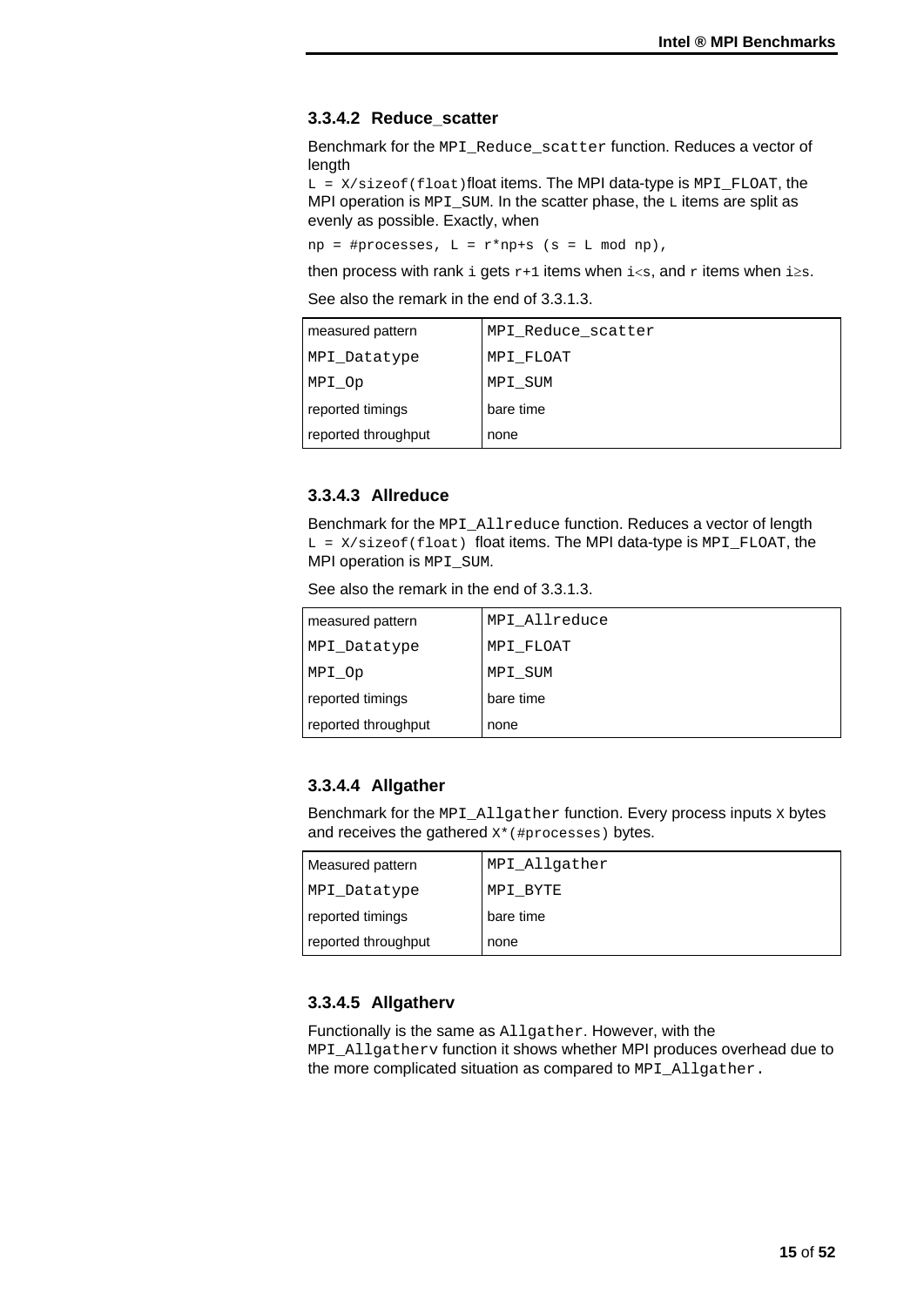<span id="page-16-0"></span>

| Measured pattern    | MPI Allgatherv |
|---------------------|----------------|
| MPI Datatype        | MPI BYTE       |
| reported timings    | bare time      |
| reported throughput | none           |

# **3.3.4.6 Alltoall**

Benchmark for the MPI\_Alltoall function. Every process inputs X\*(#processes) bytes (X for each process) and receives X\*(#processes) bytes (x from each process).

| Measured pattern    | MPI Alltoall |
|---------------------|--------------|
| MPI Datatype        | MPI BYTE     |
| reported timings    | bare time    |
| reported throughput | none         |

# **3.3.4.7 Alltoallv**

Benchmark for the MPI\_Alltoall function. Every process inputs X\*(#processes) bytes (X for each process) and receives X\*(#processes) bytes (x from each process).

| Measured pattern    | MPI Alltoallv |
|---------------------|---------------|
| MPI Datatype        | MPI BYTE      |
| reported timings    | bare time     |
| reported throughput | none          |

# **3.3.4.8 Bcast**

Benchmark for MPI\_Bcast. A root process broadcasts x bytes to all.

The root of the operation is changed cyclically.

| measured pattern    | MPI Bcast |
|---------------------|-----------|
| MPI Datatype        | MPI BYTE  |
| root                | Changing  |
| reported timings    | bare time |
| reported throughput | None      |

# **3.3.4.9 Barrier**

| measured pattern    | MPI Barrier |
|---------------------|-------------|
| reported timings    | bare time   |
| reported throughput | none        |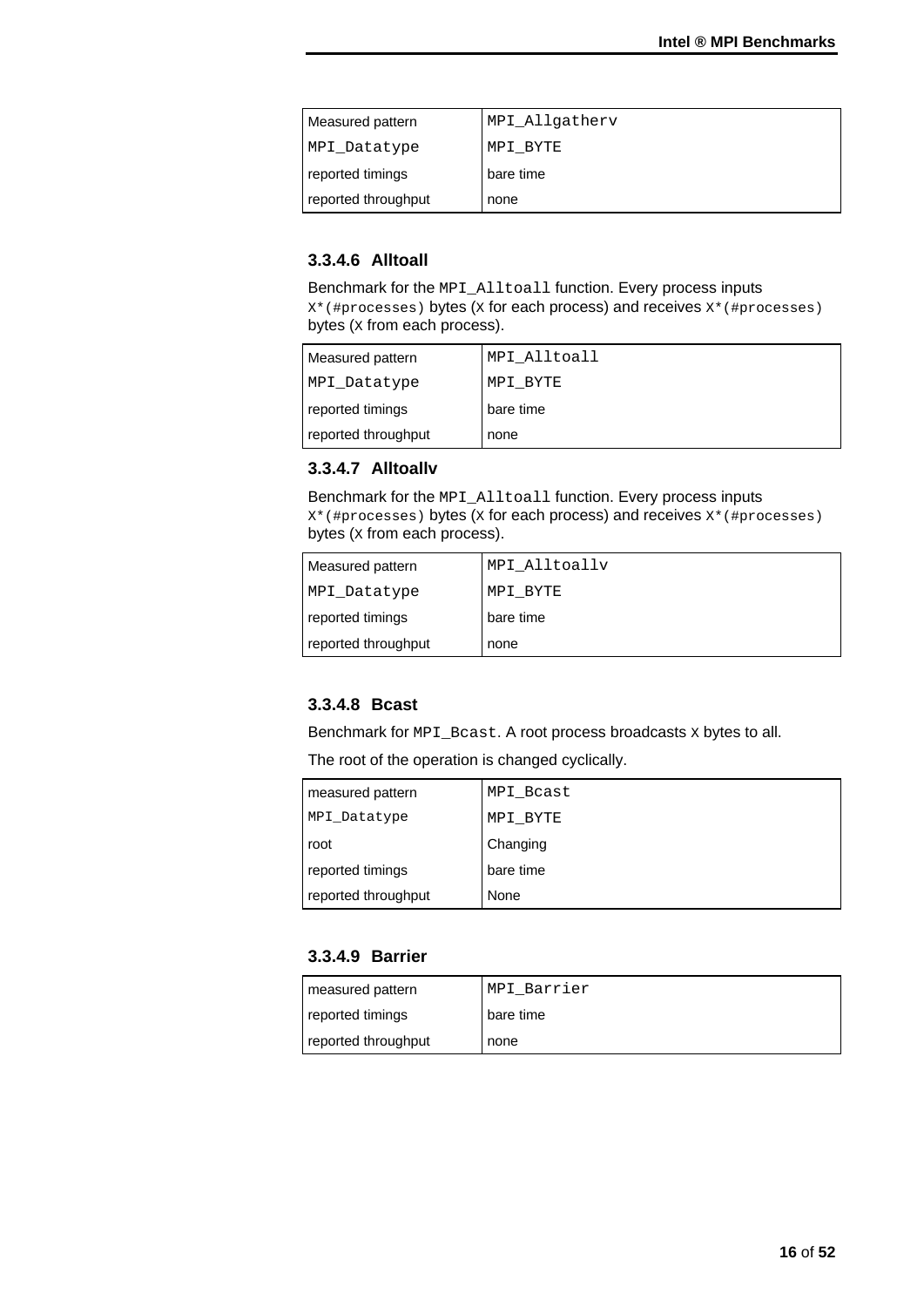# <span id="page-17-1"></span><span id="page-17-0"></span>**4 MPI-2 part of IMB**

This section the MPI-2 sections of IMB, IMB-EXT and IMB-IO, are handled.

# **4.1 The benchmarks**

Table 1 below contains a list of all IMB-MPI2 benchmarks. The exact definitions are given in section 4.2, in particular refer to 4.2.2.2 for an explanation of the *Aggregate Mode*, 4.2.5 for the *Non-blocking Mode* column. Section 5 describes the benchmark methodology.

The non-blocking modes of IMB-IO read / write benchmarks are defined as different benchmarks, with Read / Write replaced by IRead / IWrite in the benchmark names.

| <b>Benchmark</b>                | Aggregate Mode | Non-blocking Mode              |
|---------------------------------|----------------|--------------------------------|
|                                 | IMB-EXT        |                                |
| Window                          |                |                                |
| Unidir_Put                      | $\times$       |                                |
| Unidir_Get                      | $\times$       |                                |
| Bidir Get                       | $\times$       |                                |
| Bidir Put                       | $\times$       |                                |
| Accumulate                      | $\times$       |                                |
| Multi- versions of the<br>above | $\times$       |                                |
| <b>Benchmark</b>                | Aggregate Mode | Nonblocking Mode               |
|                                 | IMB-IO         |                                |
| Open_Close                      |                |                                |
| S_Write_indv                    | $\times$       | S IWrite indv                  |
| S_Read_indv                     |                | S_IRead_indv                   |
| S_Write_expl                    | $\times$       | S_IWrite_expl                  |
| S_Read_expl                     |                | S_IRead_expl                   |
| P_Write_indv                    | $\times$       | P_IWrite_indv                  |
| P_Read_indv                     |                | P_IRead_indv                   |
| P_Write_expl                    | $\times$       | P_IWrite_expl                  |
| P_Read_expl                     |                | P_IRead_expl                   |
| P_Write_shared                  | $\times$       | P_IWrite_shared                |
| P Read shared                   |                | P IRead shared                 |
| P_Write_priv                    | $\times$       | P_IWrite_priv                  |
| P_Read_priv                     |                | P_IRead_priv                   |
| C_Write_indv                    | $\times$       | C_IWrite_indv                  |
| C_Read_indv                     |                | C_IRead_indv                   |
| C_Write_expl                    | $\times$       | C_IWrite_expl                  |
| C_Read_expl                     |                | C_IRead_expl                   |
| C_Write_shared                  | $\times$       | C_IWrite_shared                |
| C_Read_shared                   |                | C_IRead_shared                 |
| Multi-versions of the<br>above  | $(\times)$     | Multi-versions of the<br>above |

Table 1: IMB-MPI-2 benchmarks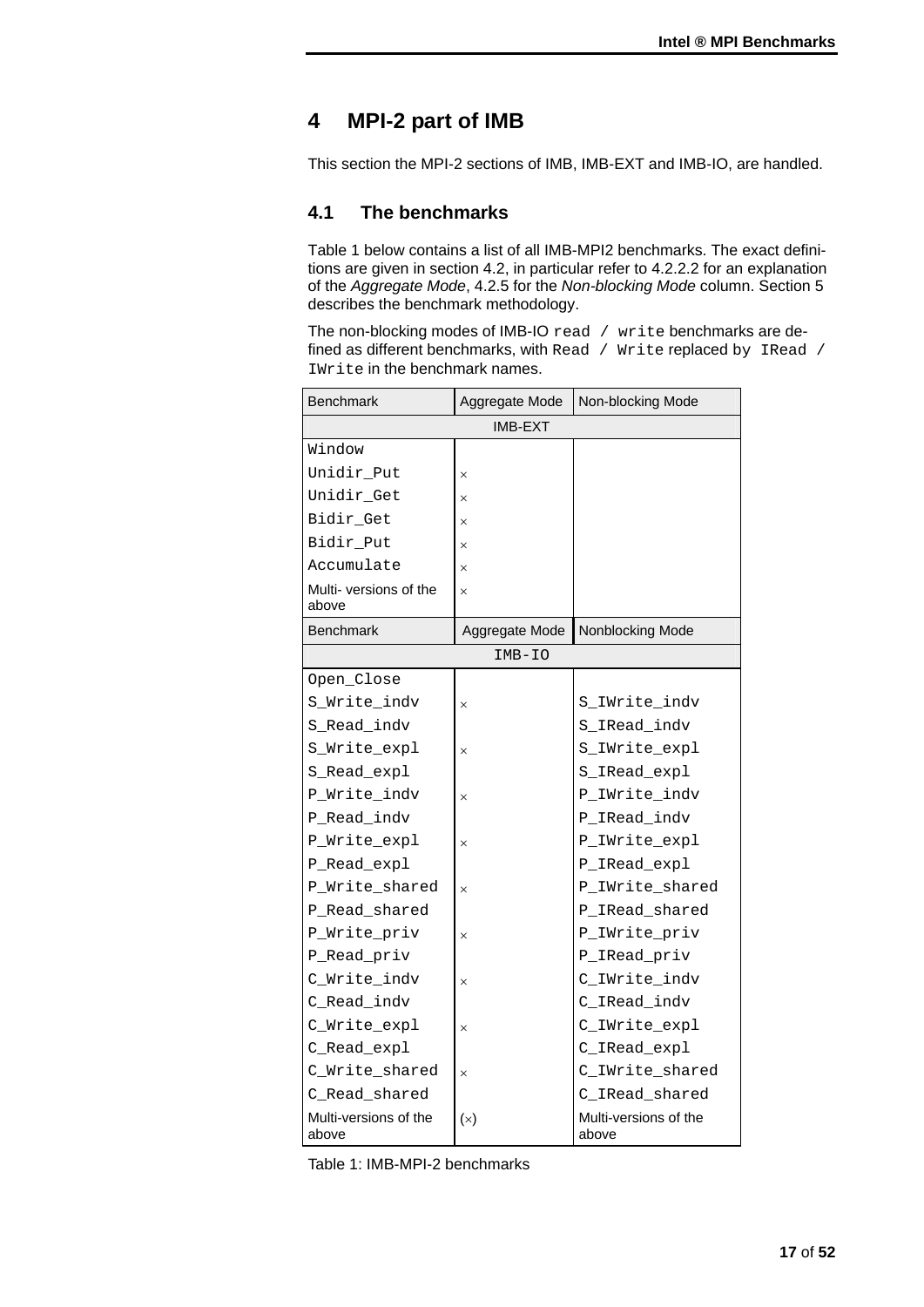<span id="page-18-0"></span>The naming conventions for the benchmarks are as follows:

- Unidir/Bidir stand for unidirectional/bidirectional one-sided communications. These are the *one-sided equivalents of* PingPong *and*  PingPing.
- the  $Multi- prefix$  is defined as in [3.2](#page-8-2). It is to be interpreted as multigroup version of the benchmark.
- prefixes S\_/P\_/C\_ mean Single/Parallel/Collective. The classification is the same as in the MPI1 case. In the I/O case, a *Single* transfer is defined as a data transfer between *one* MPI process and *one* individual window or file. *Parallel* means that eventually more than 1 process participates in the overall pattern, whereas *Collective* is meant in proper MPI sense. See 3.3.1.
- the postfixes mean: expl: I/O with explicit offset; indv: I/O with an individual file pointer; shared:  $I/O$  with a shared file pointer;  $priv$ : I/O with an individual file pointer to one *private* file for each process (opened for MPI\_COMM\_SELF on each process).

# **4.2 IMB-MPI2 benchmark definitions**

In this section, all IMB-MPI2 benchmarks are described. The definitions focus on the elementary *patterns* of the benchmarks. The methodology of measuring these patterns (transfer sizes, sample repetition counts, timer, synchronization, number of processes and communicator management, display of results) is defined in sections 5 and 6.

#### <span id="page-18-1"></span>**4.2.1 Benchmark classification**

To clearly structure the set of benchmarks, IMB introduces three classes of benchmarks: *Single Transfer*, *Parallel Transfer*, and *Collective*. This classification refers to different ways of interpreting results, and to a structuring of the benchmark codes. It does not actually influence the way of using IMB. Note that this is the classification already introduced for IMB-MPI1 (3.3.1). Two special benchmarks, measuring accompanying overheads of one sided communications (MPI\_Win\_create / MPI\_Win\_free) and of I/O (MPI\_File\_open / MPI\_File\_close), have not been assigned a class.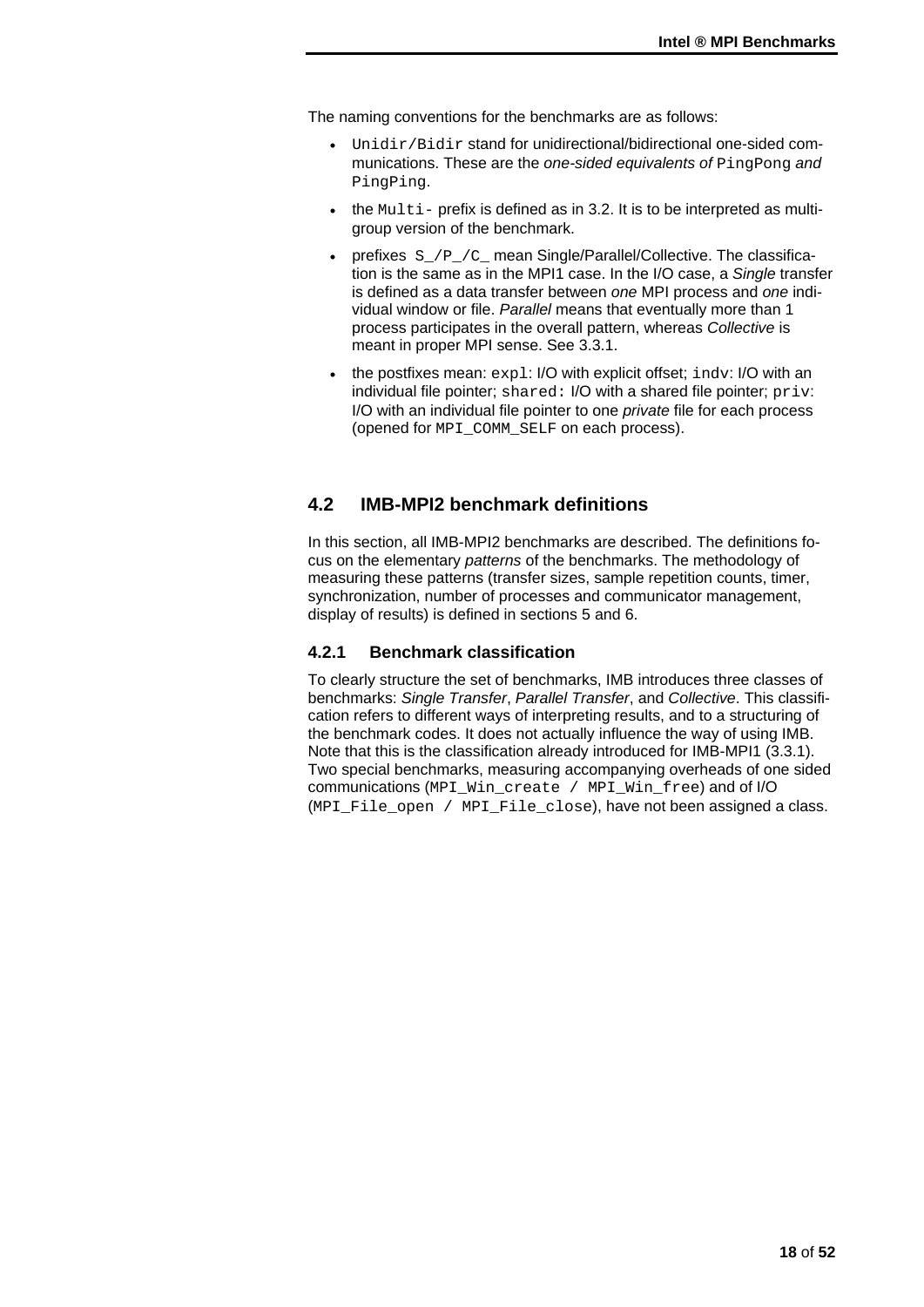<span id="page-19-0"></span>

| Single Transfer | <b>Parallel Transfer</b> | Collective        | Other        |
|-----------------|--------------------------|-------------------|--------------|
| Unidir_Get      | Multi-Unidir Get         | Accumulate        | Window       |
| Unidir_Put      | Multi-Unidir_Put         | Multi-Accumulate  | (also Multi) |
| Bidir Get       | Multi-Bidir Get          |                   |              |
| Bidir Put       | Multi-Bidir Put          |                   |              |
|                 |                          |                   |              |
| S [I]Write_indv | P_[I]Write_indv          | C [I]Write_indv   | Open_close   |
| S [I]Read_indv  | P [I]Read_indv           | $C[I]$ Read indy  | (also Multi) |
| S_[I]Write_expl | P [I]Write_expl          | C_[I]Write_expl   |              |
| S [I]Read expl  | P [I]Read_expl           | C [I]Read expl    |              |
|                 | P [I]Write_shared        | C [I]Write shared |              |
|                 | P [I]Read shared         | C [I]Read shared  |              |
|                 | P [I]Write_priv          | Multi-versions    |              |
|                 | P [I]Read priv           |                   |              |

#### **4.2.1.1 Single Transfer benchmarks**

The benchmarks in this class focus on a *single* data transferred between *one* source and *one* target. In IMB-MPI2, the source of the data transfer can be an MPI process or, in case of Read benchmarks, an MPI file. Analogously, the target can be an MPI process or an MPI file. Note that with this definition,

- single transfer IMB-EXT benchmarks only run with 2 active processes
- single transfer IMB-IO benchmarks only run with 1 active process (see 5.2.2 for the definition of "active").

Single transfer benchmarks, roughly speaking, are *local mode*. The particular pattern is purely local to the participating processes. There is no concurrency with other activities. Best case results are to be expected.

Raw timings will be reported, and the well-defined throughput.

#### **4.2.1.2 Parallel Transfer benchmarks**

These benchmarks focus on *global mode*, say, patterns. The activity at a certain process is in concurrency with other processes, the benchmark timings are produced under global load. The number of participating processes is arbitrary.

Time is measured as maximum over all single processes' timings, throughput is related to that time and the overall, additive amount of transferred data (sum over all processes).

This definition is applied *per group* in the Multi - cases, see 5.1.2.3, and the results of the worst group are displayed.

#### **4.2.1.3 Collective benchmarks**

This class contains benchmarks of functions that are collective in the proper MPI sense. Not only is the power of the system relevant here, but also the quality of the implementation for the corresponding higher level functions.

Time is measured as maximum over all single processes' timings, no throughput is calculated.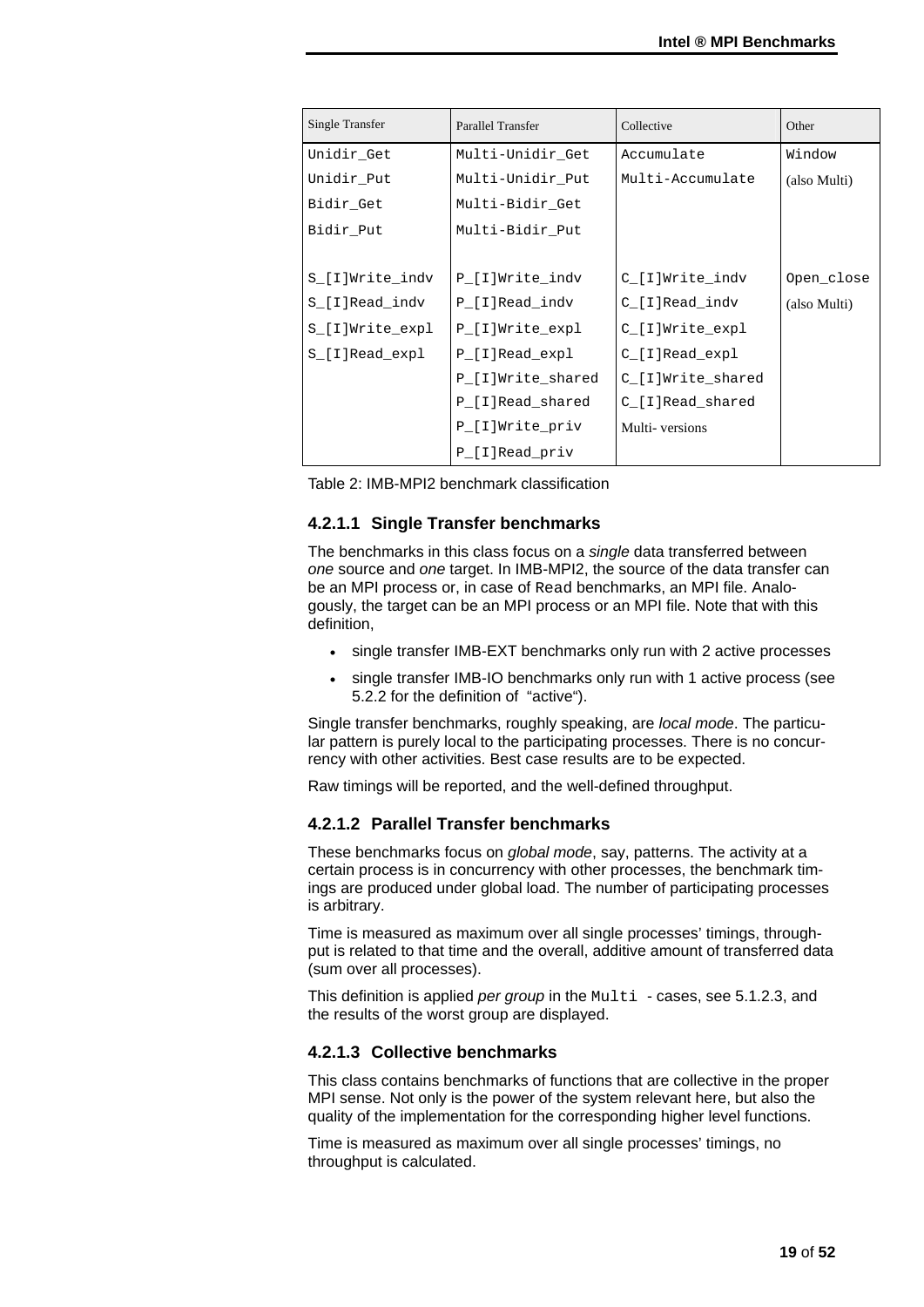### <span id="page-20-0"></span>**4.2.2 Benchmark modes**

Certain benchmarks have different *modes* to run.

#### **4.2.2.1 Blocking / non-blocking mode (only IMB-IO)**

This distinction is in the proper MPI-IO sense. Blocking and non-blocking mode of a benchmark are separated in two single benchmarks, see Table 1. See 4.2.5 for the methodology.

### **4.2.2.2 Aggregate / Non Aggregate mode**

For certain benchmarks, IMB defines a distinction between aggregate and non aggregate mode:

- all one sided communications benchmarks
- all blocking (!) IMB-IO write benchmarks, using some flavor of MPI-IO file writing.

The basic pattern of these benchmarks is shown in Figure 5. Here,

- M is some repetition count
- a transfer is issued by the corresponding one sided communication call (for IMB-EXT) and by an MPI-IO write call (IMB-IO)
- *disjoint* means: the multiple transfers (if  $M>1$ ) are to/from disjoint sections of the window or file. This is to circumvent misleading optimizations when using the same locations for multiple transfers.
- assure completion means MPI Win fence (IMB-EXT), MPI\_File\_sync (IMB-IO Write).

IMB runs the corresponding benchmarks with two settings:

- $M = 1$  (non aggregate mode)
- $M = n$  sample (aggregate mode), with  $n$  sample as defined later, refer to 5.2.8.

```
 Select some repetition count M
 time = MPI_Wtime();
       issue M disjoint transfers 
       assure completion of all transfers 
 time = (MPI_Wtime() - time) / M
```
Figure 5: Aggregation of M transfers (IMB-EXT and blocking Write benchmarks)

The variation of M should provide important information about the system and the implementation, crucial for application code optimizations. E.g., the following possible internal strategies of an implementation could highly influence the timing outcome of the above pattern.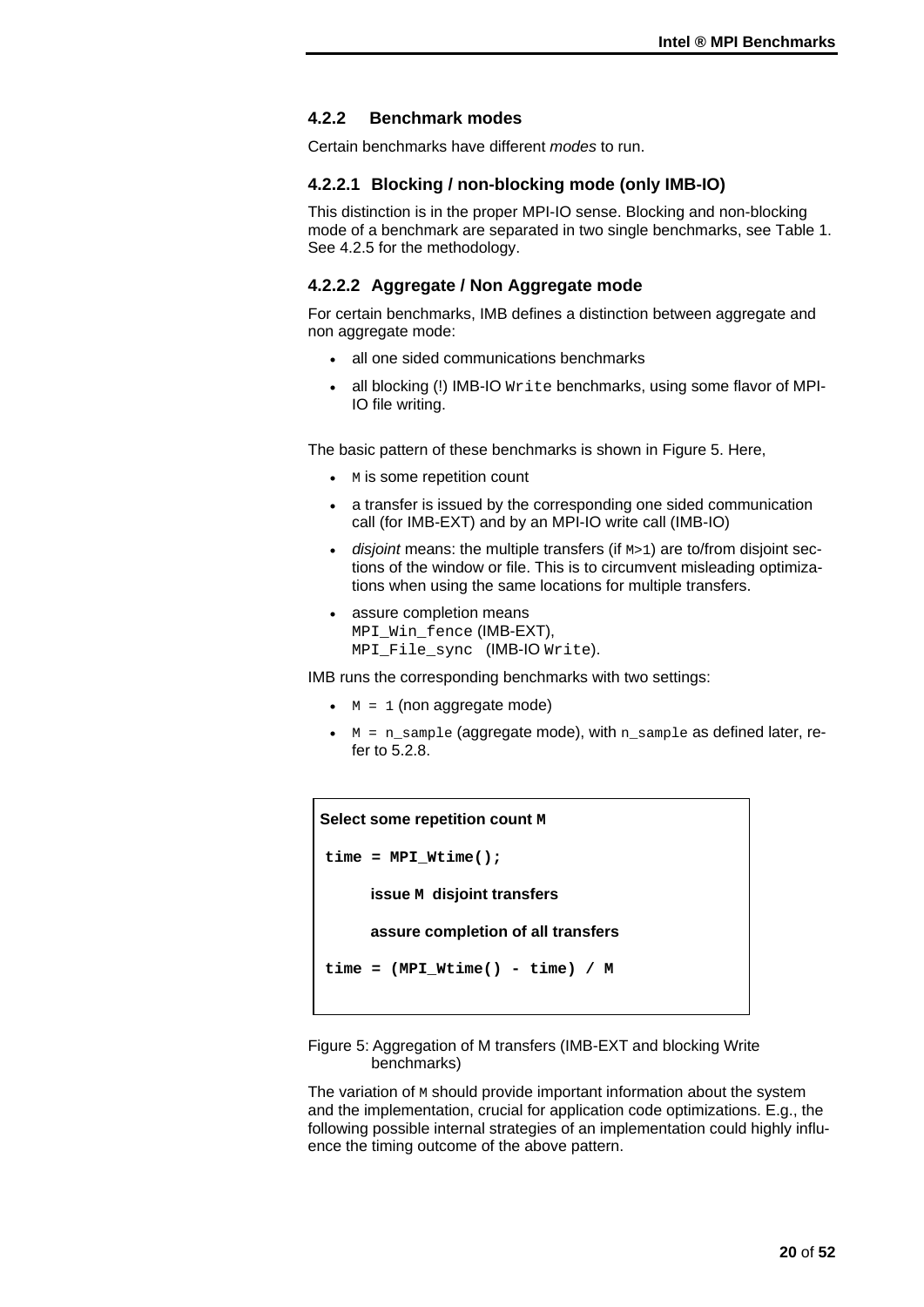- <span id="page-21-0"></span>accumulative strategy. Several successive transfers (up to M in Figure 5) are accumulated (e.g., by a caching mechanism), without an immediate completion. At certain stages (system and runtime dependent), at best only in the assure completion part, the accumulated transfers are completed as a whole. This approach may save expensive synchronizations. The expectation is that this strategy would provide for (much) better results in the aggregate case as compared to the non aggregate one.
- *non-accumulative strategy*. Every single transfer is automatically completed before the return from the corresponding function. Expensive synchronizations are taken into account eventually. The expectation is that this strategy would produce (about) equal results for aggregate and non aggregate case.

### **4.2.3 Definition of the IMB-EXT benchmarks**

This section describes the benchmarks in detail. They will run with varying transfer sizes  $x$  (in bytes), and timings will be averaged over multiple samples. See 5 for the description of the methodology. Here we describe the view of one single sample, with a fixed transfer size X.

Note that the Unidir (Bidir) benchmarks are exact equivalents of the message passing PingPong (PingPing, respectively). Their interpretation and output is analogous to their message passing equivalents.

# **4.2.3.1 Unidir\_Put**

Benchmark for the MPI Put function. Table 3 below shows the basic definitions. Figure 6 is a schematic view of the pattern.

| measured pattern    | .<br>as symbolized between<br>in Figure 6;<br><br>2 active processes only                                             |
|---------------------|-----------------------------------------------------------------------------------------------------------------------|
| based on            | MPI Put                                                                                                               |
| MPI Datatype        | MPI_BYTE (origin and target)                                                                                          |
| reported timings    | t=t (M) (in usec) as indicated in Figure 6, non aggregate<br>(M=1) and aggregate (cf. 4.2.2.2; M=n_sample, see 5.2.8) |
| reported throughput | X/t, aggregate and non aggregate                                                                                      |

Table 3 : Unidir\_Put definition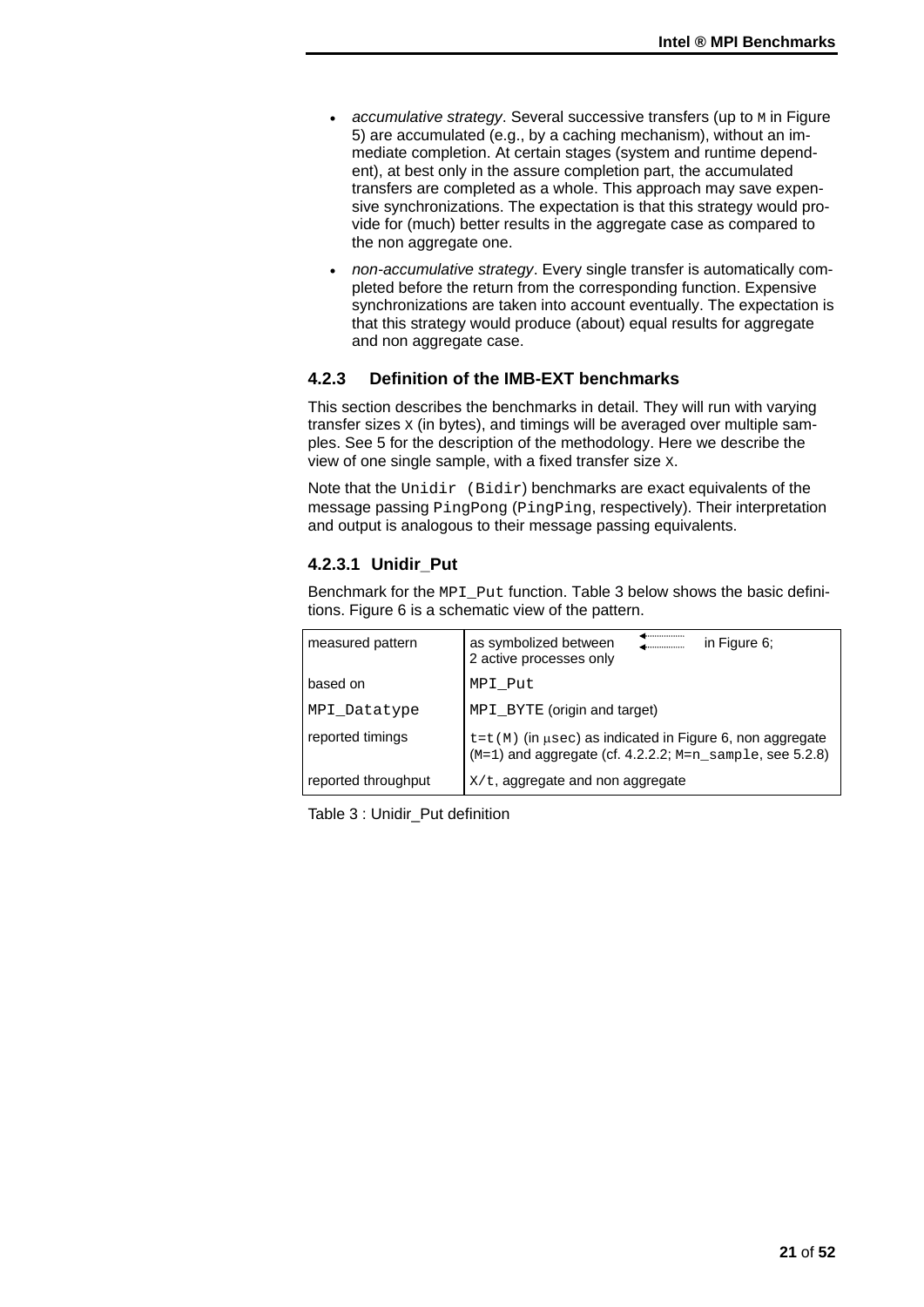<span id="page-22-0"></span>

Figure 6: Unidir\_Put pattern

# **4.2.3.2 Unidir\_Get**

Benchmark for the MPI\_Get function.

Table 4 below shows the basic definitions. Figure 7 is a schematic view of the pattern.

| measured pattern    | .<br>as symbolized between<br>in Figure 7;<br>.<br>2 active processes only                                                |  |
|---------------------|---------------------------------------------------------------------------------------------------------------------------|--|
| based on            | MPI Get                                                                                                                   |  |
| MPI Datatype        | MPI_BYTE (origin and target)                                                                                              |  |
| reported timings    | t=t (M) (in usec) as indicated in Figure 7, non aggregate<br>$(M=1)$ and aggregate (cf. 4.2.2.2; $M=n$ sample, see 5.2.8) |  |
| reported throughput | X/t, aggregate and non aggregate                                                                                          |  |

Table 4: Unidir\_Get definition

|      | <b>PROCESS1</b>              | <b>PROCESS 2</b> |
|------|------------------------------|------------------|
| t(M) | M fold MPI Get<br>(disjoint) | x bytes          |
|      | <b>MPI Win fence</b>         | MPI Win fence    |
|      | t = t(M) = $\Delta$ t(M)/M   |                  |

Figure 7: Unidir\_Get pattern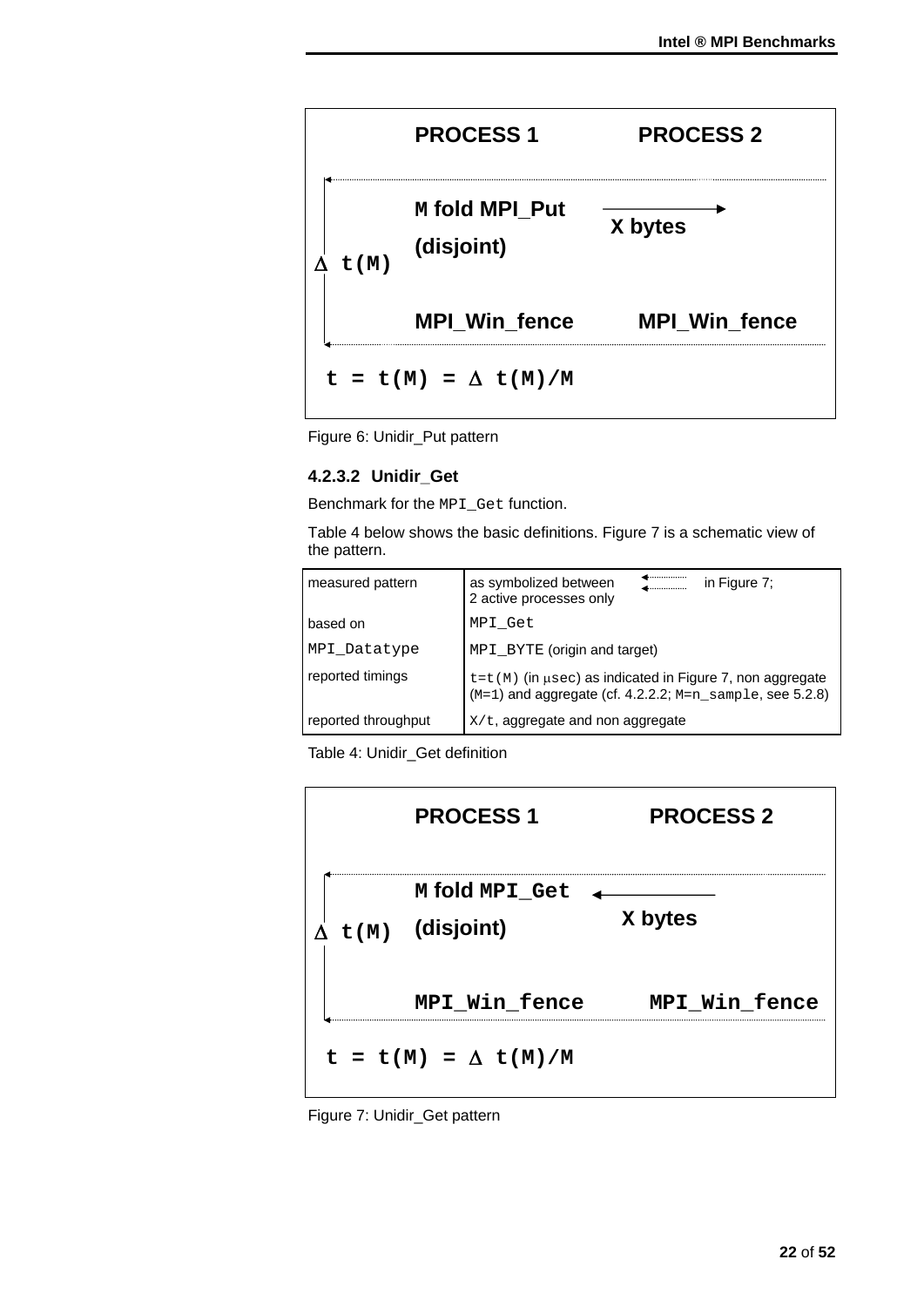## <span id="page-23-0"></span>**4.2.3.3 Bidir\_Put**

Benchmark for MPI\_Put, with bi-directional transfers.

Table 5 below shows the basic definitions. Figure 8 is a schematic view of the pattern.

| measured pattern    | <br>as symbolized between<br>in Figure 8;<br>.<br>2 active processes only                                                  |  |
|---------------------|----------------------------------------------------------------------------------------------------------------------------|--|
| based on            | MPI Put                                                                                                                    |  |
| MPI Datatype        | MPI_BYTE (origin and target)                                                                                               |  |
| reported timings    | t=t (M) (in usec) as indicated in Figure 8, non aggregate<br>$(M=1)$ and aggregate (cf. 4.2.2.2; $M=n$ _sample, see 5.2.8) |  |
| reported throughput | X/t, aggregate and non aggregate                                                                                           |  |

Table 5: Bidir\_Put definition

| <b>PROCESS1</b>                                       | <b>PROCESS 2</b>             |
|-------------------------------------------------------|------------------------------|
| M fold MPI_Put<br>x bytes<br>$_{\tt t(M)}$ (disjoint) | M fold MPI Put<br>(disjoint) |
| MPI Win fence                                         | MPI Win fence                |
| $t = t(M) = \Delta t(M)/M$                            |                              |

Figure 8: Bidir\_Put pattern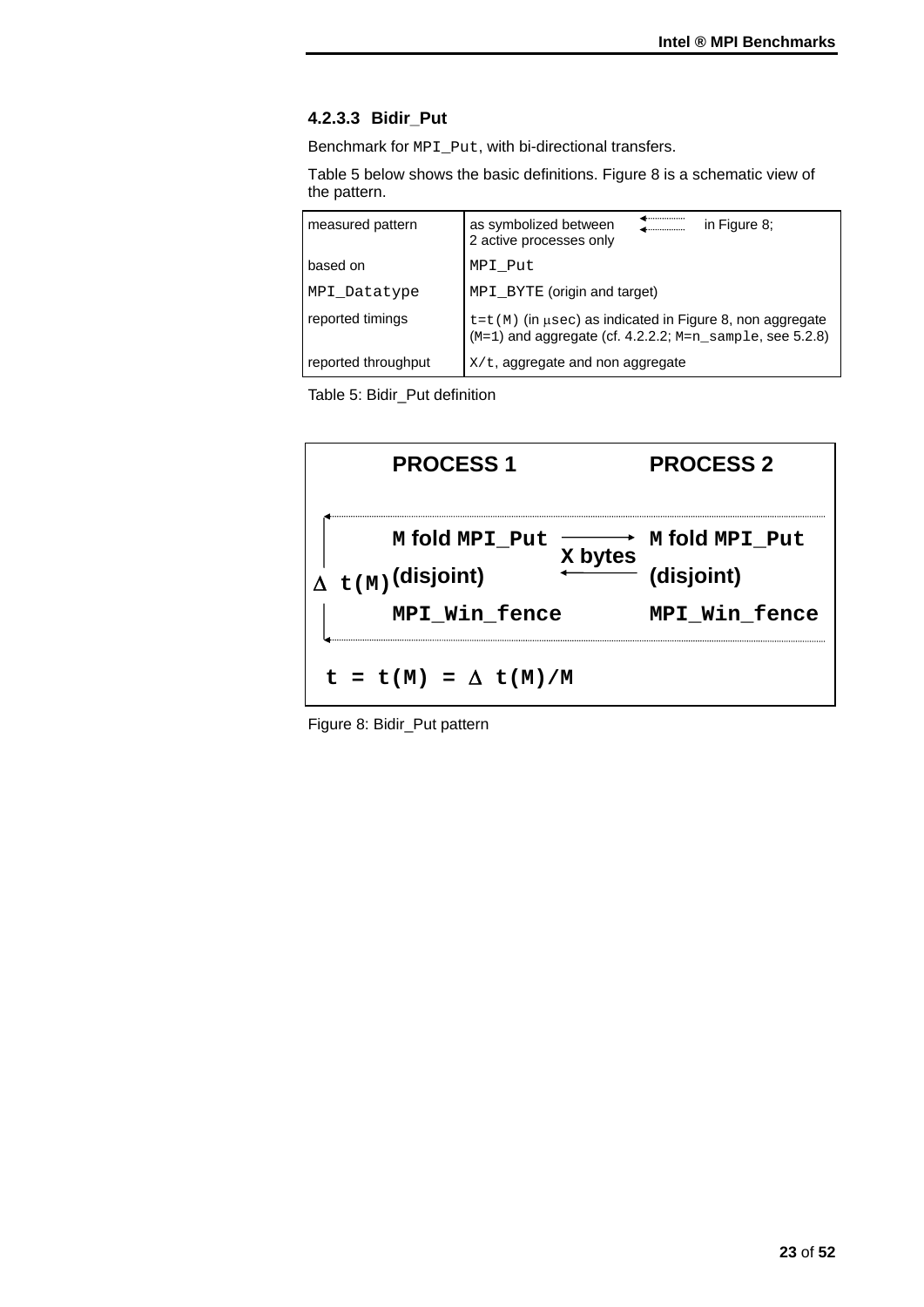## <span id="page-24-0"></span>**4.2.3.4 Bidir\_Get**

Benchmark for the MPI\_Get function, with bi-directional transfers.

Table 6 below shows the basic definitions. Figure 9 is a schematic view of the pattern.

| measured pattern    | .<br>in Figure 9;<br>as symbolized between<br>.<br>2 active processes only                                                      |
|---------------------|---------------------------------------------------------------------------------------------------------------------------------|
| based on            | MPI Get                                                                                                                         |
| MPI Datatype        | MPI_BYTE (origin and target)                                                                                                    |
| reported timings    | t=t (M) (in $\mu$ sec) as indicated in Figure 9, non aggregate<br>$(M=1)$ and aggregate (cf. 4.2.2.2; $M=n$ _sample, see 5.2.8) |
| reported throughput | X/t, aggregate and non aggregate                                                                                                |

Table 6: Bidir\_Get definition

| <b>PROCESS1</b>                     | <b>PROCESS 2</b>                     |
|-------------------------------------|--------------------------------------|
| M fold MPI_Get<br>$t(M)$ (disjoint) | M fold MPI_Get<br>x bytes (disjoint) |
| MPI_Win_fence                       | MPI Win fence                        |
| $t = t(M) = \Delta t(M)/M$          |                                      |

Figure 9: Bidir\_Get pattern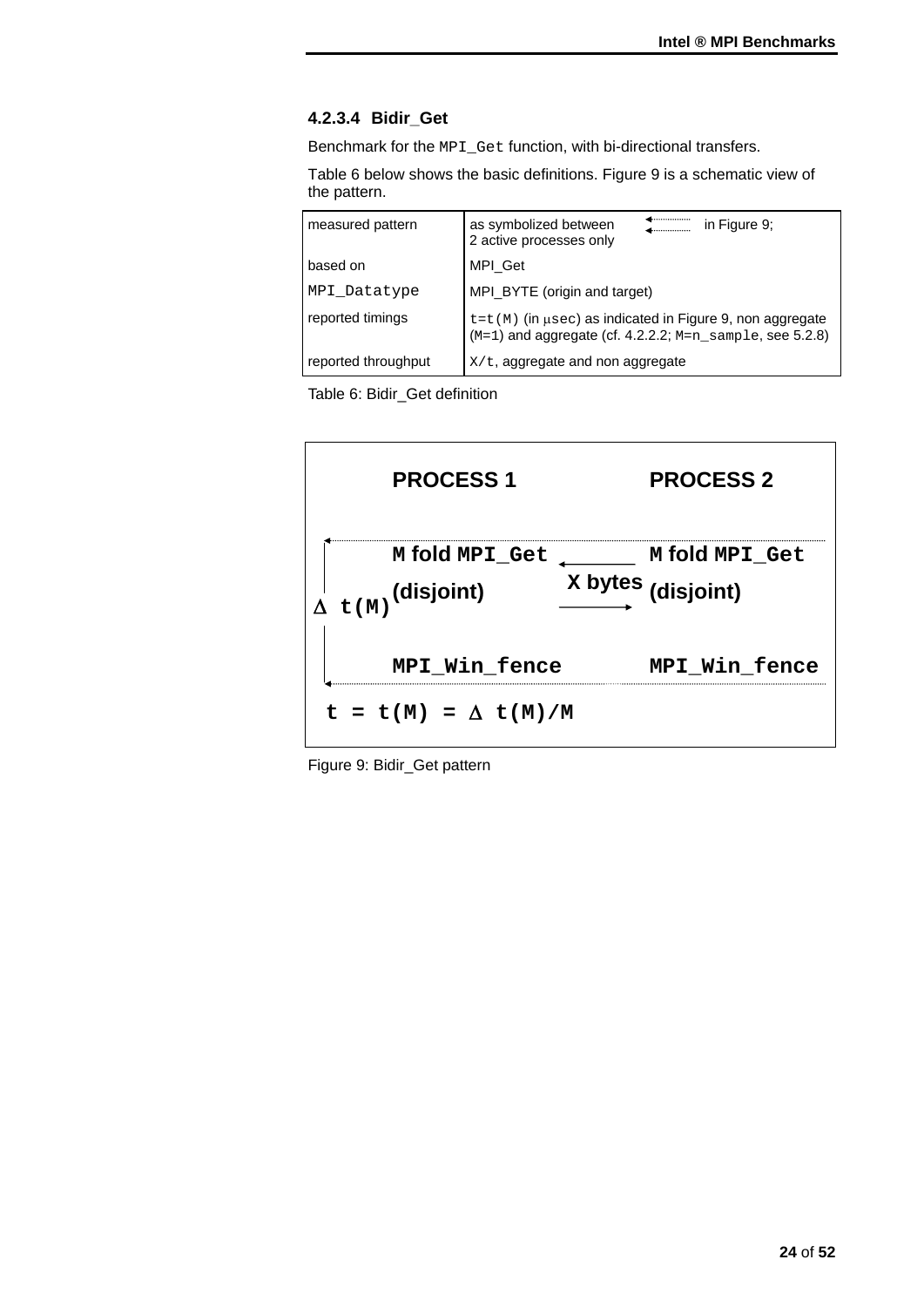### <span id="page-25-0"></span>**4.2.3.5 Accumulate**

Benchmark for the MPI\_Accumulate function. Reduces a vector of length L  $= X/sizeof(float)$  float items. The MPI data-type is MPI\_FLOAT, the MPI operation is MPI\_SUM.

Table 7 below shows the basic definitions. Figure 10 is a schematic view of the pattern.

| measured pattern    | as symbolized between                                         | in Figure 10                                                 |
|---------------------|---------------------------------------------------------------|--------------------------------------------------------------|
| based on            | MPI Accumulate                                                |                                                              |
| MPI Datatype        | MPI FLOAT                                                     |                                                              |
| MPI Op              | MPI SUM                                                       |                                                              |
| Root                | 0                                                             |                                                              |
| reported timings    | $t = t(M)$ (in usec) as indicated in Figure 10, non aggregate | $(M=1)$ and aggregate (cf. 4.2.2.2; $M=n$ sample, see 5.2.8) |
| reported throughput | none                                                          |                                                              |

Table 7: Accumulate definition



Figure 10: Accumulate pattern

#### **4.2.3.6 Window**

Benchmark measuring the overhead of an MPI\_Win\_create /

MPI\_Win\_fence / MPI\_Win\_free combination. In order to prevent the implementation from optimizations in case of an unused window, a negligible non trivial action is performed inside the window. The MPI\_Win\_fence is to properly initialize an access epoch (this is a correction in version 2.2 as compared to earlier releases).

Table 8 below shows the basic definitions.

Figure 11 is a schematic view of the pattern.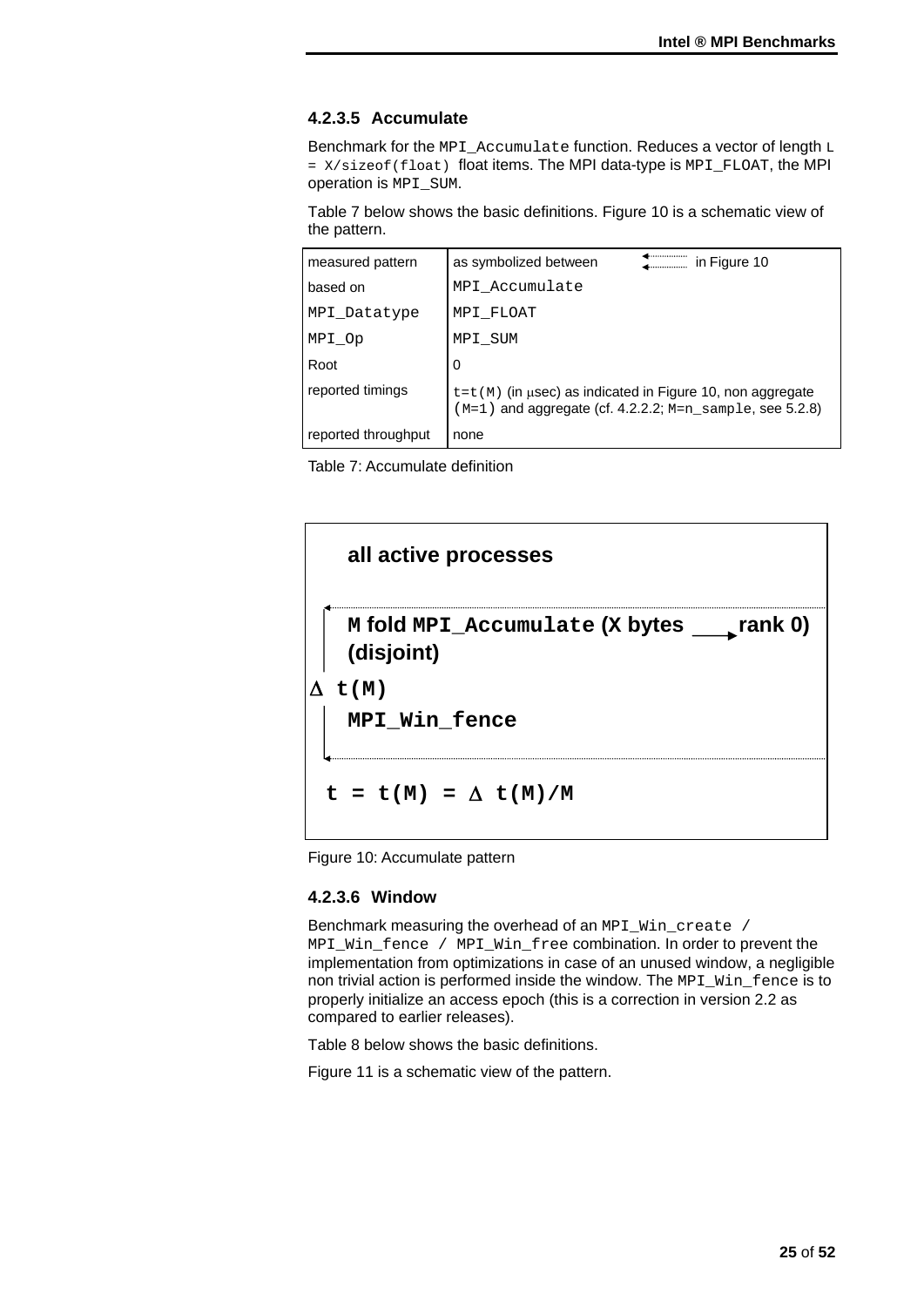| measured pattern    | MPI_Win_create / MPI_Win_fence /<br>MPI_Win_free |
|---------------------|--------------------------------------------------|
| reported timings    | $t = \Delta t$ (in usec) as indicated in         |
|                     | Figure 11                                        |
| reported throughput | none                                             |

Table 8: Window definition



Figure 11: Window pattern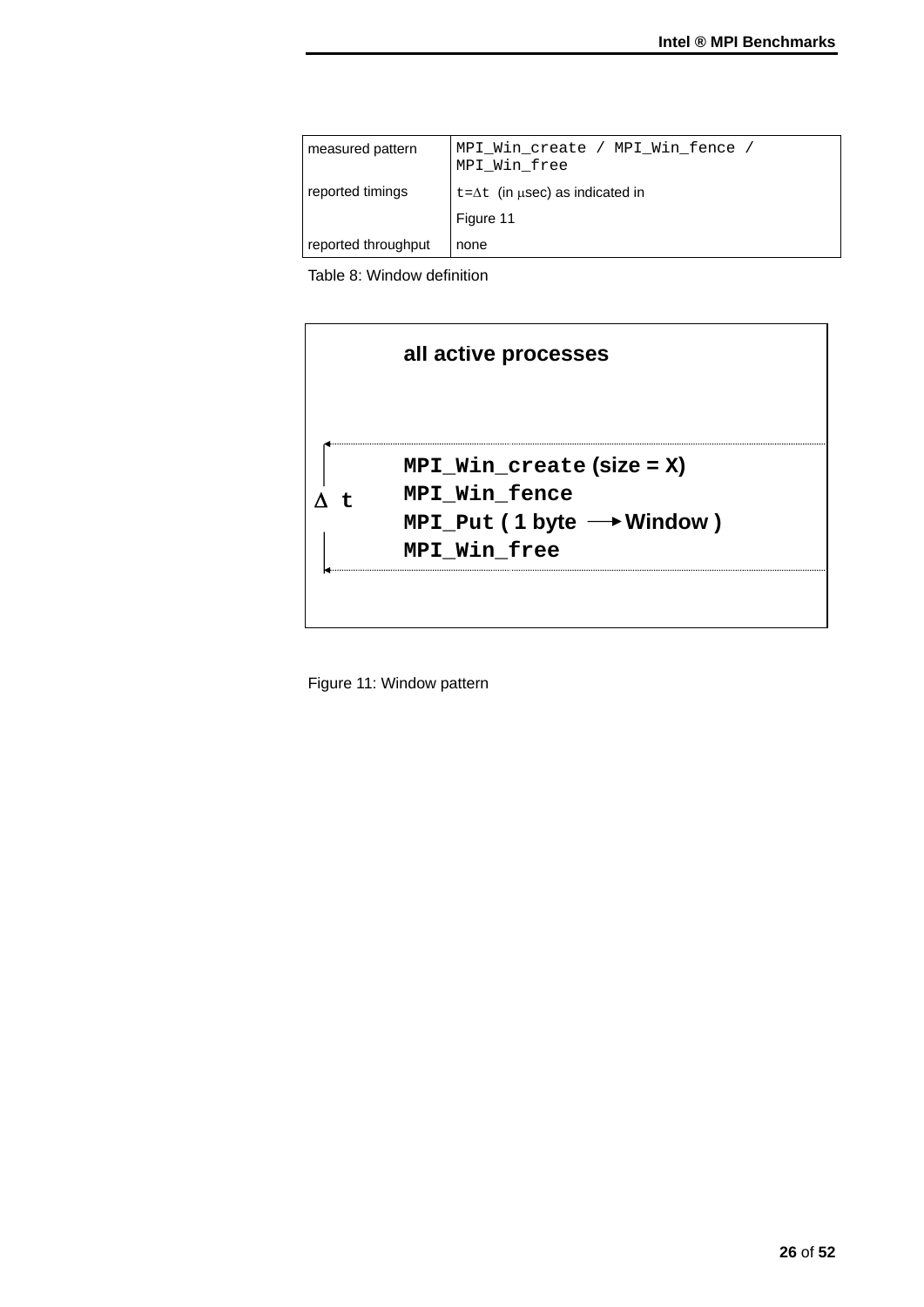### <span id="page-27-0"></span>**4.2.4 Definition of the IMB-IO benchmarks (blocking case)**

This section describes the blocking I/O benchmarks in detail (see 4.2.5 for the non-blocking case). The benchmarks will run with varying transfer sizes  $x$  (in bytes), and timings are averaged over multiple samples. See section  $5$ for the description of the methodology. Here we describe the view of one single sample with a fixed I/O size of  $x$ . Basic MPI data-type for all data buffers is MPI\_BYTE.

All benchmark flavors have a Write and a Read component. In the sequel, a symbol [ACTION] will be used to denote Read or Write alternatively.

Every benchmark contains an elementary I/O action, denoting the pure read/write. Moreover, in the Write cases, a file synchronization is included, with different placements for aggregate and non aggregate mode.



Figure 12: I/O benchmarks, aggregation for output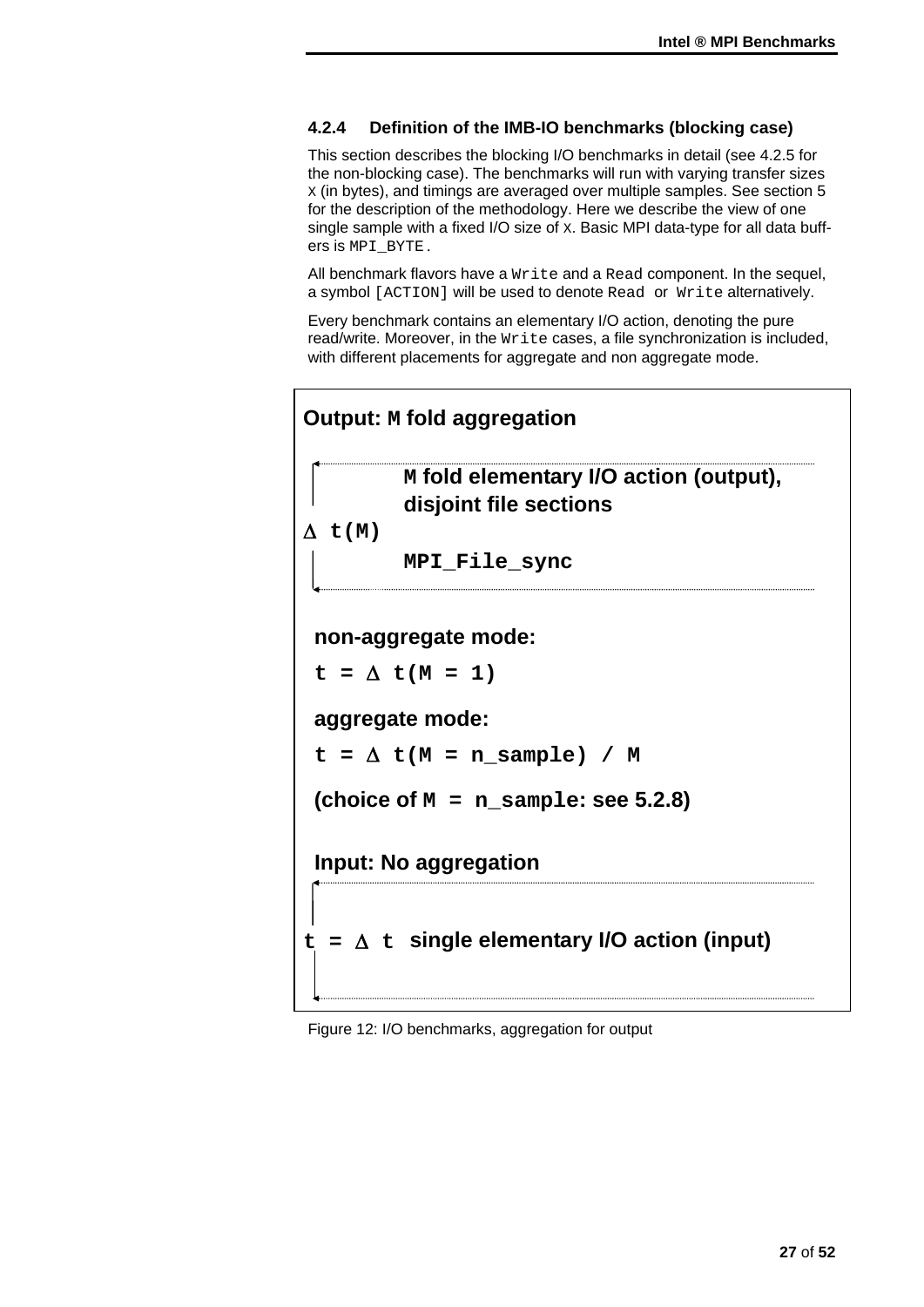# <span id="page-28-0"></span>**4.2.4.1 S\_[ACTION]\_indv**

File I/O performed by a single process. This pattern mimics the typical case that one particular (master) process performs all of the I/O.

Table 9 below shows the basic definitions. Figure 13 is a schematic view of the pattern.

| measured pattern                       | as symbolized in Figure 12                                                                  |
|----------------------------------------|---------------------------------------------------------------------------------------------|
| elementary I/O action                  | as symbolized in Figure 1                                                                   |
| based on<br>resp. for nonblocking mode | MPI_File_write / MPI_File_read<br>MPI_File_iwrite / MPI_File_iread                          |
| etype                                  | MPI BYTE                                                                                    |
| filetype                               | MPI BYTE                                                                                    |
| MPI Datatype                           | MPI BYTE                                                                                    |
| reported timings                       | $t$ (in $\mu$ sec) as indicated in Figure 12, aggregate and<br>non aggregate for Write case |
| reported throughput                    | $X/t$ , aggregate and non aggregate for $Write$ case                                        |

Table 9: S\_[ACTION]\_indv definition



Figure 13: S\_[ACTION]\_indv pattern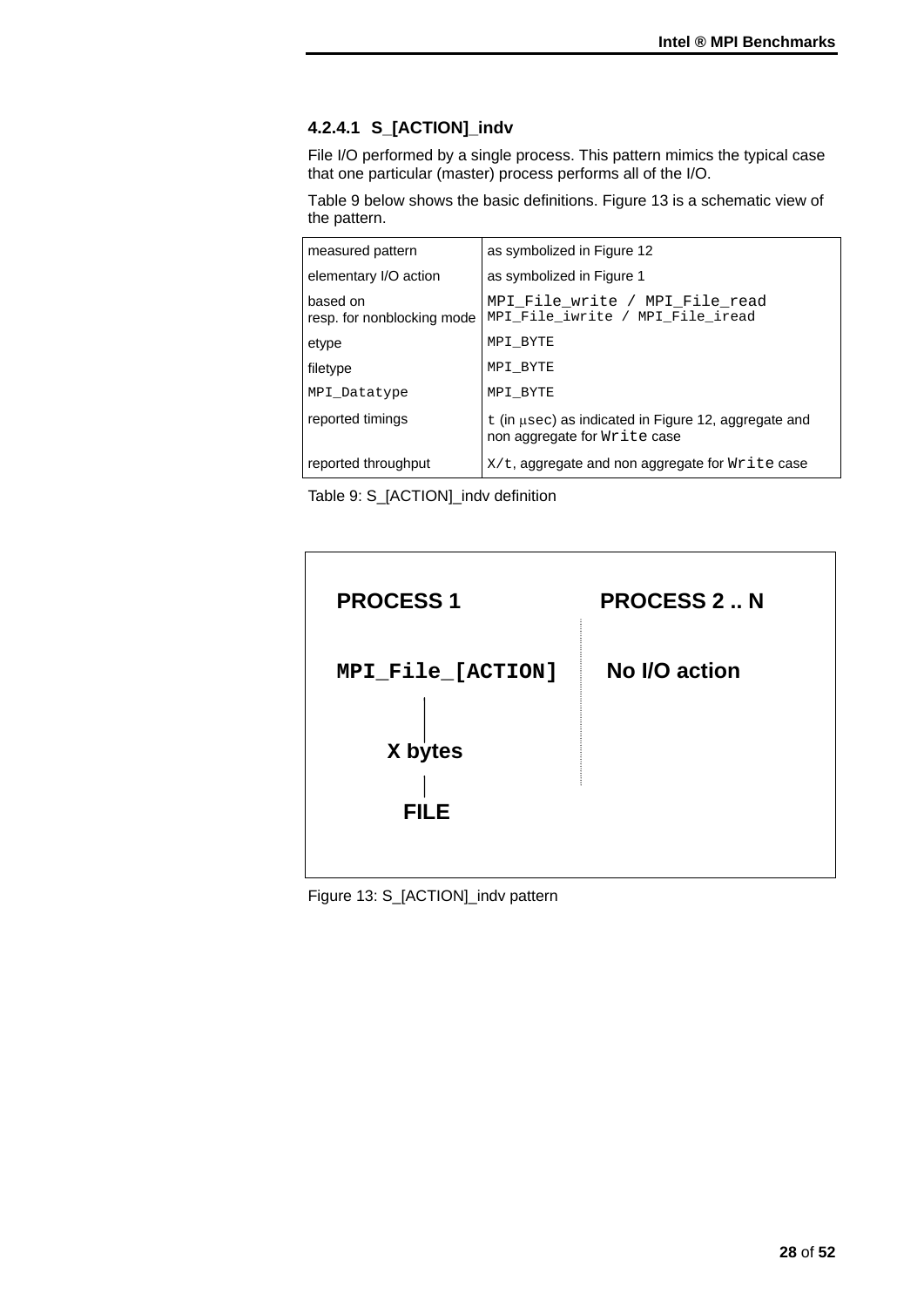# <span id="page-29-0"></span>**4.2.4.2 S\_[ACTION]\_expl**

Mimics the same situation as S\_[ACTION]\_indv, with a different strategy to access files, however.

Table 10 below shows the basic definitions. Figure 14 is a schematic view of the pattern.

| measured pattern                       | as symbolized in Figure 12                                                                  |
|----------------------------------------|---------------------------------------------------------------------------------------------|
| elementary I/O action                  | as symbolized in Figure 14                                                                  |
| based on<br>resp. for nonblocking mode | MPI_File_write_at / MPI_File_read_at<br>MPI File iwrite at /<br>MPI File iread at           |
| etype                                  | MPI BYTE                                                                                    |
| filetype                               | MPI BYTE                                                                                    |
| MPI Datatype                           | MPI BYTE                                                                                    |
| reported timings                       | $t$ (in $\mu$ sec) as indicated in Figure 12, aggregate and<br>non aggregate for Write case |
| reported throughput                    | X/t, aggregate and non aggregate for Write case                                             |

Table 10: S\_[ACTION]\_expl definition



<span id="page-29-1"></span>Figure 14: S\_[ACTION]\_expl pattern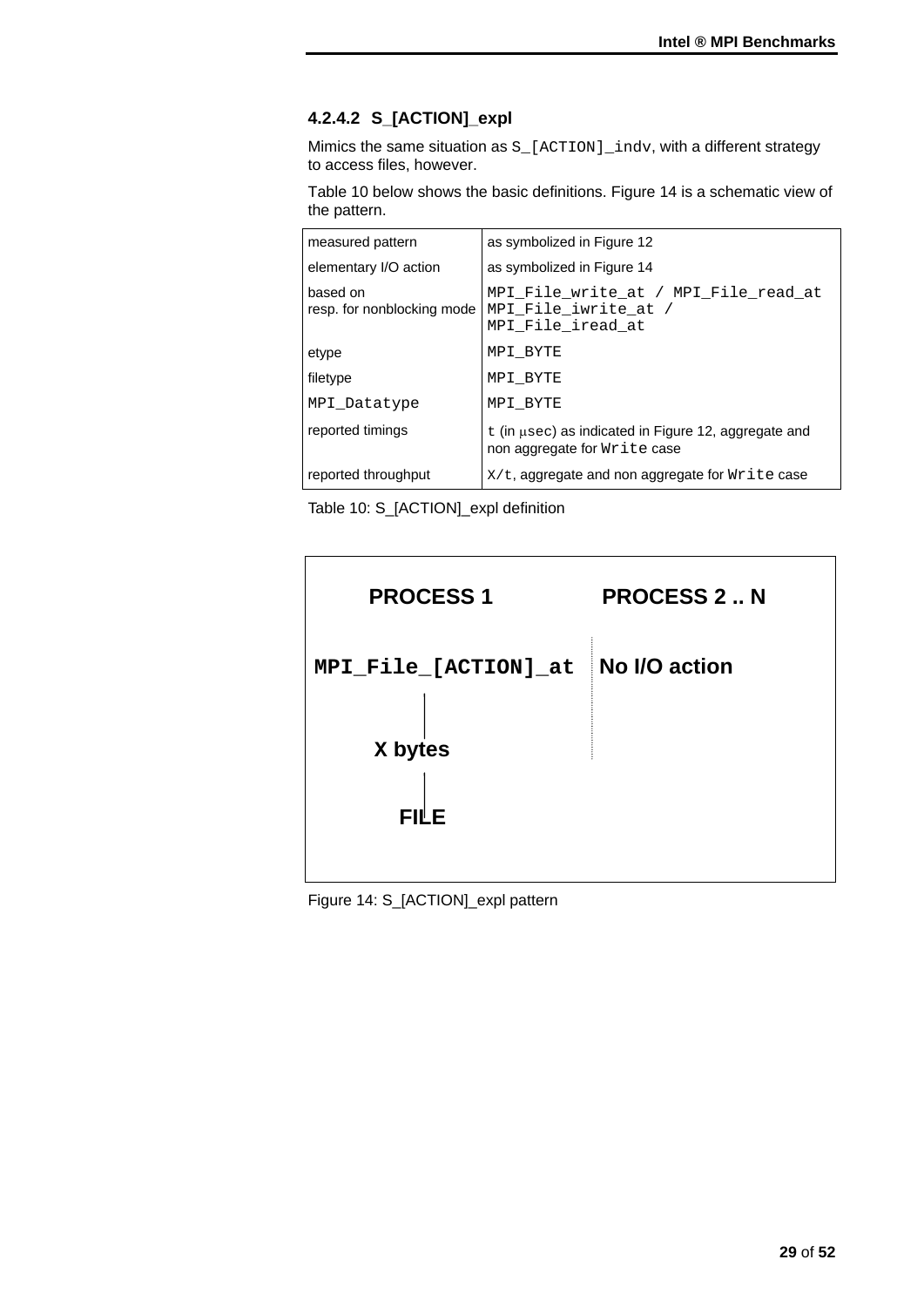# <span id="page-30-0"></span>**4.2.4.3 P\_[ACTION]\_indv**

This pattern accesses the file in a concurrent manner. All participating processes access a common file.

Table 11 below shows the basic definitions. Figure 15 is a schematic view of the pattern.

| measured pattern                       | as symbolized in Figure 12                                                                  |
|----------------------------------------|---------------------------------------------------------------------------------------------|
| elementary I/O action                  | as symbolized in Figure 15 (Nproc = number of<br>processes)                                 |
| based on<br>resp. for nonblocking mode | MPI File write / MPI File read<br>MPI_File_iwrite / MPI_File_iread                          |
| etype                                  | MPI BYTE                                                                                    |
| filetype                               | tiled view, disjoint contiguous blocks                                                      |
| MPI Datatype                           | MPI BYTE                                                                                    |
| reported timings                       | $t$ (in $\mu$ sec) as indicated in Figure 12, aggregate and<br>non aggregate for Write case |
| reported throughput                    | $X/t$ , aggregate and non aggregate for $Write$ case                                        |

Table 11: P\_[ACTION]\_indv definition



<span id="page-30-1"></span>Figure 15: P\_[ACTION]\_indv pattern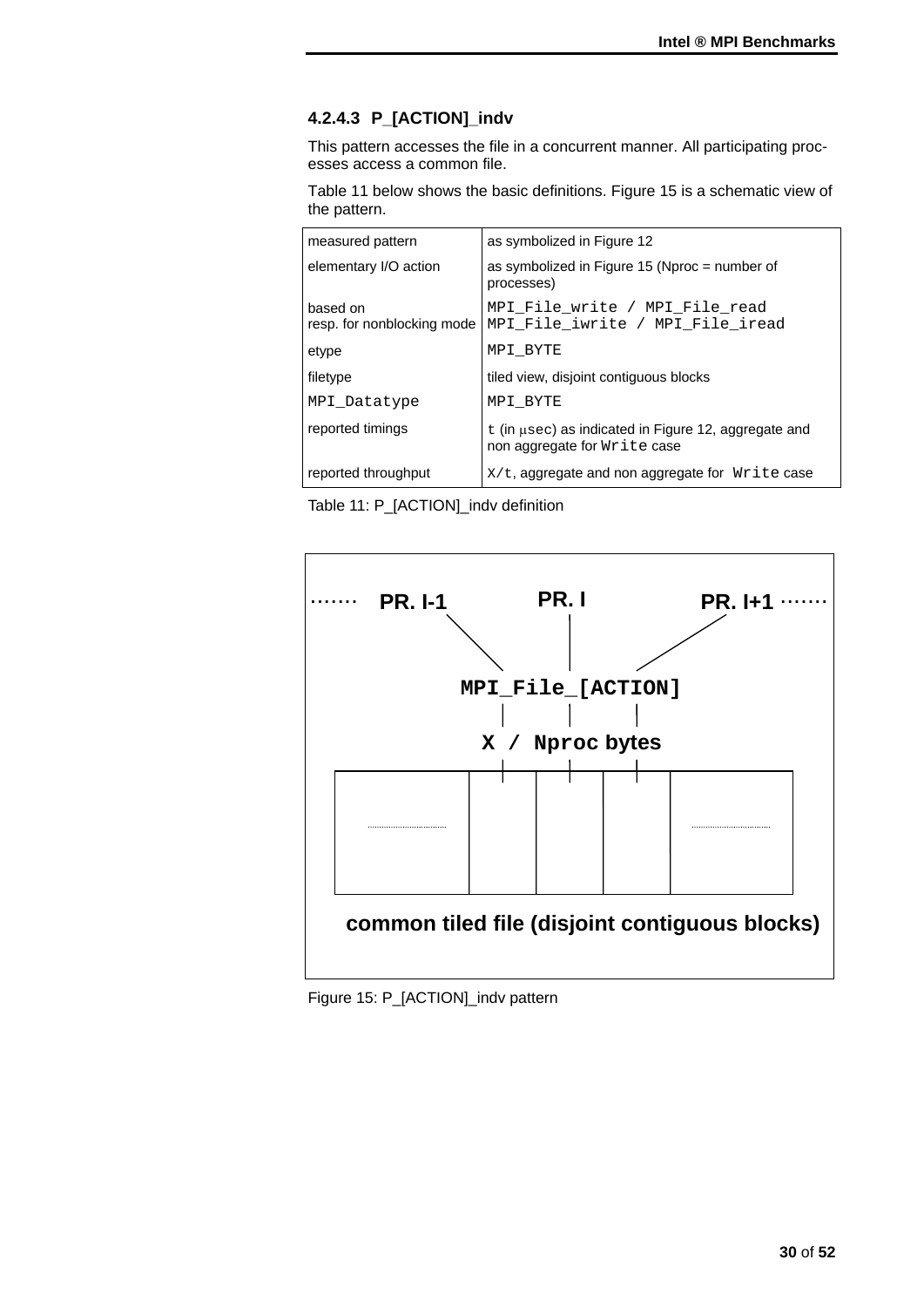# <span id="page-31-0"></span>**4.2.4.4 P\_[ACTION]\_expl**

P\_[ACTION]\_expl follows the same access pattern as

P [ACTION] indv, with an explicit file pointer type, however.

Table 12 below shows the basic definitions. Figure 16 is a schematic view of the pattern.

| measured pattern                       | as symbolized in Figure 12                                                                  |
|----------------------------------------|---------------------------------------------------------------------------------------------|
| elementary I/O action                  | as symbolized in Figure 16 ( $Nproc = number of$<br>processes)                              |
| based on<br>resp. for nonblocking mode | MPI File write at / MPI File read at<br>MPI_File_iwrite_at /<br>MPI File iread at           |
| etype                                  | MPI BYTE                                                                                    |
| filetype                               | MPI BYTE                                                                                    |
| MPI Datatype                           | MPI BYTE                                                                                    |
| reported timings                       | $t$ (in $\mu$ sec) as indicated in Figure 12, aggregate and<br>non aggregate for Write case |
| reported throughput                    | $X/t$ , aggregate and non aggregate for $Write$ case                                        |

Table 12: P\_[ACTION]\_expl definition



<span id="page-31-1"></span>Figure 16: P\_[ACTION]\_expl pattern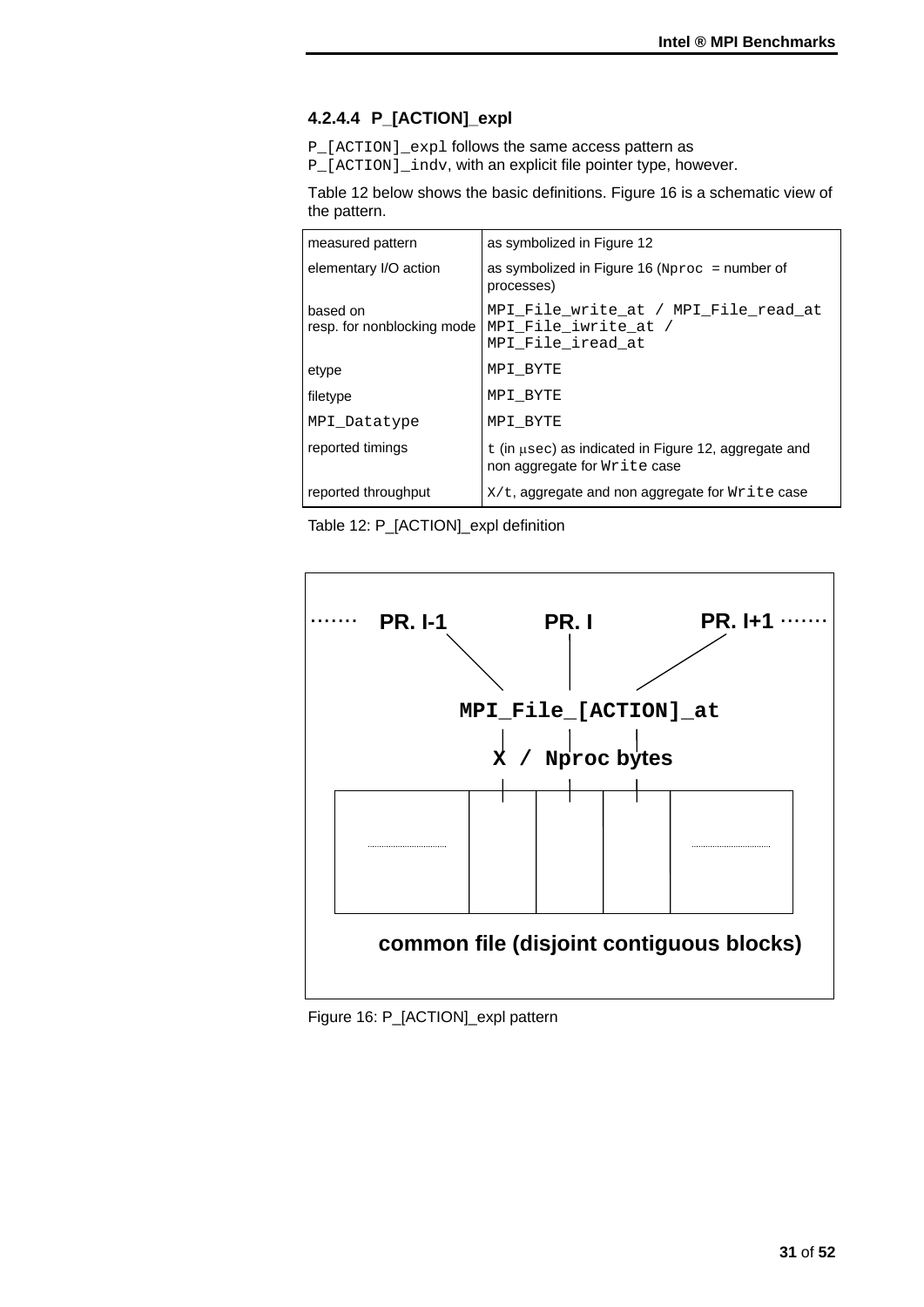# <span id="page-32-0"></span>**4.2.4.5 P\_[ACTION]\_shared**

Concurrent access to a common file by all participating processes, with a shared file pointer.

Table 13 below shows the basic definitions. Figure 17 is a schematic view of the pattern.

| measured pattern                       | as symbolized in Figure 12                                                                           |
|----------------------------------------|------------------------------------------------------------------------------------------------------|
| elementary I/O action                  | as symbolized in Figure 17<br>$(Nproc = number of processes)$                                        |
| based on<br>resp. for nonblocking mode | MPI File write shared /<br>MPI File read shared<br>MPI File iwrite shared /<br>MPI_File_iread_shared |
| etype                                  | MPI BYTE                                                                                             |
| filetype                               | MPI BYTE                                                                                             |
| MPI Datatype                           | MPI BYTE                                                                                             |
| reported timings                       | $t$ (in $\mu$ sec) as indicated in Figure 12, aggregate and<br>non aggregate for Write case          |
| reported throughput                    | $X/t$ , aggregate and non aggregate for $Write$ case                                                 |

Table 13: P\_[ACTION]\_shared definition



<span id="page-32-1"></span>Figure 17: P\_[ACTION]\_shared pattern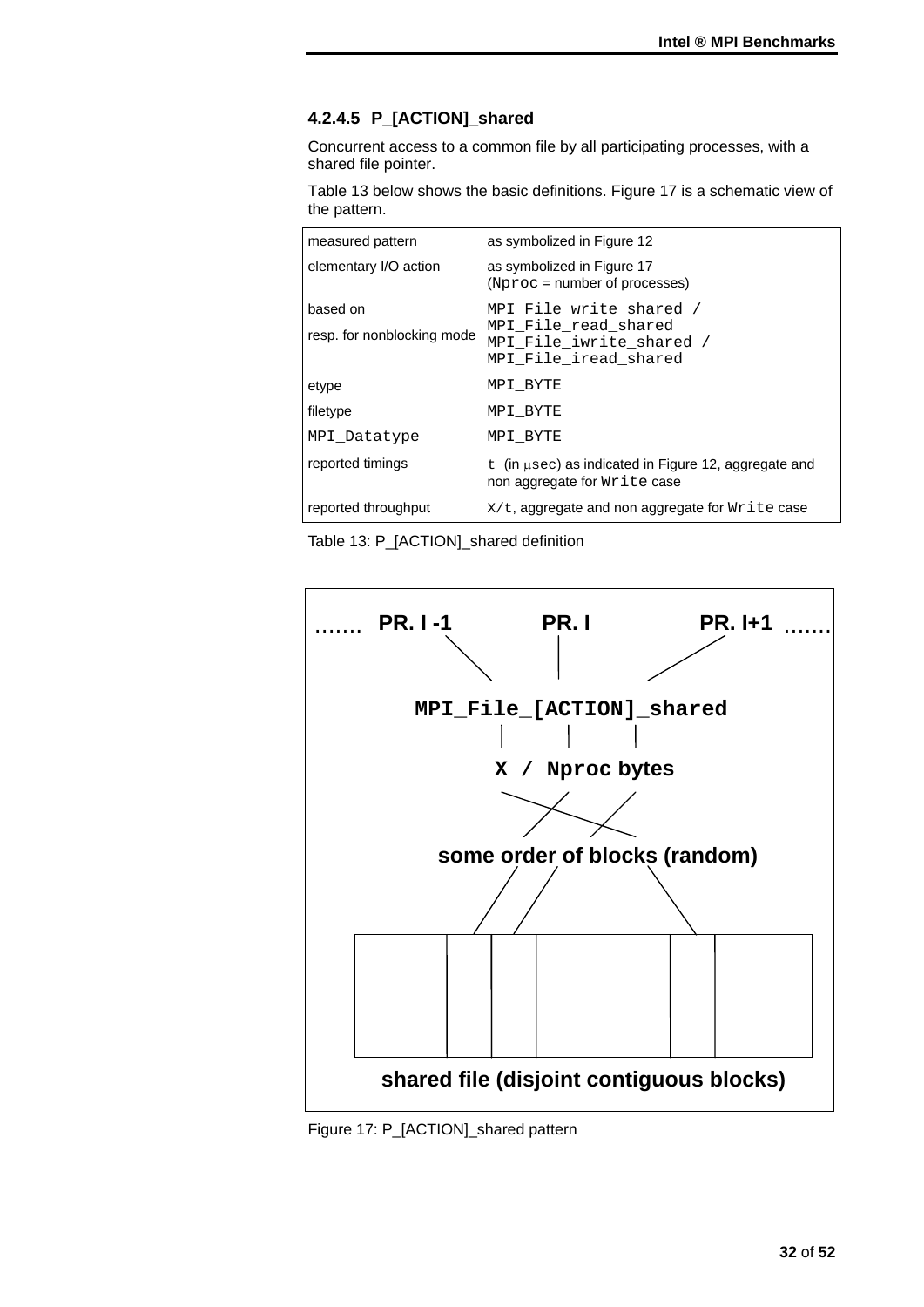# <span id="page-33-0"></span>**4.2.4.6 P\_[ACTION]\_priv**

This pattern tests the (very important) case that all participating processes perform concurrent I/O, however to different (private) files. It is of particular interest for systems allowing completely independent I/O from different processes. In this case, this pattern should show parallel scaling and optimum results.

Table 14 below shows the basic definitions. Figure 18 is a schematic view of the pattern.

| measured pattern                       | as symbolized in Figure 12                                                                    |
|----------------------------------------|-----------------------------------------------------------------------------------------------|
| elementary I/O action                  | as symbolized in Figure 18<br>$(Nproc = number of processes)$                                 |
| based on<br>resp. for nonblocking mode | MPI File write / MPI File read<br>MPI_File_iwrite / MPI_File_iread                            |
| etype                                  | MPI BYTE                                                                                      |
| filetype                               | MPI BYTE                                                                                      |
| MPI Datatype                           | MPI BYTE                                                                                      |
| reported timings                       | $\Delta$ t (in usec) as indicated in Figure 12, aggregate<br>and non aggregate for Write case |
| reported throughput                    | X/ $\Delta t$ , aggregate and non aggregate for Write case                                    |

Table 14: P\_[ACTION]\_priv definition



Figure 18: P\_[ACTION]\_priv pattern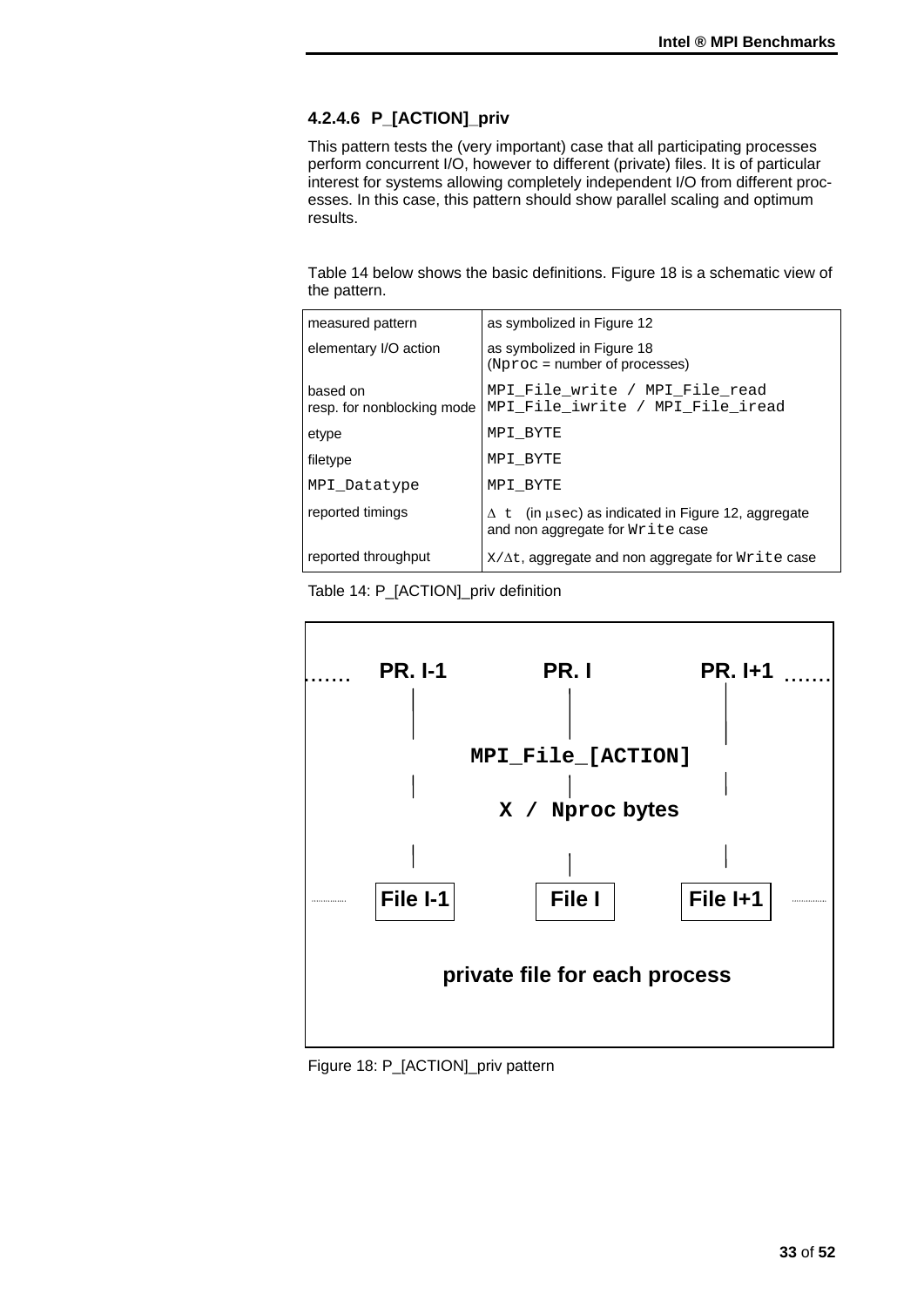# <span id="page-34-0"></span>**4.2.4.7 C\_[ACTION]\_indv**

C\_[ACTION]\_indv tests collective access from all processes to a common file, with an individual file pointer.

Table 15 below shows the basic definitions, and a schematic view of the pattern is shown in Figure 15.

| based on<br>resp. for nonblocking mode    | MPI File read all /<br>MPI File write all<br>MPI_File__all_begin -<br>MPI_File__all_end |
|-------------------------------------------|-----------------------------------------------------------------------------------------|
| all other parameters,<br>measuring method | see 4.2.4.3                                                                             |

Table 15: C\_[ACTION]\_indv definition

### **4.2.4.8 C\_[ACTION]\_expl**

This pattern performs collective access from all processes to a common file, with an explicit file pointer

Table 16 below shows the basic definitions, and a schematic view of the pattern is shown in Figure 16.

| based on<br>resp. for nonblocking mode    | MPI_File_read_at_all /<br>MPI_File_write_at_all<br>MPI_File__at_all_begin -<br>MPI_File__at_all_end |
|-------------------------------------------|-----------------------------------------------------------------------------------------------------|
| all other parameters,<br>measuring method | see 4.2.4.4                                                                                         |

Table 16: C\_[ACTION]\_expl definition

# **4.2.4.9 C\_[ACTION]\_shared**

Finally, here a collective access from all processes to a common file, with a shared file pointer is benchmarked.

Table 17 below shows the basic definitions, and a schematic view of the pattern is shown in Figure 17, with the crucial difference that here the order of blocks is preserved.

| based on<br>resp. for nonblocking<br>mode | MPI File read ordered /<br>MPI File write ordered<br>MPI_File__ordered_begin-<br>MPI_File__ordered_end |  |
|-------------------------------------------|--------------------------------------------------------------------------------------------------------|--|
| all other parameters,<br>measuring method | see 4.2.4.5                                                                                            |  |

Table 17: C\_[ACTION]\_shared definition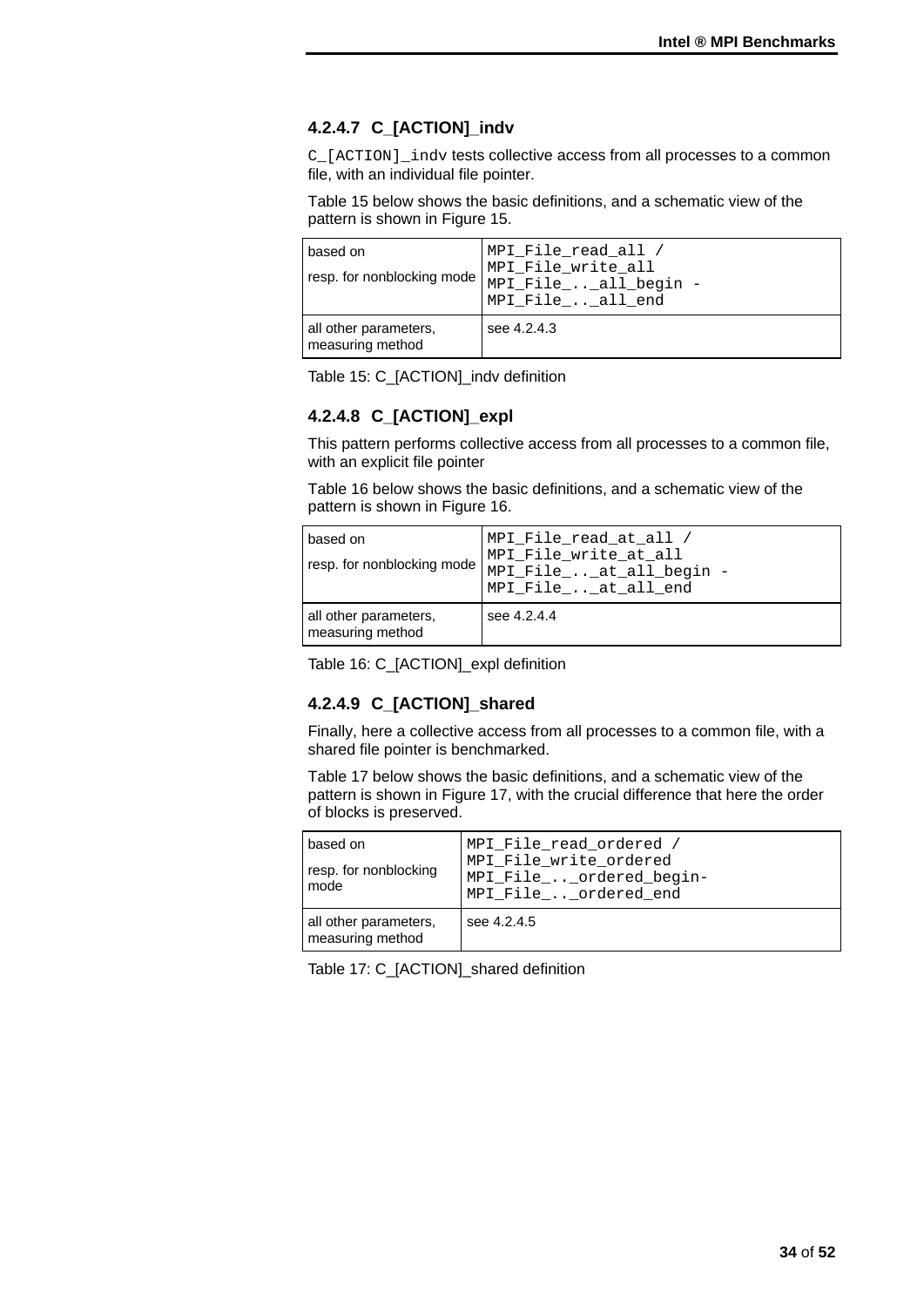### <span id="page-35-0"></span>**4.2.4.10 Open\_Close**

Benchmark of an MPI\_File\_open / MPI\_File\_close pair. All processes open the same file. In order to prevent the implementation from optimizations in case of an unused file, a negligible non trivial action is performed with the file, see Figure 19. Table 18 below shows the basic definitions.

| measured pattern    | MPI_File_open / MPI_File_close                          |
|---------------------|---------------------------------------------------------|
| etype               | MPI BYTE                                                |
| filetype            | MPI BYTE                                                |
| reported timings    | $t = \Delta t$ (in $\mu$ sec) as indicated in Figure 19 |
| reported throughput | none                                                    |

Table 18: Open\_Close definition



<span id="page-35-1"></span>Figure 19: Open\_Close pattern

#### **4.2.5 Non-blocking I/O Benchmarks**

Each of the non-blocking benchmarks, see Table 1, has a blocking equivalent explained in section 4.2.4. All the definitions can be transferred identical, except their behavior with respect to

- aggregation (the non-blocking versions only run in aggregate mode)
- synchronism

As to synchronism, only the meaning of an elementary transfer differs from the equivalent blocking benchmark. Basically, an elementary transfer looks as follows.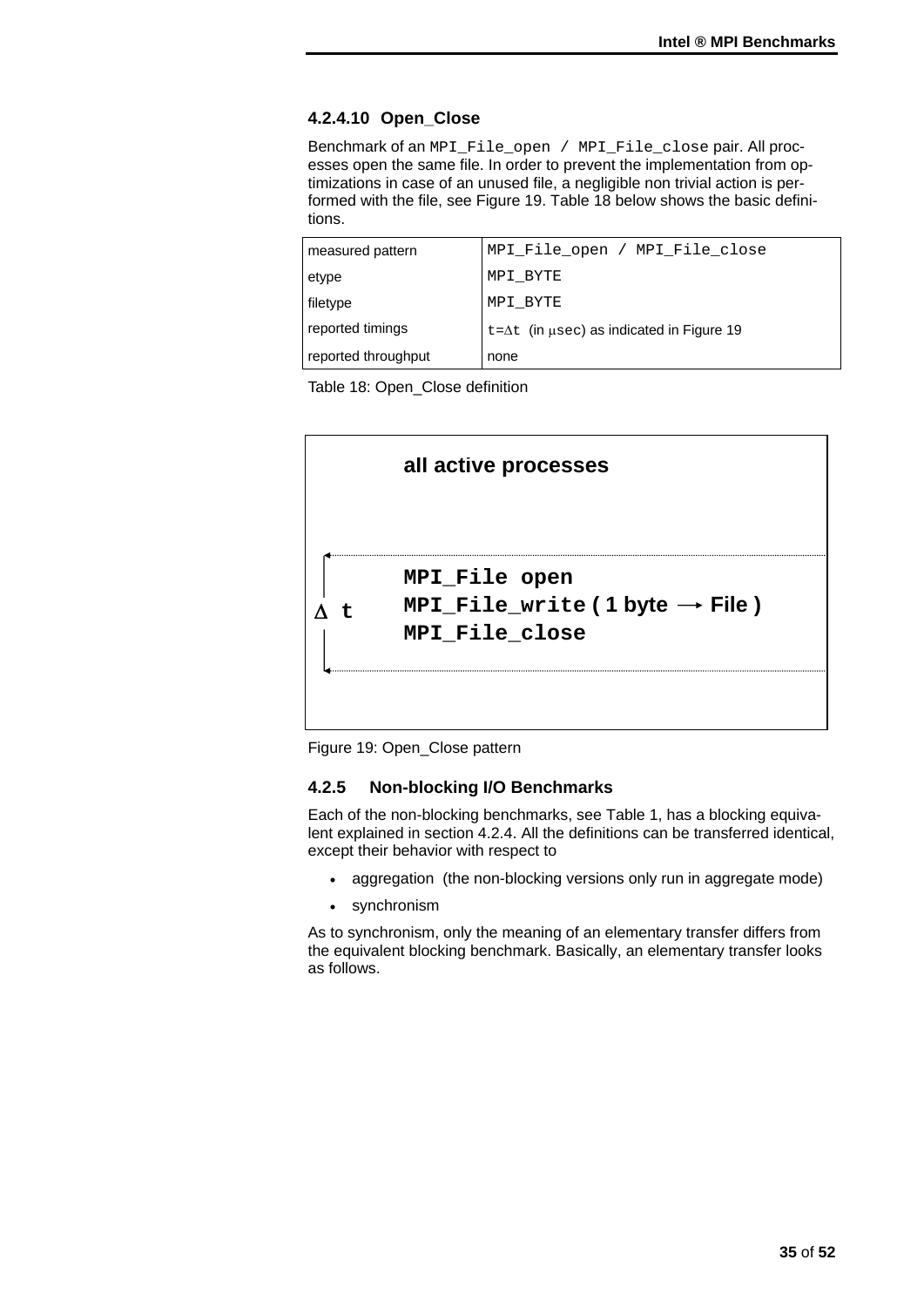```
time = MPI_Wtime()
for ( i=0; i<sub>m</sub> sample; i++ )
     { 
     Initiate transfer 
     Exploit CPU 
     Wait for end of transfer 
     } 
time = (MPI_Wtime()-time)/n_sample
```
The "Exploit CPU" section is arbitrary. A benchmark such as IMB can only decide for one particular way of exploiting the CPU, and will answer certain questions in that special case. There is *no way to cover generality*, only hints can be expected.

### **4.2.5.1 Exploiting CPU**

IMB uses the following method to exploit CPU. A kernel loop is executed repeatedly. The kernel is a fully vectorizable multiply of a 100  $\times$  100 matrix with a vector. The function is scaleable in the following way:

CPU\_Exploit(float desired\_time, int initialize);

The input value of desired time determines the time for the function to execute the kernel loop (with a slight variance, of course). In the very beginning, the function has to be called with initialize=1 and an input value for desired\_time. It will determine an Mflop/s rate and a timing t\_CPU (as close as possible to desired\_time), obtained by running without any obstruction. Then, during the proper benchmark, it will be called (concurrent with the particular I/O action), with initialize=0 and always performing the same type and number of operations as in the initialization step.

#### **4.2.5.2 Displaying results**

Three timings are crucial to interpret the behavior of non-blocking I/O, overlapped with CPU exploitation:

- $\cdot$  t\_pure = time for the corresponding pure blocking I/O action, non overlapping with CPU activity
- $t$   $CPU =$  time the CPU Exploit periods (running concurrently with nonblocking I/O) would use when running dedicated
- $\cdot$   $t_{\text{over1}}$  = time for the analogous non-blocking I/O action, concurrent with CPU activity (exploiting  $t$ \_CPU when running dedicated)

A perfect overlap would mean:  $t_{ov1} = max(t_{pure}, t_{CPU})$ . No overlap would mean: t\_ovrl = t\_pure+t\_CPU. The actual amount of overlap is

 $overlap = (t\_pure + t\_CPU - t\_ovrl)/min(t\_pure, t\_CPU)$  (\*)

IMB results tables will report the timings  $t_$  ovrl,  $t_$  pure,  $t_$  CPU and the estimated overlap obtained by (\*) above. In the beginning of a run the Mflop/s rate corresponding to  $t$   $\sim$  CPU is displayed.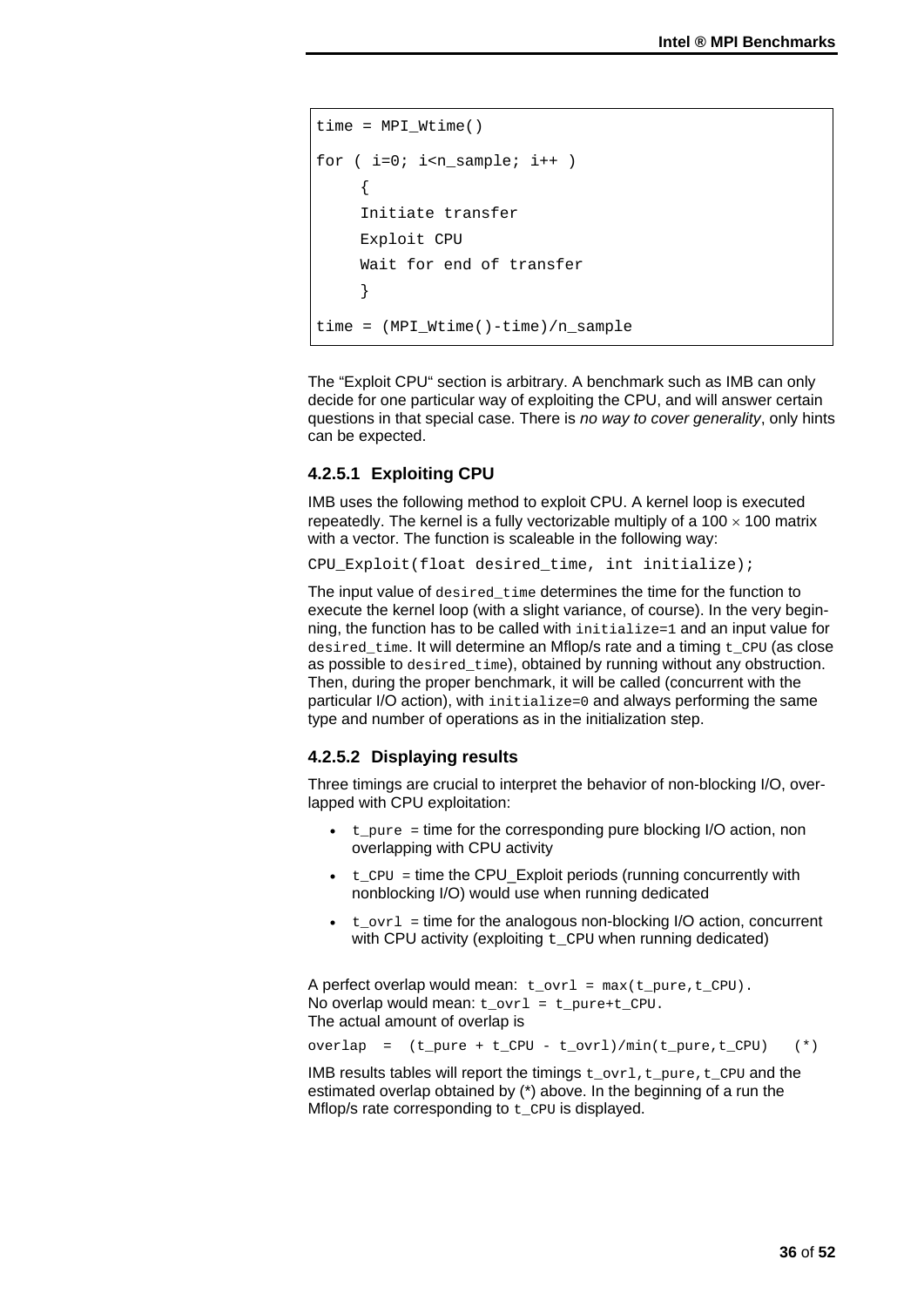#### <span id="page-37-0"></span>**4.2.6 Multi - versions**

The definition and interpretation of the Multi- prefix is analogous to the definition in the MPI1 section (see 3.2).

# <span id="page-37-1"></span>**5 Benchmark Methodology**

Some control mechanisms are hard coded (like the selection of process numbers to run the benchmarks on), some are set by preprocessor parameters in a central include file. There is a *standard* and an *optional* mode to control IMB. In standard mode, all configurable sizes are predefined and should not be changed. This assures comparability for a result tables in standard mode. In optional mode, the user can set those parameters at own choice. For instance, this mode can be used to extend the results tables as to larger transfer sizes.

The following graph shows the flow of control inside IMB. All *emphasized*  items will be explained in more detail.

| For (all_selected_benchmarks)  |  |                                                                   |  |
|--------------------------------|--|-------------------------------------------------------------------|--|
|                                |  | For (all_selected_process_numbers)                                |  |
|                                |  | Select MPI communicator MY_COMM to run the benchmark, (see 5.2.2) |  |
|                                |  | For ( $all\_selected\_transfer(message)\_size x$ ) (see 5.2.4)    |  |
|                                |  | Initialize message resp. I/O buffers (see 5.2.5)                  |  |
| Other preparations (see 5.2.3) |  |                                                                   |  |
|                                |  | MY COMM != MPI COMM NULL                                          |  |
|                                |  | Yes<br>No                                                         |  |
|                                |  | Synchronize processes of MY_COMM                                  |  |
|                                |  | (see 5.2.7)                                                       |  |
|                                |  | Execute benchmark (transfer size = $x$ )                          |  |
|                                |  | (see 3.3.1, 4.2.5)                                                |  |
|                                |  | MPI_Barrier (MPI_COMM_WORLD)                                      |  |
|                                |  | Output results (see 6)                                            |  |

<span id="page-37-2"></span>Figure 20: Control flow of IMB

The control parameters obviously necessary are either *command line arguments* (see 5.1.2) or parameter selections inside the IMB include files settings.h / settting\_io.h (see 5.2).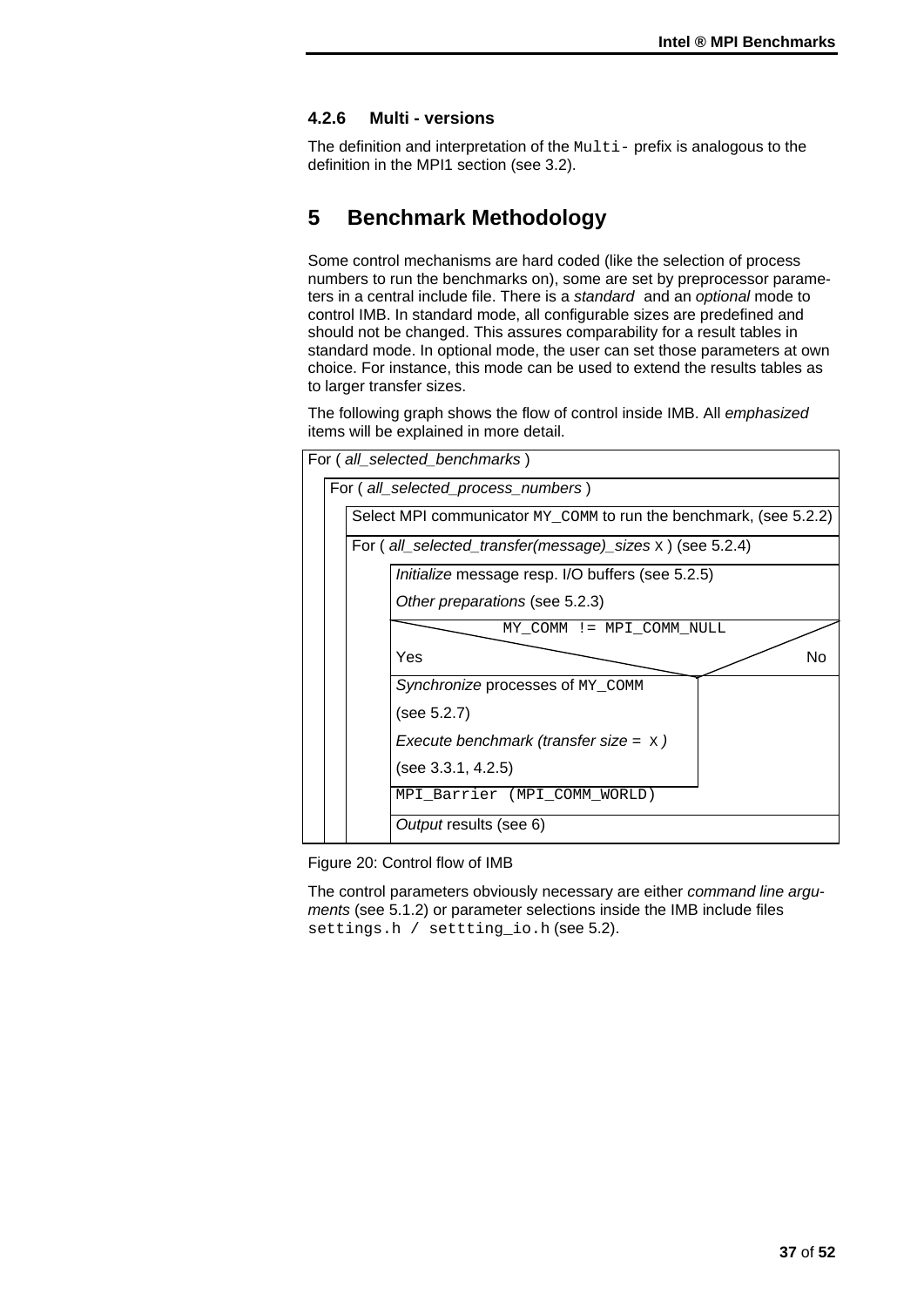# <span id="page-38-0"></span>**5.1 Running IMB, command line control**

After installation, the executables IMB-MPI1, IMB-EXT and/or IMB-IO should exist.

Given P**,** the (normally user selected) number of MPI processes to run IMB, a startup procedure has to load parallel IMB. Lets assume, for sake of simplicity, that this done by

mpirun -np P IMB-<..> [arguments]

P=1 is allowed and sensible for all IO and (if one likes) also for all message passing benchmarks except the Single Transfer ones. Control arguments (in addition to  $P$ ) can be passed to IMB via ( $\arg c$ ,  $\arg w$ ). Command line arguments are only read by process 0 in MPI\_COMM\_WORLD. However, the command line options are broadcast to all other processes.

#### **5.1.1 Default case**

Just invoke

mpirun -np P IMB-<..>

All benchmarks will run on  $Q=[1, 1, 2, 4, 8, \ldots, \text{largest } 2^{x} < P$ , P processes ( $Q=1$  as discussed above IMB-IO). E.g.  $P=11$ , then  $Q=[1,12,4,8,11]$ processes will be selected. Single Transfer IMB-IO benchmarks will run only with  $Q=1$ , Single Transfer IMB-EXT benchmarks only with  $Q=2$ .

The o processes driving the benchmark are called the *active processes*.

#### **5.1.2 Command line control**

The general syntax is

```
mpirun -np P IMB-<..> 
       [-h[elp]] 
       [Benchmark1 [Benchmark2 [ ... ] ] ] 
        [-npmin P_min] 
       [-multi Outflag] 
       [-input <Input_file>] 
       [-msglen <File>] 
      [-map <P> x < Q>]
```
(where the 6 major [ ] may appear in any order).

#### − Examples:

```
mpirun -np 8 IMB-IO 
mpirun –np 10 IMB-MPI1 PingPing Reduce 
mpirun -np 11 IMB-EXT -npmin 5 
mpirun -np 14 IMB-IO P_Read_shared -npmin 7 
mpirun -np 3 IMB-EXT -input IMB_SELECT_EXT 
mpirun –np 14 IMB-MPI1 –multi 0 PingPong Barrier 
                        -map 2x7
```
#### **5.1.2.1 Benchmark selection arguments**

A sequence of blank-separated strings, each being the name of one IMB- <..> benchmark (in exact spelling, case insensitive). The benchmark names are listed in Table 1.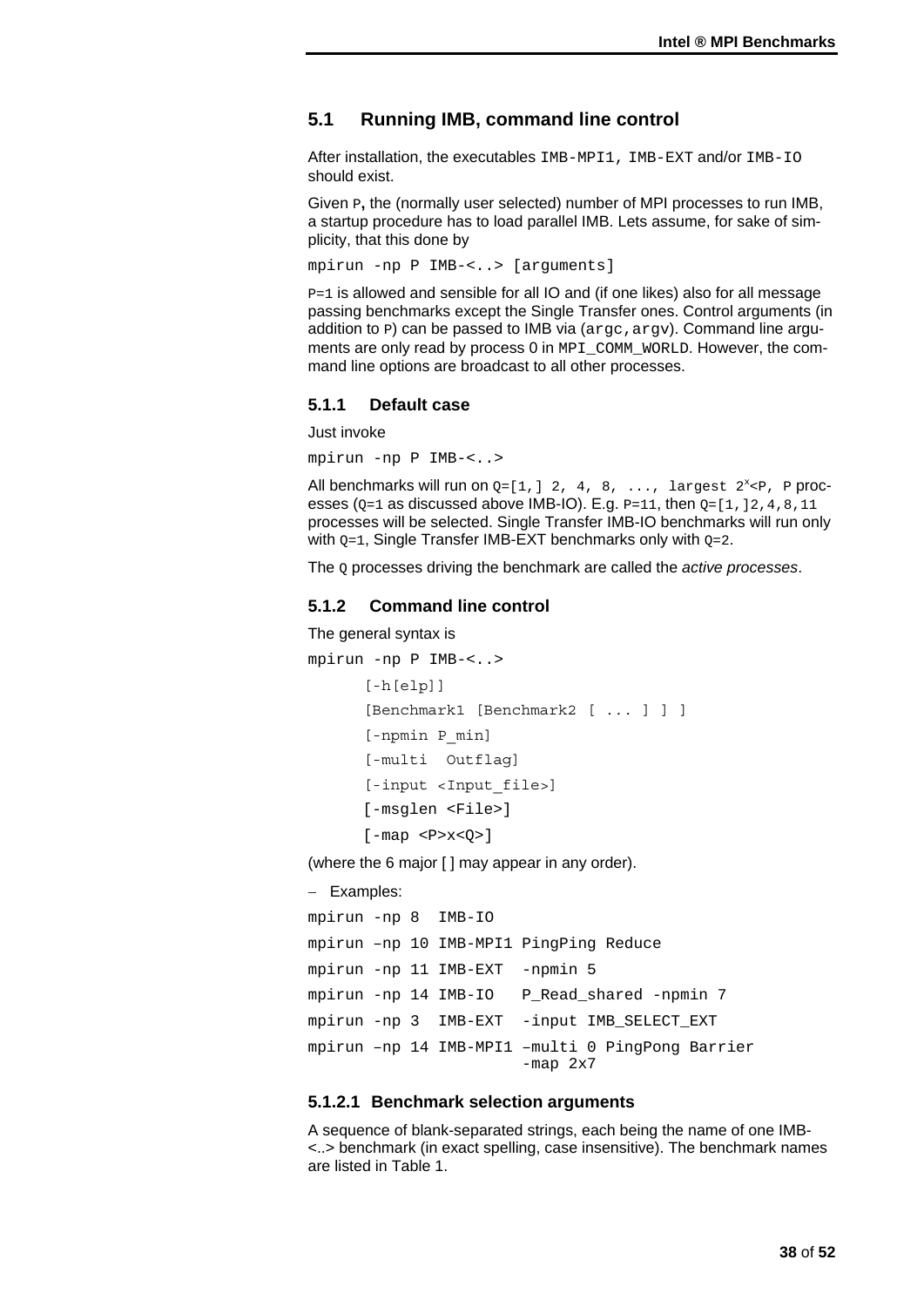<span id="page-39-2"></span><span id="page-39-0"></span>*Default* (no benchmark selection): select all benchmarks.

#### **5.1.2.2 -npmin selection**

The argument after  $-\text{ppmin}$  has to be an integer  $P_{\text{min}}$ , specifying the minimum number of processes to run all selected benchmarks.

- P\_min may be 1
- P\_min > P is handled as P\_min = P
- *Default* (no -npmin selection): see 5.1.1.

Given  $P_{min}$ , the selected process numbers are  $P_{min}$ , 2P\_min, 4P\_min, ..., largest 2<sup>x</sup>P\_min <P, P.

#### <span id="page-39-3"></span>**5.1.2.3 -multi <outflag> selection**

For selecting Multi/non-Multi mode. The argument after –multi is the meta-symbol <outflag> and this meta-symbol represents an integer value of either 0 or 1. This flag just controls the way of displaying results.

- Outflag = 0**:** only display max timings (min throughputs) over all active groups
- Outflag = 1**:** report on all groups separately (may become longish)
- *Default* (no -multi selection): run primary (non Multi) versions.

#### **5.1.2.4 -input <File> selection**

An ASCII input file is used to select the benchmarks to run, e.g. a file IMB\_SELECT\_EXT looking as follows:

```
# 
# IMB benchmark selection file 
# 
# every line must be a comment (beginning with #), or it 
# must contain exactly 1 IMB benchmark name 
# 
#Window 
Unidir_Get 
#Unidir_Put 
#Bidir_Get 
#Bidir_Put 
Accumulate
```
By aid of this file,

mpirun .... IMB-EXT -input IMB\_SELECT\_EXT

would run IMB-EXT benchmarks Unidir Get and Accumulate.

#### <span id="page-39-1"></span>**5.1.2.5 –msglen <File> selection**

Enter any set of nonnegative message lengths to an ASCII file, line by line. Call it, e.g., "Lengths" and call IMB with arguments

-msglen Lengths

This lengths value then overrides the default message lengths (see 5.2.4). For IMB-IO, the file defines the I/O portion lengths.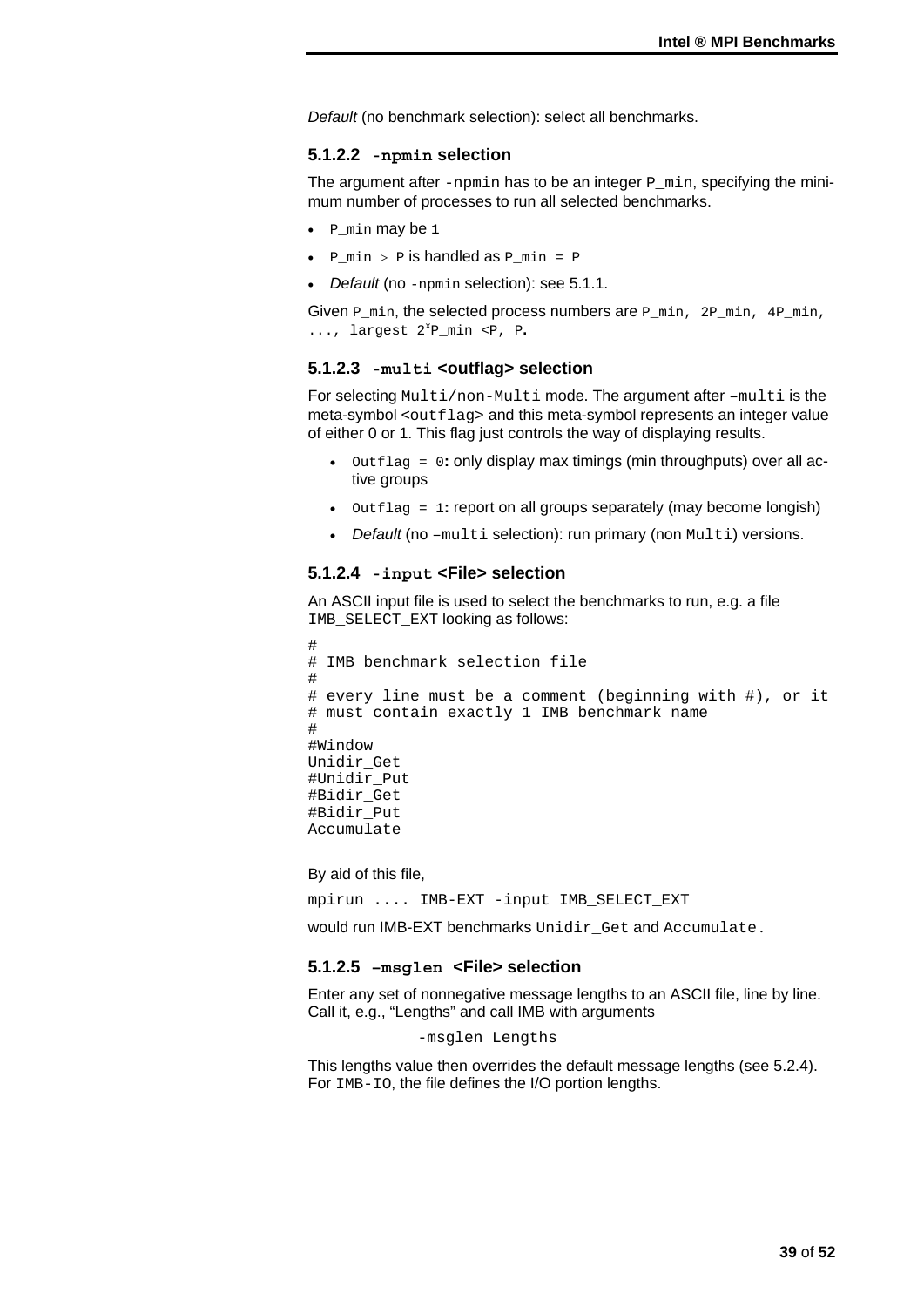#### <span id="page-40-0"></span>**5.1.2.6 –map PxQ selection**

Numbers processes along rows of the matrix

<span id="page-40-2"></span>

|          |        | $\mathbf{r}$ | $(Q-2)P$   | $(Q-1)P$      |
|----------|--------|--------------|------------|---------------|
|          |        |              |            |               |
| $\cdots$ |        |              |            |               |
| P-1      | $2P-1$ |              | $(Q-1)P-1$ | $\bigcap P-1$ |

E.g., in order to run Multi-PingPong between two nodes of size P, with each process on one node communicating with its counterpart on the other, call

mpirun –np <2P> IMB-MPI1 –map <P>x2 PingPong

# **5.2 IMB parameters and hard-coded settings**

#### <span id="page-40-1"></span>**5.2.1 Parameters controlling IMB**

There are 9 parameters (set by preprocessor definition) controlling IMB. The definition is in the files

settings.h (IMB-MPI1, IMB-EXT) and settings\_io.h (IMB-IO).

A complete list and explanation of settings.h is in Table 19 below.

Both include files are almost identical in structure, but differ in the standard settings. Note that some names in settings\_io.h contain MSG (for "message"), in consistency with settings.h.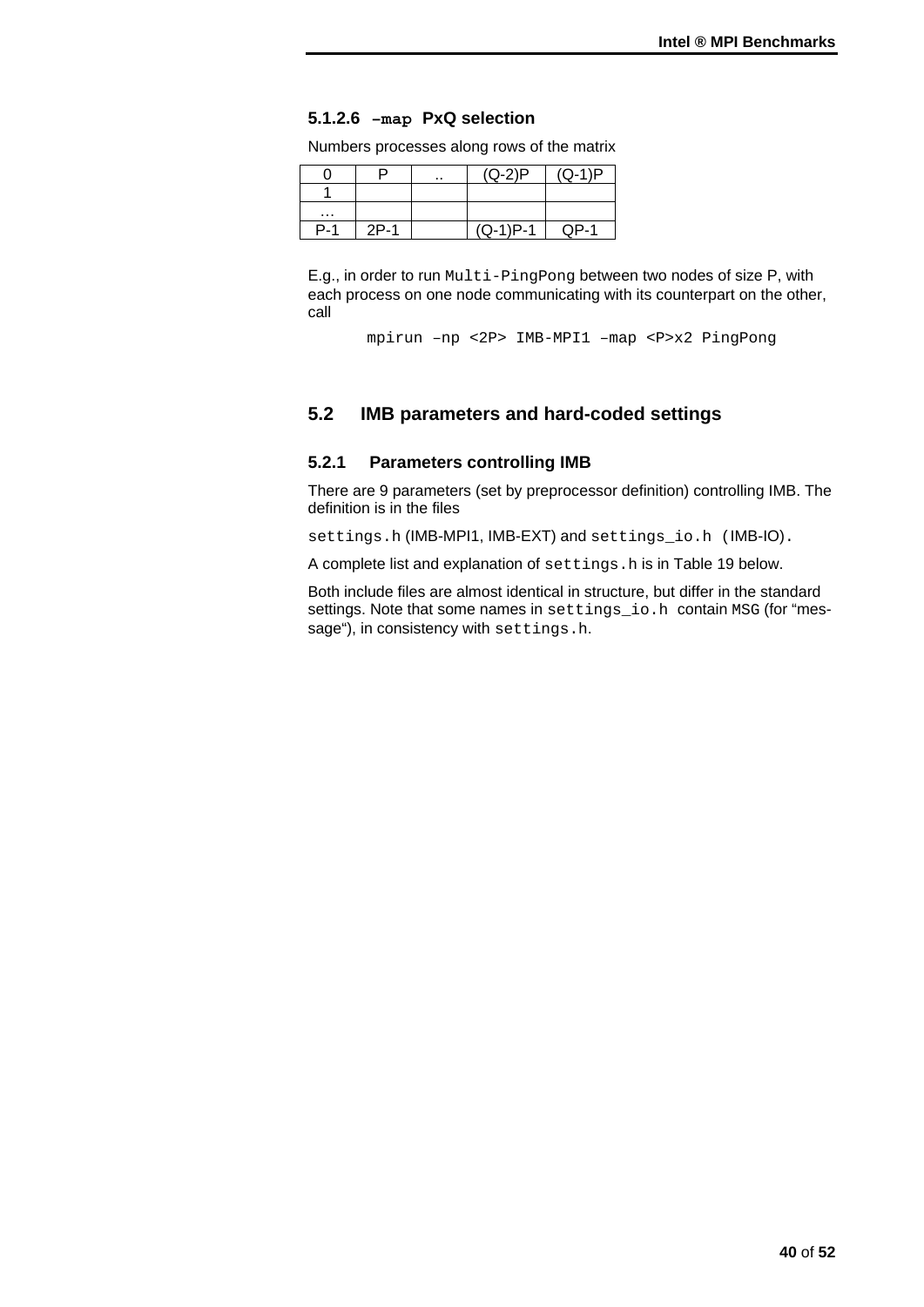| Parameter<br>(standard mode value) | Meaning                                                                                                                                                                                                                                                                    |  |
|------------------------------------|----------------------------------------------------------------------------------------------------------------------------------------------------------------------------------------------------------------------------------------------------------------------------|--|
| IMB OPTIONAL<br>(not set)          | has to be set when user optional settings are to be acti-<br>vated                                                                                                                                                                                                         |  |
| MINMSGLOG<br>(0)                   | second smallest data transfer size is max(unit,2 <sup>MINMSGLOG</sup> )<br>(the smallest always being 0), where<br>unit = sizeof(float) for reductions, unit = $1$ else                                                                                                    |  |
| MAXMSGLOG<br>(22)                  | largest message size is 2 <sup>MAXMSGLOG</sup><br>Sizes $0, 2^i$ (i=MINMSGLOG, , MAXMSGLOG) are used                                                                                                                                                                       |  |
| MSGSPERSAMPLE<br>(1000)            | max. repetition count for all IMB-MPI1 benchmarks                                                                                                                                                                                                                          |  |
| MSGS NONAGGR<br>(100)              | max. repetition count for non aggregate benchmarks (rele-<br>vant only for IMB-EXT)                                                                                                                                                                                        |  |
| OVERALL VOL<br>(40 MBytes)         | for all sizes < OVERALL VOL, the repetition count is<br>eventually reduced so that not more than OVERALL_VOL<br>bytes overall are processed. This avoids unnecessary repe-<br>titions for large message sizes. Finally, the real repetition<br>count for message size X is |  |
|                                    | MSGSPERSAMPLE $(X=0)$ ,                                                                                                                                                                                                                                                    |  |
|                                    | $min(MSGSPERSAMPLE, max(1, OVERALL_VOL/X))$<br>(X>0)                                                                                                                                                                                                                       |  |
|                                    | NOTE: OVERALL_VOL does not restrict the size of the<br>max. data transfer. 2 <sup>MAXMSGLOG</sup> is the largest size, independ-<br>ent of OVERALL_VOL                                                                                                                     |  |
| N WARMUP<br>(2)                    | Number of Warmup sweeps (see5.2.6)                                                                                                                                                                                                                                         |  |
| N BARR<br>(2)                      | Number of MPI_Barrier for synchronization (5.2.7)                                                                                                                                                                                                                          |  |
| TARGET_CPU_SECS<br>(0.01)          | CPU seconds (as float) to run concurrent with non-blocking<br>benchmarks (currently irrelevant for IMB-MPI1)                                                                                                                                                               |  |

Table 19: IMB (MPI1/EXT) parameters (settings.h)

IMB allows for two sets of parameters: *standard* and *optional*.

Below a sample of file settings\_io.h is shown. Here, IMB\_OPTIONAL is set, so that user defined parameters are used. I/O sizes 32 and 64 Mbytes (and a smaller repetition count) are selected, extending the standard mode tables.

If IMB\_OPTIONAL is deactivated, the obvious standard mode values are taken.

*Note*:

IMB has to be re-compiled after a change of settings.h/settings\_io.h.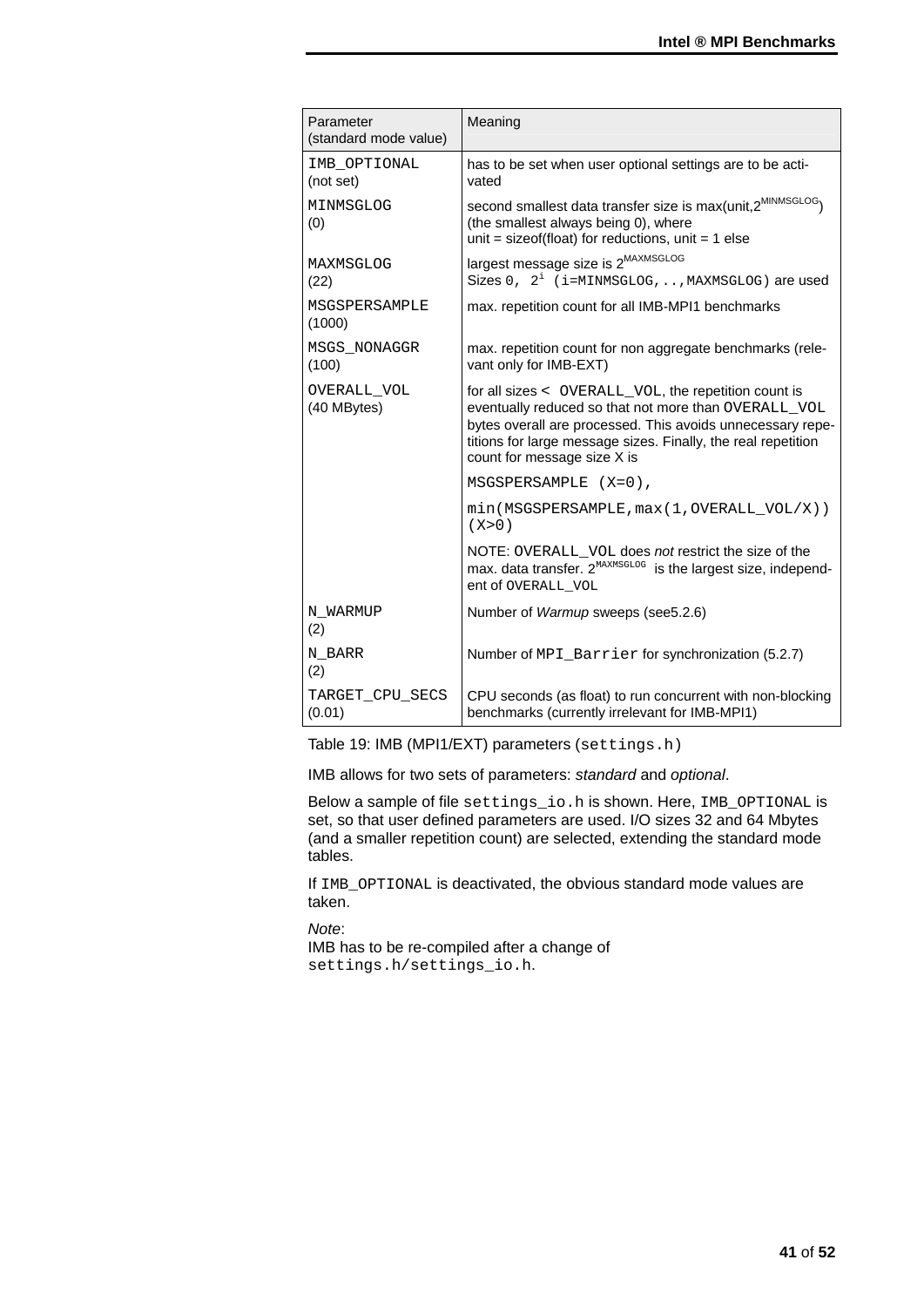<span id="page-42-0"></span>#define FILENAME "IMB\_out" #define IMB\_OPTIONAL #ifdef IMB\_OPTIONAL #define MINMSGLOG 25 #define MAXMSGLOG 26 #define MSGSPERSAMPLE 10 #define MSGS\_NONAGGR 10 #define OVERALL VOL 16\*1048576 #define TARGET\_CPU\_SECS 0.1 /\* unit seconds \*/ #define N\_BARR 2 #else /\*DON'T change anything below here !!\*/ #define MINMSGLOG 0 #define MAXMSGLOG 24 #define MSGSPERSAMPLE 50 #define MSGS\_NONAGGR 10 #define OVERALL\_VOL 16\*1048576 #define TARGET\_CPU\_SECS 0.1 /\* unit seconds \*/ #define N\_BARR 2 #endif

#### <span id="page-42-1"></span>**5.2.2 Communicators, active processes**

Communicator management is repeated in every "select MY\_COMM" step in [Figure 20.](#page-42-2) If exists, the previous communicator is freed. When running  $Q \le P$  processes, the first  $Q$  ranks of MPI\_COMM\_WORLD are put into one group, the remaining P-Q get MPI\_COMM\_NULL in [Figure 20](#page-42-2).

The group of MY\_COMM is called *active processes* group.

#### **5.2.3 Other preparations**

#### **5.2.3.1 Window (IMB\_EXT)**

An Info is set (see section 5.2.3.3) and MPI Win create is called, creating a window of size  $x$  for  $MY\_{COMM}$ . Then, MPI Win fence is called to start an access epoch.

#### **5.2.3.2 File (IMB-IO)**

The file initialization consists of

- selecting a file name: Parameter in include file settings\_io.h. In a Multi case, a suffix \_g<groupid> is appended to the name. If the file name is per process, a (second evt.) suffix <rank> will be appended
- deleting the file if exists: open it with MPI\_MODE\_DELETE\_ON\_CLOSE close it
- selecting a communicator to open the file, which will be: MPI\_COMM\_SELF for S\_ benchmarks and P\_[ACTION]\_priv, MY COMM as selected in 5.2.2 above else.
- selecting amode = MPI\_MODE\_CREATE | MPI\_MODE\_RDWR
- selecting an info, see 5.2.3.3

#### <span id="page-42-2"></span>**5.2.3.3 Info**

IMB uses an external function User\_Set\_Info which the *user is allowed to implement at best for the current machine*. The default version is: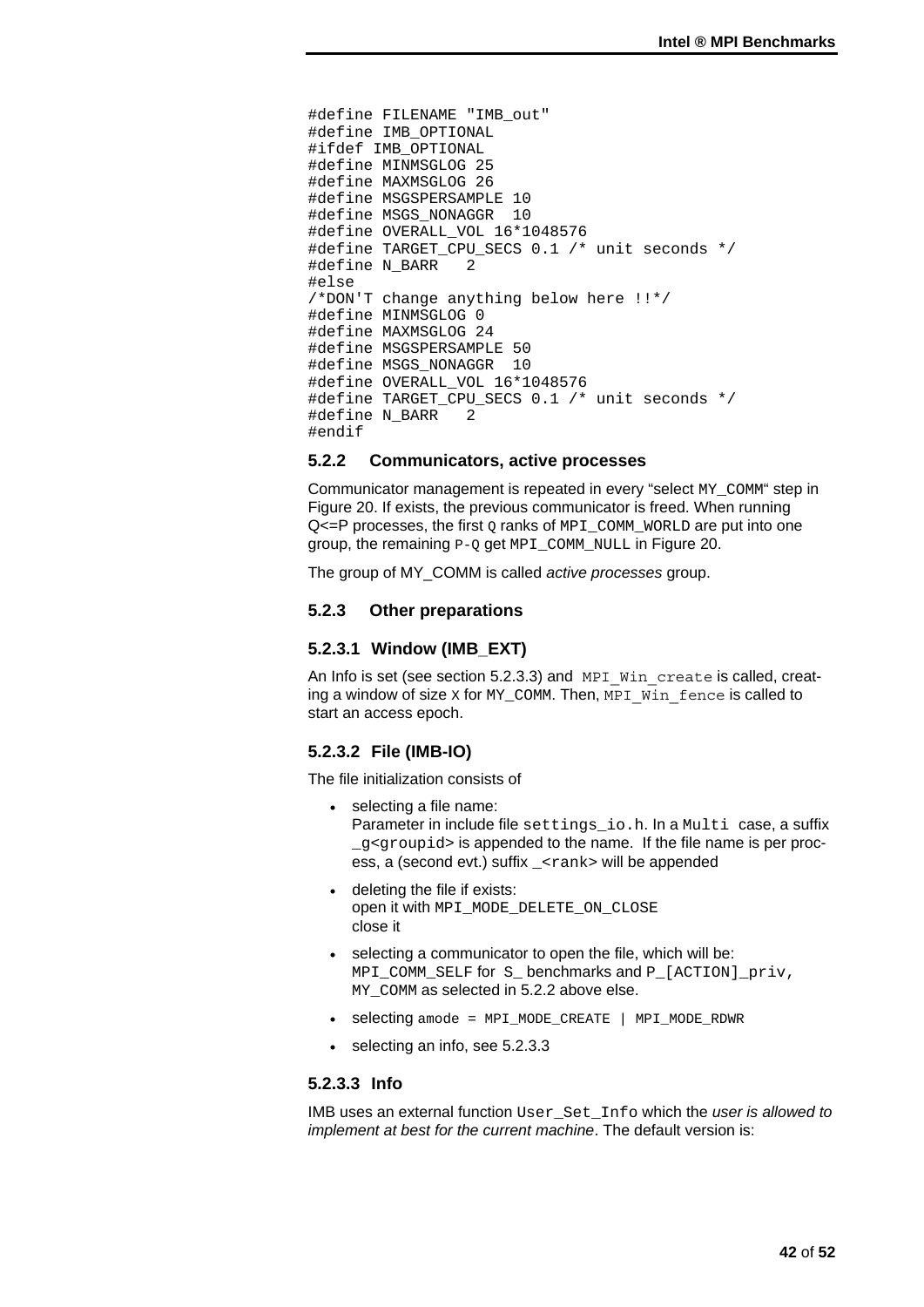```
#include ″mpi.h″
void User_Set_Info ( MPI_Info* opt_info) 
#ifdef MPIIO 
{/* Set info for all MPI_File_open calls */ 
*opt_info = MPI_INFO_NULL; 
} 
#endif 
#ifdef EXT 
{/* Set info for all MPI_Win_create calls */ 
*opt_info = MPI_INFO_NULL; 
} 
#endif
```
IMB uses no assumptions and imposes no restrictions on how this routine will be implemented.

#### **5.2.3.4 View (IMB-IO)**

The file view is the determined by the settings

- $\bullet$  disp =  $0$
- datarep = native
- etype, filetype as defined in the single definitions in section [0](#page-40-1)
- info as defined in 5.2.3.3

#### <span id="page-43-1"></span>**5.2.4 Message / I-O buffer lengths**

#### **5.2.4.1 IMB-MPI1, IMB-EXT**

Set in settings.h (see 5.2.1), used unless -msglen flag is selected (ref. 5.1.2.5).

#### **5.2.4.2 IMB-IO**

Set in settings io.h (see 5.2.1), used unless –msglen flag is selected (ref. 5.1.2.5).

#### **5.2.5 Buffer initialization**

Communication and I/O buffers are dynamically allocated as void\* and used as MPI\_BYTE buffers for all benchmarks except Accumulate. See 7.1 for the memory requirements. To assign the buffer contents, a cast to an assignment type is performed. On the one hand, a sensible data-type is mandatory for Accumulate. On the other hand, this facilitates results checking which may become necessary eventually (see 7.2).

IMB sets the buffer assignment type by typedef assign\_type in

settings.h/settings\_io.h

Currently, int is used for IMB-IO, float for IMB-EXT (as this is sensible for Accumulate). The values are set by a CPP macro, currently

#define BUF\_VALUE(rank,i) (0.1\*((rank)+1)+(float)( i)

(IMB-EXT), and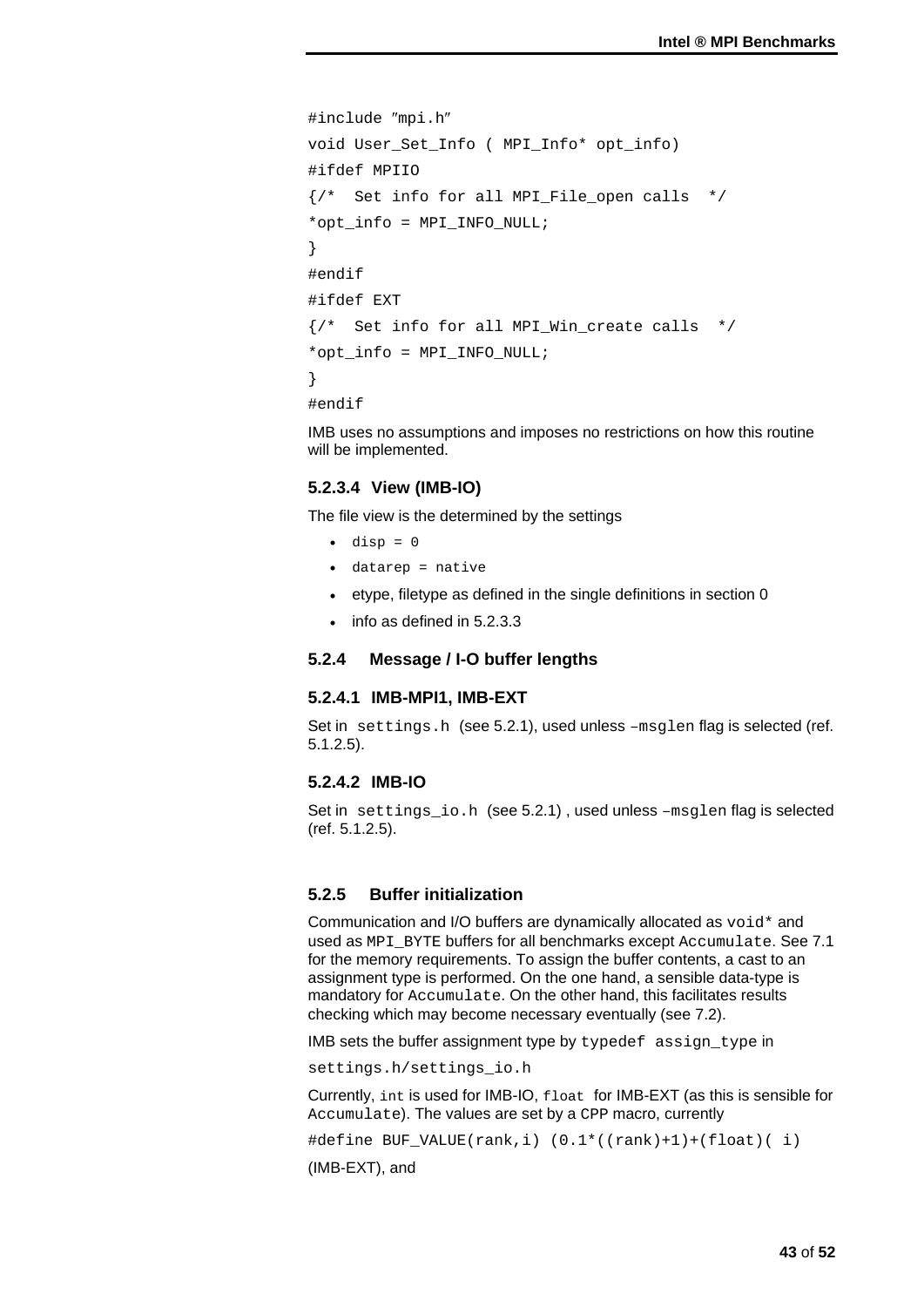<span id="page-44-0"></span>#define BUF\_VALUE(rank,i) 10000000\*(1+rank)+i%10000000

(IMB-IO).

In every initialization, communication buffers are seen as typed arrays and initialized as to

 $((\text{assign type*})\text{buffer})[i] = \text{BUFVALUE}(\text{rank},i);$ 

where rank is the MPI rank of the calling process.

### **5.2.6 Warm-up phase (MPI1, EXT)**

Before starting the actual benchmark measurement for IMB-MPI1 and IMB-EXT, the selected benchmark is executed N\_WARMUP (defined in settings.h**,** see [5.2.1](#page-37-2)) times with the maximum message length. This is to hide eventual initialization overheads of the message passing system.

#### **5.2.7 Synchronization**

Before the actual benchmark, N\_BARR (constant defined in settings.h and settings io.h, current value 2) many

MPI Barrier(MY\_COMM)

(ref. Figure 20) assure that all processes are synchronized.

#### **5.2.8 The actual benchmark**

In order to reduce measurement errors caused by to insufficient clock resolution, every benchmark is run repeatedly. The repetition count for MPI1- or aggregate EXT / IO benchmarks is MSGSPERSAMPLE (constant defined in settings.h/settings io.h, current values 1000 / 50). In order to avoid excessive runtimes for large transfer sizes X, an upper bound is set to OVERALL\_VOL/X (OVERALL\_VOL constant defined in settings.h / settings io.h, current values  $4 / 16$  Mbytes). Finally,

 $n$  sample = MSGSPERSAMPLE (X=0)

n\_sample = max(1,min(MSGSPERSAMPLE,OVERALL\_VOL/X)) (X>0)

is the repetition count for all aggregate benchmarks, given transfer size x.

The repetition count for non aggregate benchmarks is defined completely analogously, with MSGSPERSAMPLE replaced by MSGS\_NONAGGR (a reduced count is sensible as non aggregate runtimes are normally much longer).

In the following, *elementary transfer* means the pure function (MPI\_[Send,…], MPI\_Put, MPI\_Get, MPI\_Accumulate, MPI\_File\_write\_XX, MPI\_File\_read\_XX), without any further function call. Recall that assure transfer completion means MPI\_Win\_fence (one sided communications), MPI\_File\_sync (I/O Write benchmarks), and is empty for all other benchmarks.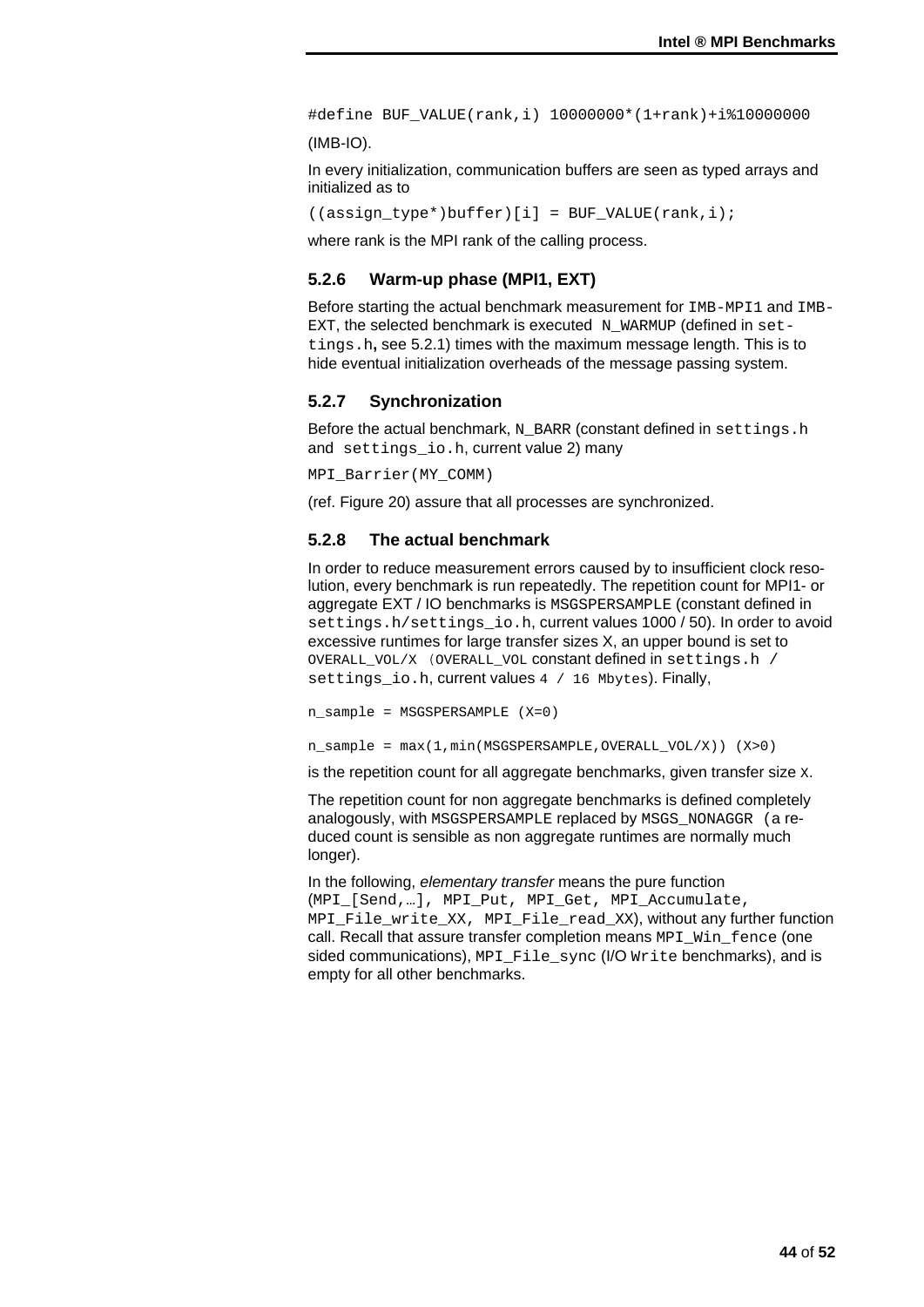#### <span id="page-45-0"></span>**5.2.8.1 MPI1 case**

for ( i=0; i<N\_BARR; i++ ) MPI\_Barrier(MY\_COMM) time = MPI\_Wtime() for  $(i=0; i sample;  $i++$  )$  execute MPI pattern time =  $(MPI Wtime() - time)/n$  sample

#### **5.2.8.2 EXT and blocking I/O case**

For the aggregate case, the kernel loop looks like:

for ( i=0; i<N\_BARR; i++ )MPI\_Barrier(MY\_COMM) /\* Negligible integer (offset) calculations ... \*/ time = MPI Wtime() for ( $i=0$ ;  $i<sub>on</sub>$  sample;  $i++$  ) execute elementary transfer assure completion of all transfers time = (MPI\_Wtime()-time)/n\_sample

In the non aggregate case, every single transfer is safely completed:

```
for ( i=0; i< N BARR; i++ )MPI_Barrier(MY_COMM)
/* Negligible integer (offset) calculations ... */ 
time = MPI_Wtime() 
for ( i=0; i<n_sample; i++ ) 
\{ execute elementary transfer 
              assure completion of transfer 
 } 
time = (MPI Wtime() - time)/n sample
```
#### **5.2.8.3 Non-blocking I/O case**

As explained in 4.2.5, a non-blocking benchmark has to provide three timings (blocking pure I/O time  $t_2$  pure, non-blocking I/O time  $t_1$  ovrl (concurrent with CPU activity), pure CPU activity time  $t$ <sub>\_CPU</sub>). Thus, the actual benchmark consists of

- Calling the equivalent blocking benchmark as defined in 5.2.8 and taking benchmark time as t\_pure
- Closing and re-opening the particular file(s)
- Once again synchronizing the processes
- Running the non blocking case, concurrent with CPU activity (exploiting  $t$ \_ $CPU$  when running undisturbed), taking the effective time as t\_ovrl.

The desired CPU time to be matched (approximately) by  $t$ \_CPU is set in settings\_io.h:

#define TARGET\_CPU\_SECS 0.1 /\* unit seconds \*/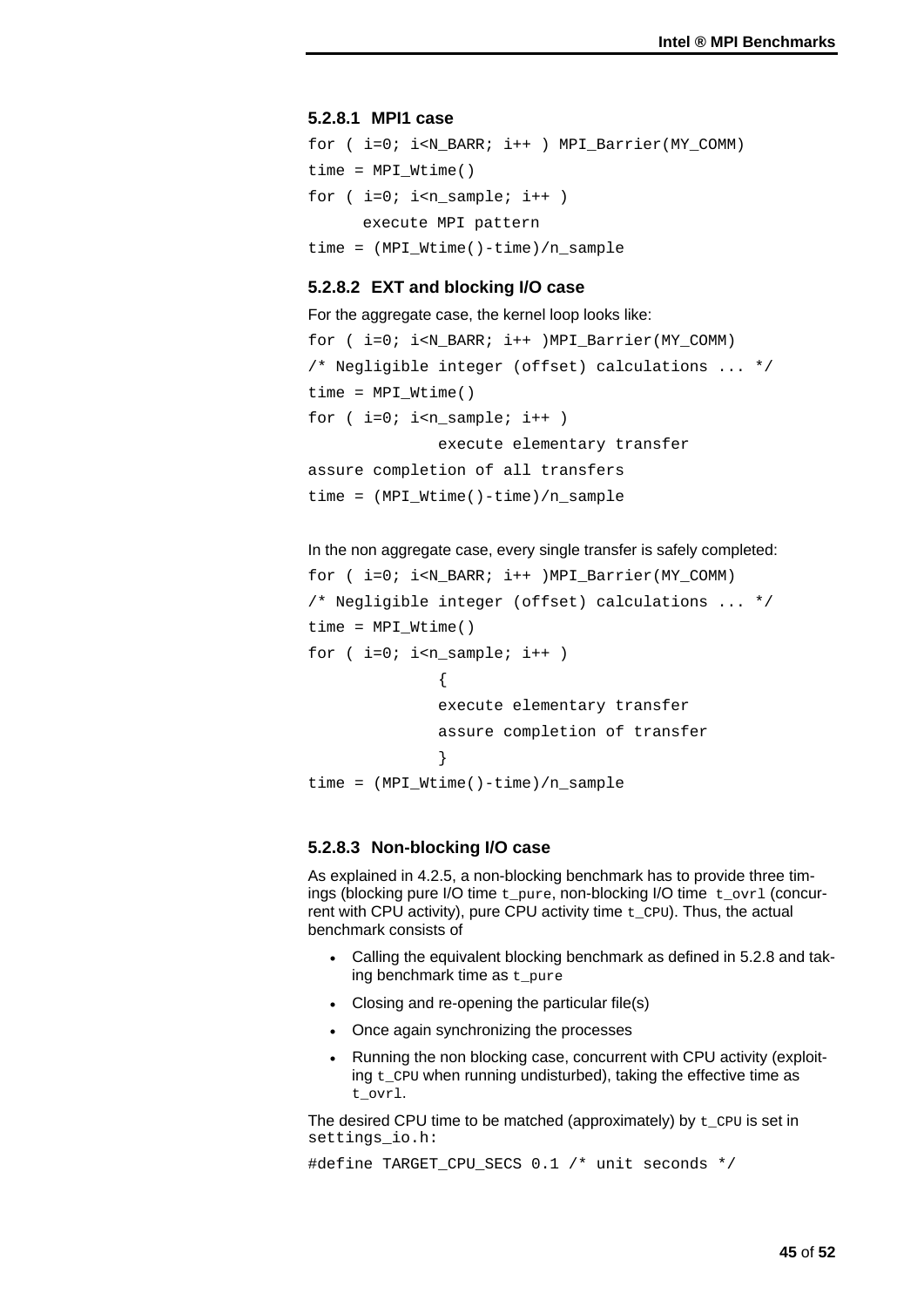# <span id="page-46-0"></span>**6 Output**

Output is most easily explained by sample outputs, and therefore one should examine the tables below. What one sees is the following.

• *General information* Machine, System, Release, Version are obtained by the code IMB\_g\_info.c:

```
 #include <sys/utsname.h> 
    void IMB_make_sys_info() 
{ 
   int dont_care, mpi_subversion, mpi_version; 
   struct utsname info; 
  uname( &info ); 
  dont_care = MPI_Get_version(&mpi_version,&mpi_subversion); 
  fprintf(unit,"# Machine : %s\n",info.machine);
  fprintf(unit,"# System : %s\n",info.sysname);
  fprintf(unit,"# Release : %s\n",info.release);
   fprintf(unit,"# Version : %s\n",info.version); 
   fprintf(unit,"# MPI Version : %-d.%-d\n",mpi_version,mpi_subversion); 
   fprintf(unit,"# MPI Thread Environment: "); 
   switch (mpi_thread_environment) { 
  case MPI_THREAD_SINGLE : 
    fprintf(unit,"MPI_THREAD_SINGLE\n"); 
    break; 
   case MPI_THREAD_FUNNELED : 
    fprintf(unit,"MPI_THREAD_FUNNELED\n"); 
    break; 
  case MPI_THREAD_SERIALIZED : 
    fprintf(unit,"MPI_THREAD_SERIALIZED\n");} 
    break; 
  default : 
   fprintf(unit, "MPI_THREAD_MULTIPLE\n");
    break; 
   } 
}
```
• *Non multi case numbers* After a benchmark completes, 3 time values are available: Tmax, Tmin, Tavg, the maximum, minimum and average time, respectively, extended over the group of active processes. The time unit is μsec.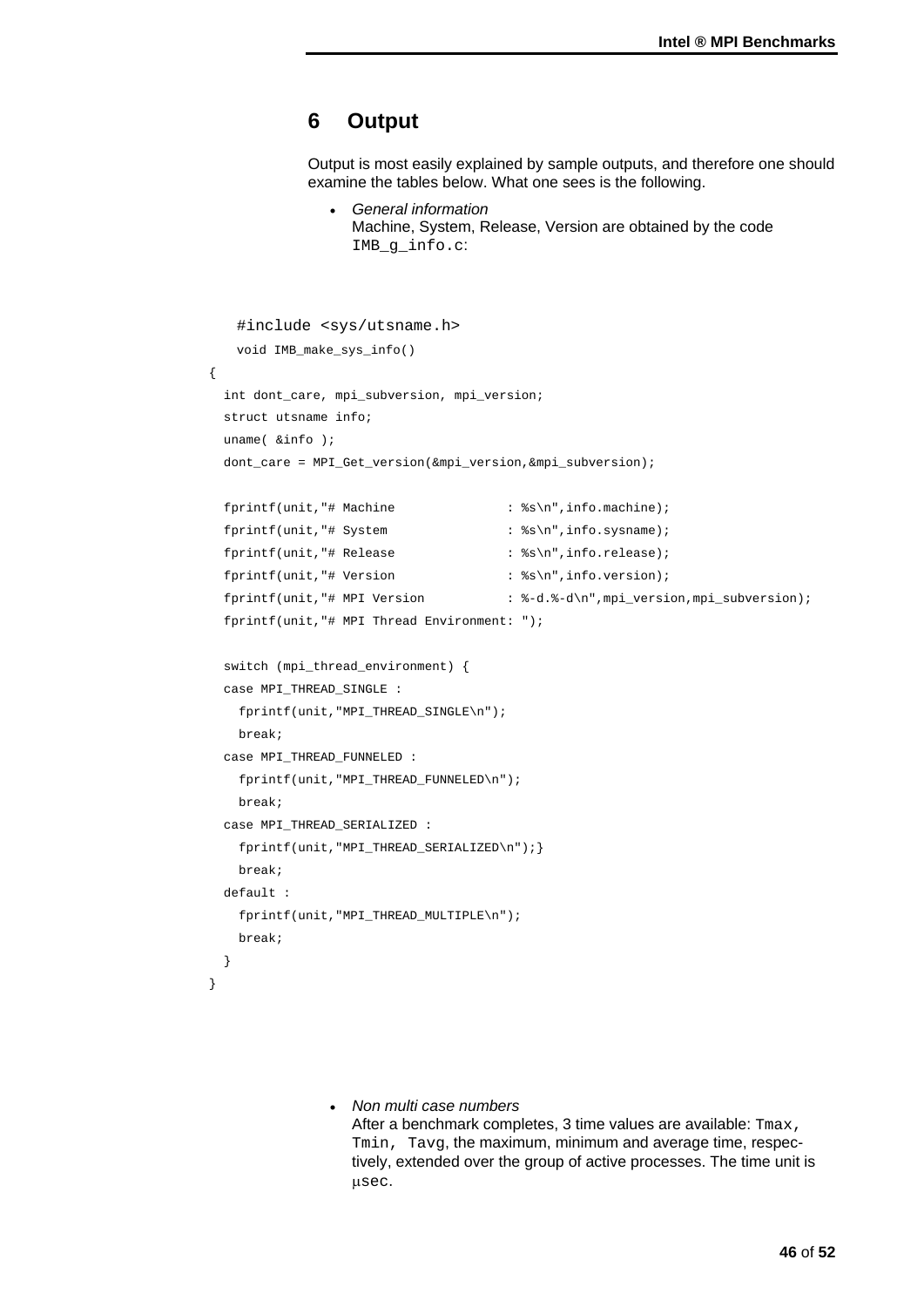*Single Transfer Benchmarks:* Display X = message size [bytes], T=Tmax[μsec], bandwidth = X / 1.048576 / T *Parallel Transfer Benchmarks:*  $Display X = message size, Tmax, Tmin and Tavg, bandwidth$ based on time = Tmax *Collective Benchmarks:*  Display x = message size (except for Barrier), Tmax, Tmin and Tavg

• *Multi case numbers* 

–multi 0: the same as above, with max, min, avg over all groups.

–multi 1: the same for all groups, max, min, avg over single groups.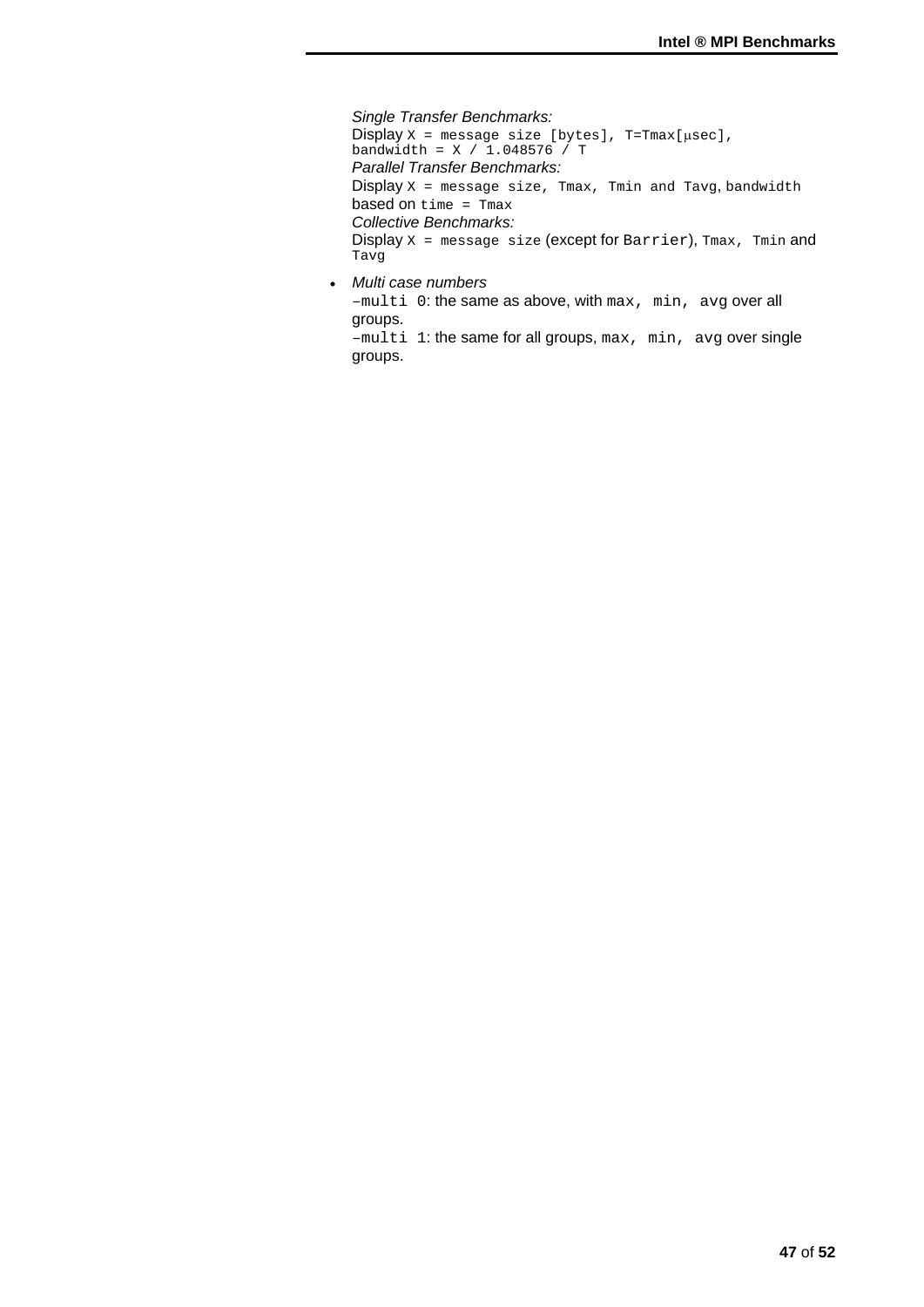# <span id="page-48-0"></span>**6.1 Sample 1**

<..> np 2 IMB-MPI1 PingPong Allreduce #--------------------------------------------------- Intel (R) MPI Benchmark Suite V3.0, MPI-1 part #--------------------------------------------------- # Date : Tue Jul 11 16:23:46 2006 : x86\_64<br>: Linux # System<br># Release # Release : 2.6.9-34.ELsmp : #1 SMP Fri Feb 24 16:56:28 EST 2006<br>: 2.0 # MPI Version # MPI Thread Environment: MPI\_THREAD\_SINGLE # # Minimum message length in bytes: 0 # Maximum message length in bytes: #<br># MPI Datatvpe # MPI\_Datatype : MPI\_BYTE # MPI\_Datatype for reductions : MPI\_FLOAT # MPI\_Op : MPI\_SUM # # # List of Benchmarks to run: # PingPong # Allreduce #--------------------------------------------------- # Benchmarking PingPong # #processes = 2<br>#---------------#--------------------------------------------------- #bytes #repetitions t[usec] Mbytes/sec 0 1000  $\mu$  1000  $\mu$  1000  $\mu$  1000  $\mu$  $\begin{array}{cc} 1 & 1000 \\ 2 & 1000 \end{array}$  $\begin{array}{ccc} 2 & \hspace{1.5mm} 1000 \\ 4 & \hspace{1.5mm} 1000 \end{array}$  4 1000 8 1000 16 1000 32 1000 64 1000<br>128 1000 1000 256 1000<br>512 1000 512 1000<br>1024 1000 1024 1000 2048 1000 1000 8192 1000 16384 32768 1000 65536 640<br>131072 320 131072 320<br>262144 160 262144 160<br>524288 80 524288 80<br>048576 40 1048576<br>2097152  $\frac{20}{20}$ 4194304 10<br>#-----------------------#------------------------------------------------------- # Benchmarking Allreduce # ( #processes = 2 ) #------------------------------------------------------- #bytes #repetitions t\_min[usec] t\_max[usec] t\_avg[usec]  $\begin{array}{ccccccccccc} 0 & & & 1000 & & & \dots & & & & - & \end{array}$  .  $\frac{4}{8}$  1000 8 1000<br>16 1000 16 1000<br>32 1000 32 1000  $\begin{array}{cc} 52 \\ 64 \end{array}$  1000<br>128 1000 128 1000<br>256 1000 1000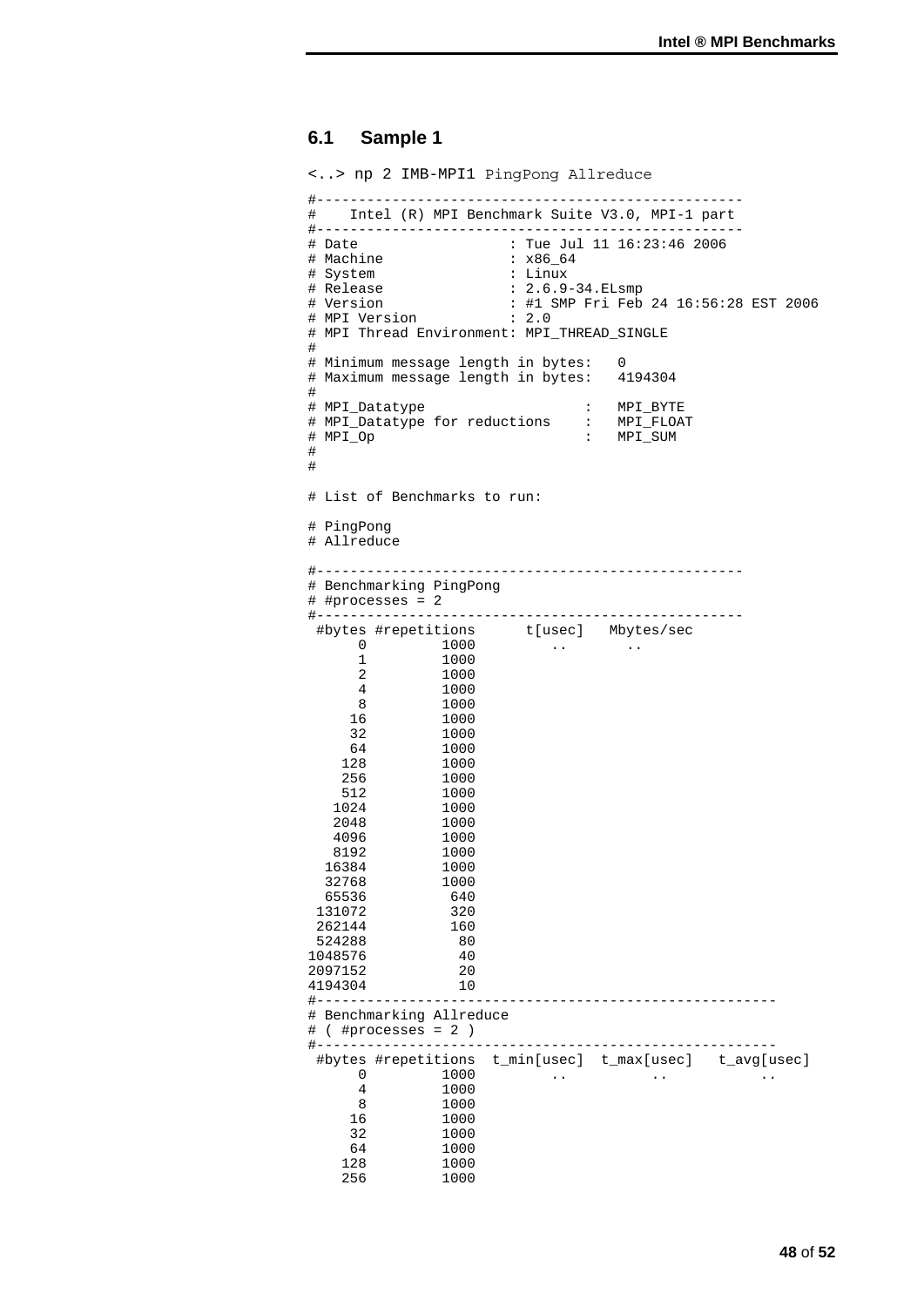<span id="page-49-0"></span>

| 512     | 1000 |
|---------|------|
| 1024    | 1000 |
| 2048    | 1000 |
| 4096    | 1000 |
| 8192    | 1000 |
| 16384   | 1000 |
| 32768   | 1000 |
| 65536   | 640  |
| 131072  | 320  |
| 262144  | 160  |
| 524288  | 80   |
| 1048576 | 40   |
| 2097152 | 20   |
| 4194304 |      |

# **6.2 Sample 2**

```
<..> –np 6 IMB-MPI1 
   pingping allreduce -map 2x3 -msglen Lengths -multi 0 
Lengths file: 
0 
100 
1000 
10000 
100000 
1000000 
#--------------------------------------------------- 
# Intel (R) MPI Benchmark Suite V3.0, MPI-1 part 
#--------------------------------------------------- 
# Date : Tue Jul 11 16:54:11 2006<br># Machine : x86 64
                       : x8664# System : Linux 
# Release : 2.6.9-34.ELsmp 
# Version : #1 SMP Fri Feb 24 16:56:28 EST 2006 
                \frac{+}{2.0}# MPI Thread Environment: MPI_THREAD_SINGLE 
# 
# Minimum message length in bytes: 0 
# Maximum message length in bytes:
# 
# MPI_Datatype : MPI_BYTE 
# MPI_Datatype for reductions : MPI_FLO<br># MPI_Op : MPI_SUM
# MPI_Op
# 
# 
# List of Benchmarks to run: 
# (Multi-)PingPing 
# (Multi-)Allreduce 
#-------------------------------------------------------------- 
# Benchmarking Multi-PingPing 
\frac{m}{t} ( 2 groups of 2 processes each running simultaneous )<br># Group 0: 0 2
# Group 0: 0 2 
# 
# Group 1: 1 3 
# 
#--------------------------------------------------------------
----------- 
  #bytes #rep.s t_min[usec] t_max[usec] t_avg[usec] Mbytes/sec 
   0 \t 1000 \t ... \t ... \t ...<br>100 1000
  100 1000<br>1000 1000
 1000 1000<br>10000 1000
 10000 1000<br>100000 419
        000 -<br>419<br>41
1000000
```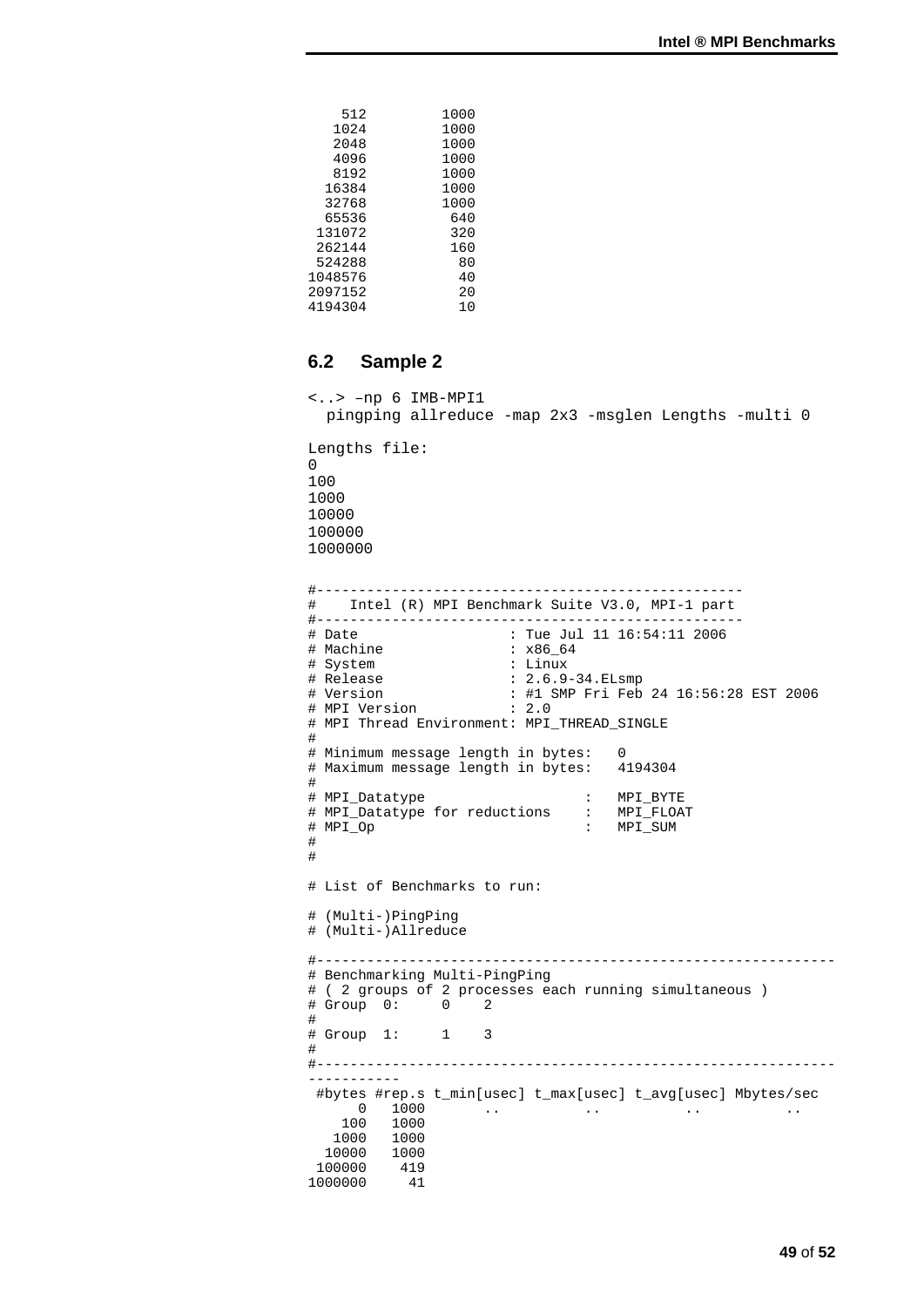```
#-------------------------------------------------------------- 
# Benchmarking Multi-Allreduce 
# ( 2 groups of 2 processes each running simultaneous )<br># Group 0: 0 2
# Group 0: 0 2 
# 
# Group 1: 1 3 
# 
#-------------------------------------------------------------- 
 #bytes #repetitions t_min[usec] t_max[usec] t_avg[usec] 0 1000 ... \cdot0 \t 1000 \t ... \t ... \t ...100 1000<br>1000 1000
 1000 1000<br>10000 1000
               1000<br>419
100000 419<br>1000000 41
1000000
#-------------------------------------------------------------- 
# Benchmarking Allreduce 
# #processes = 4; rank order (rowwise): 
    0 2
\begin{array}{c} \# \\ \# \end{array}\frac{1}{3}# 
#-------------------------------------------------------------- 
 #bytes #repetitions t_min[usec] t_max[usec] t_avg[usec] 
     0 1000 .. .. .. 
  100 1000<br>1000 1000
               \frac{1}{1000}10000 1000<br>100000 419
100000 419<br>000000 41
1000000
```
#### **6.3 Sample 3**

<..> IMB-IO –np 2 p\_write\_indv -npmin 2

```
#--------------------------------------------------- 
# Intel (R) MPI Benchmark Suite V3.0, MPI-IO part 
#----------------------------<br># Date :
                            : Tue Jul 11 17:21:34 2006<br>: x86_64
# Machine : x86_64<br># System : Linux
# System<br># Release
# Release : 2.6.9-34.ELsmp 
                       # Version : #1 SMP Fri Feb 24 16:56:28 EST 2006 
# MPI Version
# MPI Thread Environment: MPI_THREAD_SINGLE 
# 
# Minimum io portion in bytes: 0 
# Maximum io portion in bytes: 16777216 
# 
# 
# 
# List of Benchmarks to run: 
# P_Write_Indv 
#-------------------------------------------------------------- 
# Benchmarking P_Write_Indv 
# #processes = 2<br>#---------------
    #-------------------------------------------------------------- 
\begin{array}{c} \# \\ \# \end{array}MODE: AGGREGATE
# 
 #bytes #rep.s t_min[usec] t_max t_avg Mb/sec 
0 50 .. .. .. .. ..
        \begin{array}{ccc} 1 & 50 \\ 2 & 50 \end{array}\begin{array}{ccc} 2 & & 50 \\ 4 & & 50 \end{array}\frac{4}{8} 50
              \frac{50}{50}16<br>32
               32 50
```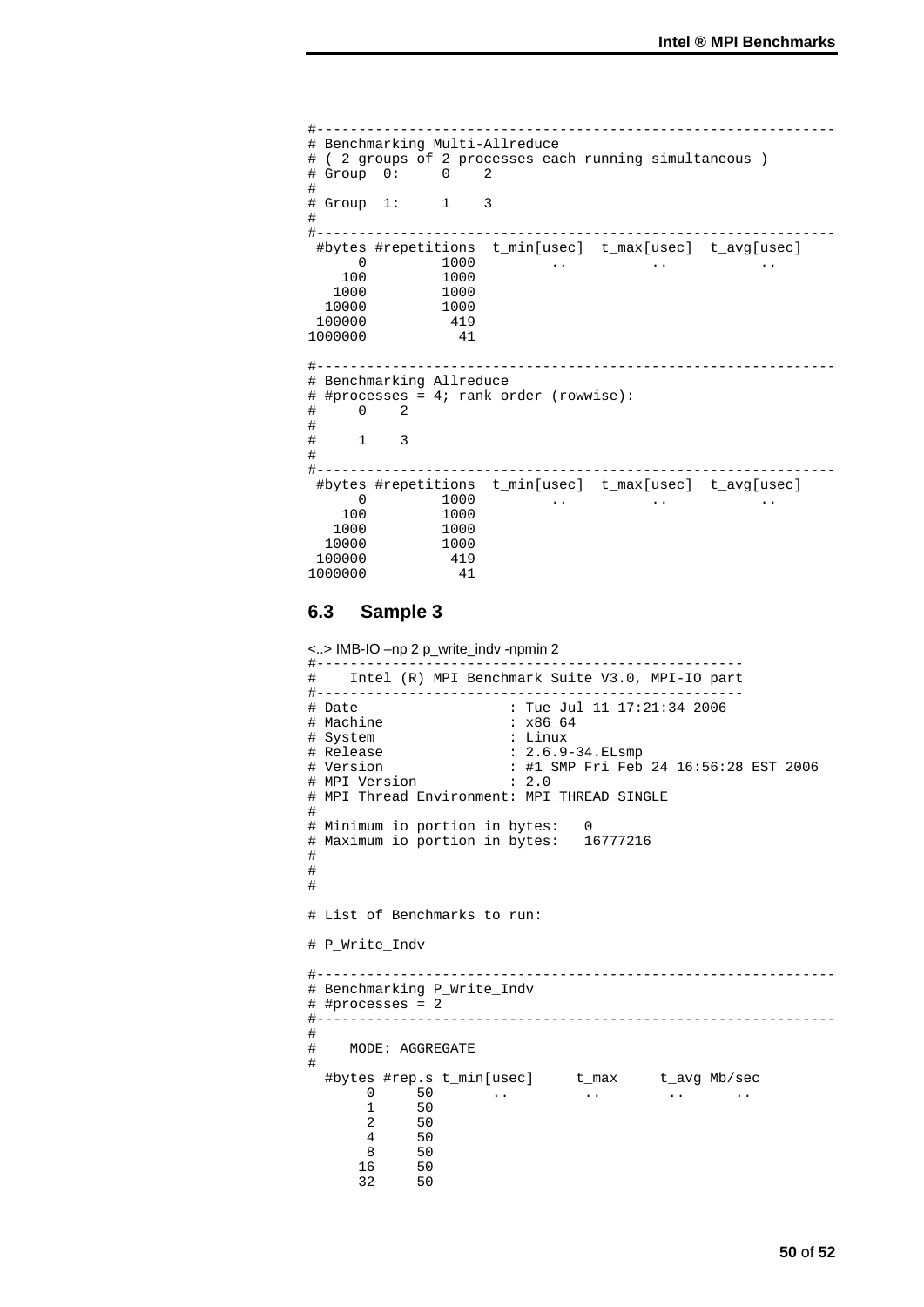| 64<br>128<br>256<br>512<br>1024<br>2048<br>4096<br>8192<br>16384<br>32768<br>65536<br>131072<br>262144<br>524288<br>1048576<br>2097152<br>4194304<br>8388608<br>16777216 | 50<br>50<br>50<br>50<br>50<br>50<br>50<br>50<br>50<br>50<br>50<br>50<br>50<br>-32<br>16<br>- 8<br>$\overline{4}$<br>2<br>1 |                             |               |                                                    |  |
|--------------------------------------------------------------------------------------------------------------------------------------------------------------------------|----------------------------------------------------------------------------------------------------------------------------|-----------------------------|---------------|----------------------------------------------------|--|
|                                                                                                                                                                          |                                                                                                                            | # Benchmarking P_Write_Indv |               |                                                    |  |
| # #processes = 2<br>#-------------------                                                                                                                                 |                                                                                                                            |                             |               |                                                    |  |
| #<br>#                                                                                                                                                                   |                                                                                                                            |                             |               |                                                    |  |
| #                                                                                                                                                                        |                                                                                                                            | MODE: NON-AGGREGATE         |               |                                                    |  |
| 0                                                                                                                                                                        | 10                                                                                                                         |                             |               |                                                    |  |
| $\mathbf 1$                                                                                                                                                              |                                                                                                                            | $\ddot{\phantom{0}}$        | $\sim$ $\sim$ | <b>Contract Contract</b><br>$\ddot{\phantom{1}}$ . |  |
|                                                                                                                                                                          | 10                                                                                                                         |                             |               |                                                    |  |
| 2                                                                                                                                                                        | 10                                                                                                                         |                             |               |                                                    |  |
| 4                                                                                                                                                                        | 10                                                                                                                         |                             |               |                                                    |  |
| 8<br>16                                                                                                                                                                  | 10<br>10                                                                                                                   |                             |               |                                                    |  |
| 32                                                                                                                                                                       | 10                                                                                                                         |                             |               |                                                    |  |
| 64                                                                                                                                                                       | 10                                                                                                                         |                             |               |                                                    |  |
| 128<br>256                                                                                                                                                               | 10<br>10                                                                                                                   |                             |               |                                                    |  |
| 512                                                                                                                                                                      | 10                                                                                                                         |                             |               |                                                    |  |
| 1024                                                                                                                                                                     | 10                                                                                                                         |                             |               |                                                    |  |
| 2048<br>4096                                                                                                                                                             | 10<br>10                                                                                                                   |                             |               |                                                    |  |
| 8192                                                                                                                                                                     | 10                                                                                                                         |                             |               |                                                    |  |
| 16384                                                                                                                                                                    | 10                                                                                                                         |                             |               |                                                    |  |
| 32768<br>65536                                                                                                                                                           | 10<br>10                                                                                                                   |                             |               |                                                    |  |
| 131072                                                                                                                                                                   | 10                                                                                                                         |                             |               |                                                    |  |
| 262144                                                                                                                                                                   | 10                                                                                                                         |                             |               |                                                    |  |
| 524288<br>1048576                                                                                                                                                        | 10<br>10                                                                                                                   |                             |               |                                                    |  |
| 2097152                                                                                                                                                                  | 8                                                                                                                          |                             |               |                                                    |  |
| 4194304<br>8388608                                                                                                                                                       | 4<br>2                                                                                                                     |                             |               |                                                    |  |